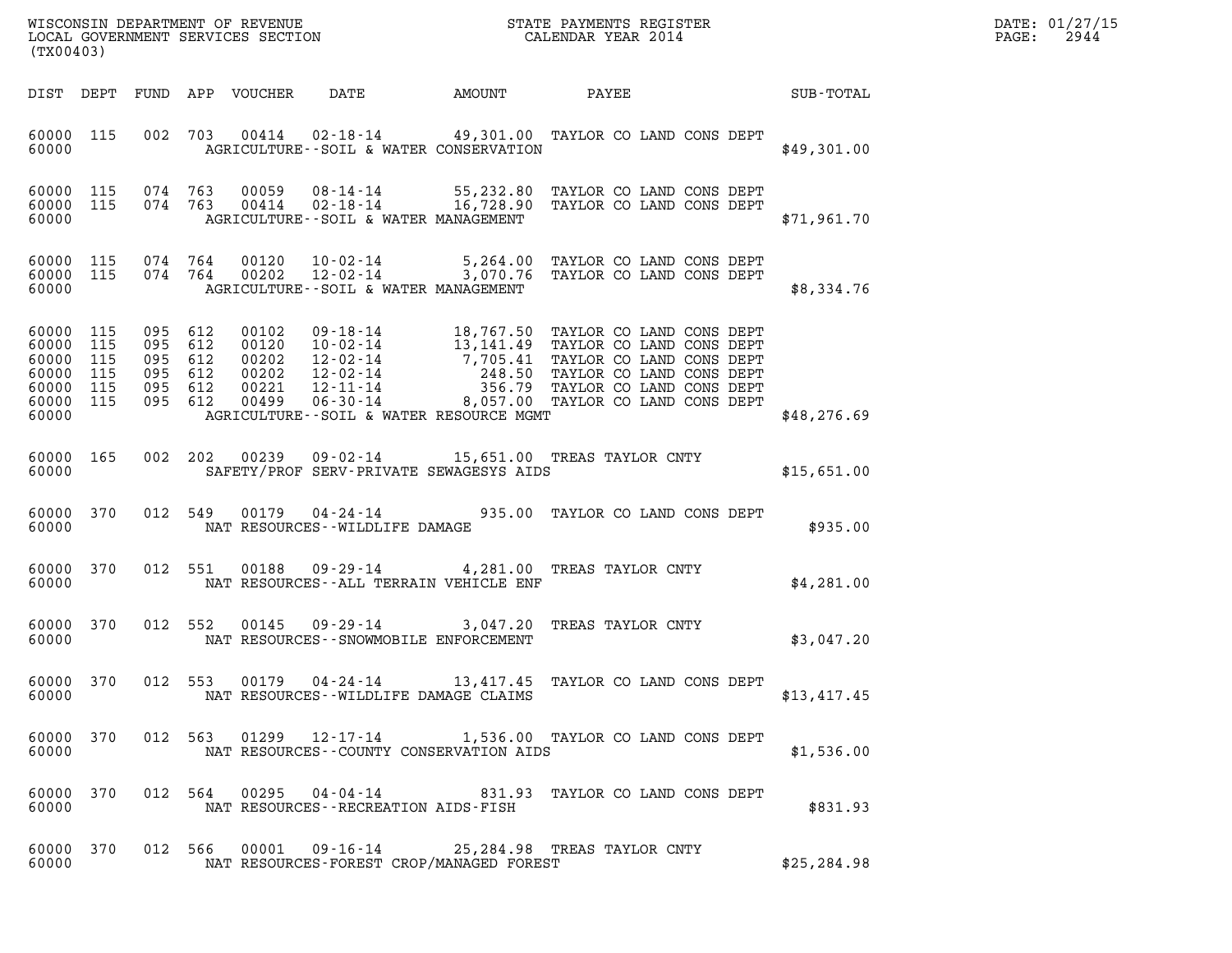| WISCONSIN DEPARTMENT OF REVENUE   | STATE PAYMENTS REGISTER | DATE: 01/27/15 |
|-----------------------------------|-------------------------|----------------|
| LOCAL GOVERNMENT SERVICES SECTION | CALENDAR YEAR 2014      | 2945<br>PAGE:  |

| (TX00403)                                                                                                                                    |                                                                                                                                                                                                          |                                                          |              | DATE: 01/27/15<br>$\mathtt{PAGE}$ :<br>2945 |
|----------------------------------------------------------------------------------------------------------------------------------------------|----------------------------------------------------------------------------------------------------------------------------------------------------------------------------------------------------------|----------------------------------------------------------|--------------|---------------------------------------------|
| FUND APP VOUCHER<br>DIST DEPT                                                                                                                | DATE AMOUNT PAYEE SUB-TOTAL                                                                                                                                                                              |                                                          |              |                                             |
| 60000 370<br>012 572<br>00005<br>60000                                                                                                       | 04-01-14 39,536.21 TREAS TAYLOR CNTY<br>NAT RESOURCES--URBAN FORESTRY/CO FORESTS                                                                                                                         |                                                          | \$39,536.21  |                                             |
| 60000 370<br>012 575<br>00090<br>60000 370<br>012 575<br>00386<br>60000 370<br>012 575<br>00540<br>60000 370<br>012 575<br>01423<br>60000    | 08-05-14 36,337.50 TREAS TAYLOR CNTY<br>08-28-14 36,337.50 TREAS TAYLOR CNTY<br>09-16-14 24,599.71 TREAS TAYLOR CNTY<br>01-22-14 5,132.77 TREAS TAYLOR CNTY<br>NAT RESOURCES--SNOWMOBILE TRAIL AIDS      |                                                          | \$102,407.48 |                                             |
| 60000 370<br>012 576<br>00091<br>60000<br>370<br>012 576<br>00660<br>60000 370<br>012 576<br>00732<br>60000 370<br>012 576<br>00733<br>60000 | 08-05-14 14,560.00 TREAS TAYLOR CNTY<br>09-26-14 11,100.00 TREAS TAYLOR CNTY<br>09-30-14 11,100.00 TREAS TAYLOR CNTY<br>09-30-14 14,560.00 TREAS TAYLOR CNTY<br>NAT RESOURCES--ALL-TERRAIN VEHICLE TRAIL |                                                          | \$51,320.00  |                                             |
| 60000 370<br>60000                                                                                                                           | 012 582 00007 04-16-14 13,892.82 TREAS TAYLOR CNTY<br>NAT RESOURCES-NATIONAL FOREST INCOME-FED                                                                                                           |                                                          | \$13,892.82  |                                             |
| 60000 370<br>60000                                                                                                                           | 074 670 42094 05-23-14 84,474.66 TREAS TAYLOR CNTY<br>NAT RESOURCES--RU RECYCLING GRANT                                                                                                                  |                                                          | \$84,474.66  |                                             |
| 60000 370<br>60000                                                                                                                           | 074 673 42094 05-23-14 4,229.95 TREAS TAYLOR CNTY<br>NAT RESOURCES--RU CONSOLIDATED GRANT                                                                                                                |                                                          | \$4,229.95   |                                             |
| 60000 370<br>095 512<br>60000                                                                                                                | 00012  07-09-14  37, 727.65  TREAS TAYLOR CNTY<br>NAT RESOURCES--STEWARDSHIP 2000                                                                                                                        |                                                          | \$37,727.65  |                                             |
| 60000 395<br>60000                                                                                                                           | 011 168 14060 05-05-14 68,117.00 COUNTY OF TAYLOR<br>TRANSPORTATION--ELDERLY & DISABLED                                                                                                                  |                                                          | \$68,117.00  |                                             |
| 60000 395<br>60000                                                                                                                           | 011 170 05300 03-03-14<br>TRANSPORTATION -- COUNTY FOREST ROAD AIDS                                                                                                                                      | 5,448.56 TREAS TAYLOR CO                                 | \$5,448.56   |                                             |
| 60000<br>395<br>011<br>190<br>02060<br>60000<br>395<br>011<br>190<br>18060<br>60000<br>395<br>011<br>190<br>28060<br>60000                   | $01 - 06 - 14$<br>148,171.94<br>$07 - 07 - 14$<br>296,343.88<br>$10 - 06 - 14$<br>148,171.95<br>TRANSPORTATION - - GENERAL TRANSP AIDS - GTA                                                             | COUNTY OF TAYLOR<br>COUNTY OF TAYLOR<br>COUNTY OF TAYLOR | \$592,687.77 |                                             |
| 60000<br>395<br>011<br>278<br>00011<br>60000<br>395<br>011<br>278<br>19290<br>60000<br>395<br>278<br>20315<br>011<br>60000                   | $01 - 07 - 14$<br>4,331.64<br>$07 - 23 - 14$<br>4,459.42<br>$08 - 04 - 14$<br>100,598.73<br>TRANSPORTATION - - LRIP/TRIP/MSIP GRANTS                                                                     | TREAS TAYLOR CO<br>TREAS TAYLOR CO<br>TREAS TAYLOR CO    | \$109,389.79 |                                             |

60000 410 002 116 11261 11-05-14 6,502.32 TREAS TAYLOR CNTY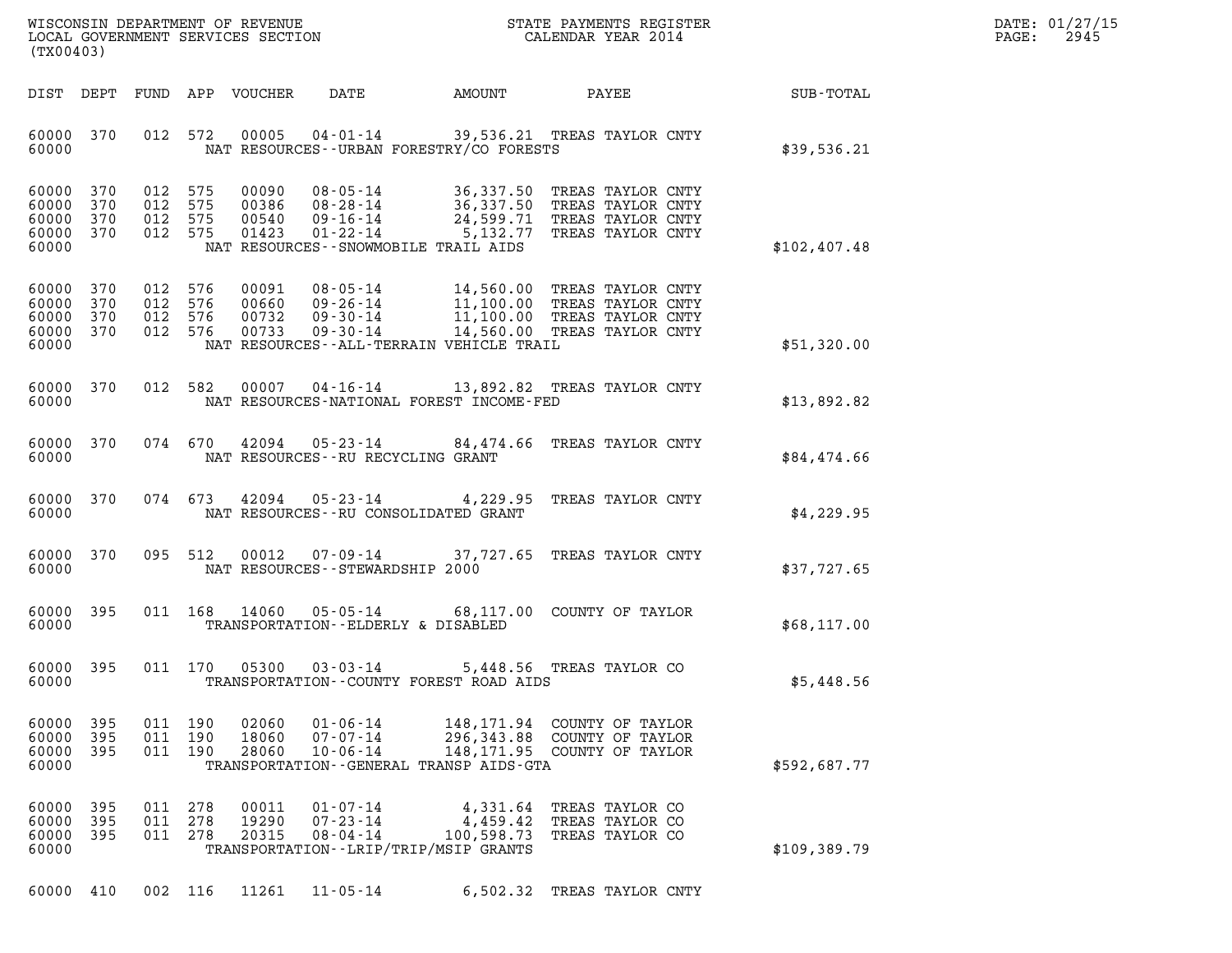| (TX00403)                                                                                                                  |                                                                                         |                                                                                         |                                                                                         | WISCONSIN DEPARTMENT OF REVENUE<br>LOCAL GOVERNMENT SERVICES SECTION                                              |                                                                                                                                                                                                                                         | NC<br>NGC 11                                                                                                                                                                     | STATE PAYMENTS REGISTER<br>CALENDAR YEAR 2014                                                                                                                         |                | DATE: 01/27/15<br>PAGE:<br>2946 |
|----------------------------------------------------------------------------------------------------------------------------|-----------------------------------------------------------------------------------------|-----------------------------------------------------------------------------------------|-----------------------------------------------------------------------------------------|-------------------------------------------------------------------------------------------------------------------|-----------------------------------------------------------------------------------------------------------------------------------------------------------------------------------------------------------------------------------------|----------------------------------------------------------------------------------------------------------------------------------------------------------------------------------|-----------------------------------------------------------------------------------------------------------------------------------------------------------------------|----------------|---------------------------------|
| DIST DEPT                                                                                                                  |                                                                                         | FUND                                                                                    |                                                                                         | APP VOUCHER                                                                                                       | DATE                                                                                                                                                                                                                                    | AMOUNT                                                                                                                                                                           | PAYEE                                                                                                                                                                 | SUB-TOTAL      |                                 |
| 60000                                                                                                                      |                                                                                         |                                                                                         |                                                                                         |                                                                                                                   | CORRECTIONS - - LOCAL AID                                                                                                                                                                                                               |                                                                                                                                                                                  |                                                                                                                                                                       | \$6,502.32     |                                 |
| 60000<br>60000<br>60000<br>60000<br>60000<br>60000<br>60000<br>60000<br>60000<br>60000<br>60000<br>60000<br>60000<br>60000 | 435<br>435<br>435<br>435<br>435<br>435<br>435<br>435<br>435<br>435<br>435<br>435<br>435 | 005<br>005<br>005<br>005<br>005<br>005<br>005<br>005<br>005<br>005<br>005<br>005<br>005 | 000<br>000<br>000<br>000<br>000<br>000<br>000<br>000<br>000<br>000<br>000<br>000<br>000 | 90412<br>90415<br>90416<br>90417<br>90419<br>90420<br>90421<br>90500<br>90502<br>90506<br>90508<br>90509<br>90510 | $01 - 01 - 14$<br>$02 - 01 - 14$<br>$03 - 01 - 14$<br>04-01-14<br>$05 - 01 - 14$<br>06-01-14<br>$06 - 30 - 14$<br>07-01-14<br>08-01-14<br>09-01-14<br>10-01-14<br>$11 - 01 - 14$<br>$12 - 01 - 14$<br>HEALTH SERVICES -- STATE/FED AIDS | 359,874.00<br>273,703.00<br>359,380.00<br>23,561.00<br>984,482.00<br>278,978.00<br>12,556.00<br>914,995.00<br>311,715.00<br>296,737.00<br>298,932.00<br>238,940.00<br>262,755.00 | TAYLOR CO<br>TAYLOR CO<br>TAYLOR CO<br>TAYLOR CO<br>TAYLOR CO<br>TAYLOR CO<br>TAYLOR CO<br>TAYLOR CO<br>TAYLOR CO<br>TAYLOR CO<br>TAYLOR CO<br>TAYLOR CO<br>TAYLOR CO | \$4,616,608.00 |                                 |
|                                                                                                                            |                                                                                         |                                                                                         |                                                                                         |                                                                                                                   |                                                                                                                                                                                                                                         |                                                                                                                                                                                  |                                                                                                                                                                       |                |                                 |
| 60000 435<br>60000                                                                                                         |                                                                                         | 005                                                                                     | 162                                                                                     | 01HSD                                                                                                             | 09-08-14                                                                                                                                                                                                                                | HS--AMBULANCE FUNDING ASSISTANCE GRANTS                                                                                                                                          | 5,937.74 TREAS TAYLOR COUNTY                                                                                                                                          | \$5,937.74     |                                 |
| 60000 435<br>60000                                                                                                         |                                                                                         | 005 163                                                                                 |                                                                                         | 01LGS                                                                                                             | 11-17-14                                                                                                                                                                                                                                | HS--PREPAID MEDICAL TRANSPORT REIMBURSE                                                                                                                                          | 5,700.00 TAYLOR COUNTY ABMBULANCE                                                                                                                                     | \$5,700.00     |                                 |
| 60000<br>60000<br>60000<br>60000<br>60000<br>60000<br>60000<br>60000<br>60000                                              | 437<br>437<br>437<br>437<br>437<br>437<br>437<br>437<br>437                             | 005<br>005<br>005<br>005<br>005<br>005<br>005<br>005<br>005                             | 000<br>000<br>000<br>000<br>000<br>000<br>000<br>000<br>000                             | 00000<br>00000<br>00000<br>00000<br>00000<br>00000<br>00000<br>00000<br>00000                                     | $01 - 06 - 14$<br>$01 - 30 - 14$<br>$02 - 05 - 14$<br>$03 - 05 - 14$<br>$04 - 07 - 14$<br>$04 - 10 - 14$<br>$04 - 30 - 14$<br>$05 - 05 - 14$<br>$06 - 05 - 14$                                                                          | 9,407.75<br>56,169.69<br>8,539.83<br>81,217.53<br>69,665.24<br>2,694.81<br>72,670.25<br>15,232.60<br>14,333.90                                                                   | TAYLOR<br>TAYLOR<br>CHILD SUPPORT<br>TAYLOR<br>TAYLOR<br>TAYLOR<br>TAYLOR<br>CHILD SUPPORT<br>TAYLOR<br>CHILD SUPPORT<br>TAYLOR<br>TAYLOR                             |                |                                 |
| 60000<br>60000<br>60000 437<br>60000<br>60000<br>60000                                                                     | 437<br>437<br>437<br>437<br>437                                                         | 005<br>005<br>005<br>005<br>005<br>005                                                  | 000<br>000<br>000<br>000<br>000<br>000                                                  | 00000<br>00000<br>00000<br>00000<br>00000<br>00000                                                                | 07-07-14<br>$07 - 30 - 14$<br>$08 - 12 - 14$<br>$08 - 29 - 14$<br>$09 - 05 - 14$<br>$10 - 06 - 14$                                                                                                                                      | 9,320.72<br>65,972.26<br>18,835.03<br>222,068.56<br>42,929.87<br>9,451.70                                                                                                        | TAYLOR<br>TAYLOR<br>CHILD SUPPORT<br>TAYLOR<br>TAYLOR<br>TAYLOR<br>TAYLOR                                                                                             |                |                                 |
| 60000<br>60000<br>60000<br>60000<br>60000<br>60000                                                                         | 437<br>437<br>437<br>437<br>437                                                         | 005<br>005<br>005<br>005<br>005                                                         | 000<br>000<br>000<br>000<br>000                                                         | 00000<br>00000<br>00000<br>00000<br>00000                                                                         | $10 - 30 - 14$<br>$11 - 03 - 14$<br>$11 - 04 - 14$<br>$11 - 05 - 14$<br>$12 - 05 - 14$                                                                                                                                                  | 53,537.56<br>1,679.00<br>12,167.92<br>8,435.89<br>41,383.19<br>CHILDREN & FAMILIES - - STATE/FEDERAL AIDS                                                                        | TAYLOR<br>CHILD SUPPORT<br>TAYLOR<br>CHILD SUPPORT<br>TAYLOR<br>CHILD SUPPORT<br>TAYLOR<br>TAYLOR                                                                     | \$815,713.30   |                                 |
| 60000<br>60000<br>60000 455                                                                                                | 455<br>455                                                                              | 002<br>002<br>002                                                                       | 202<br>202<br>202                                                                       | 00418<br>00420<br>00550                                                                                           | $08 - 08 - 14$<br>$08 - 08 - 14$<br>$08 - 19 - 14$                                                                                                                                                                                      | 2,405.34<br>3,342.38<br>3,253.35                                                                                                                                                 | TREAS TAYLOR CNTY<br>TREAS TAYLOR CNTY<br>TREAS TAYLOR CNTY                                                                                                           |                |                                 |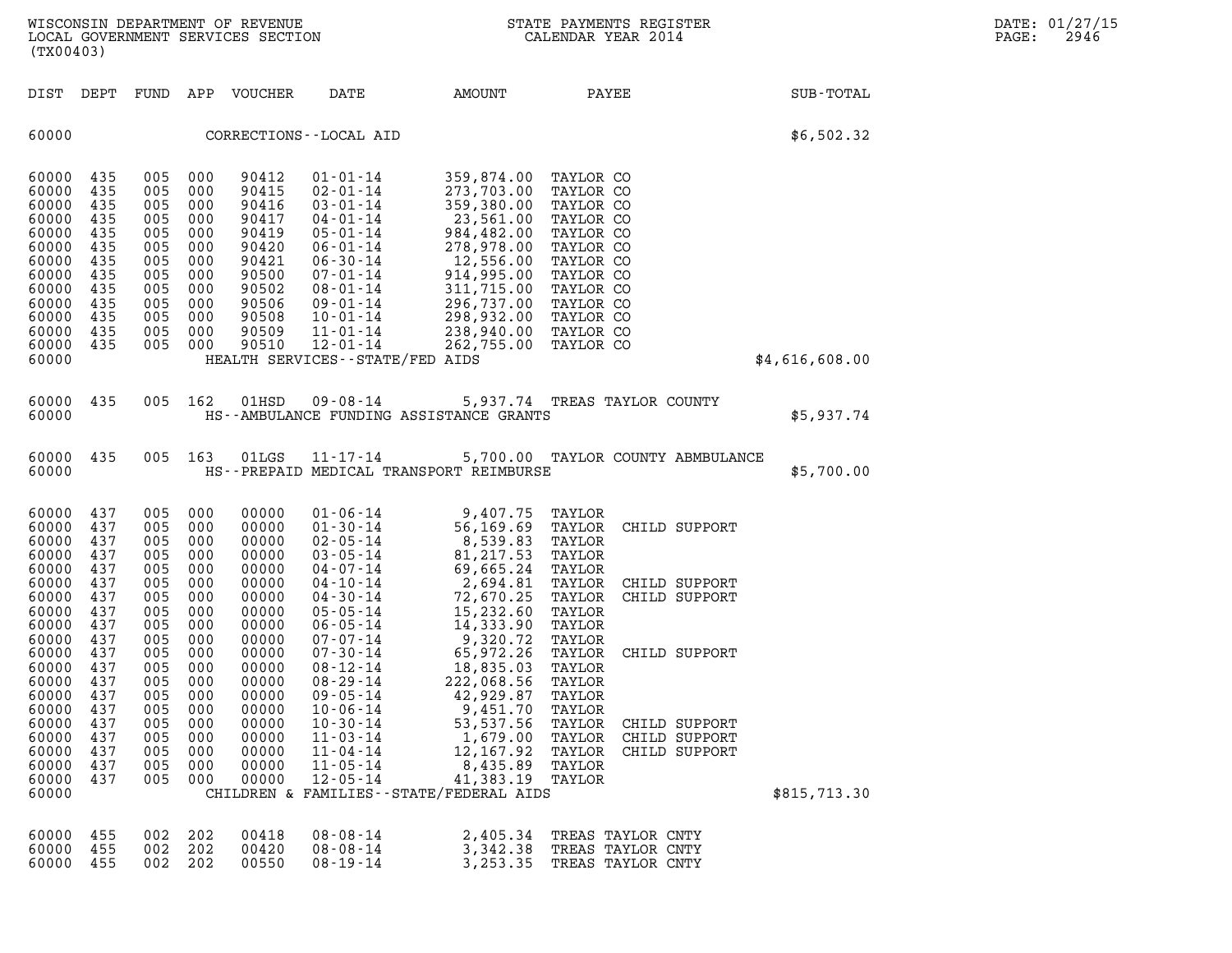| WISCONSIN DEPARTMENT OF REVENUE<br>LOCAL GOVERNMENT SERVICES SECTION | STATE PAYMENTS REGISTER<br>CALENDAR YEAR 2014 | DATE: 01/27/15<br>2947<br>PAGE: |
|----------------------------------------------------------------------|-----------------------------------------------|---------------------------------|

| (TX00403)                                                 |                    |                               |         |       |                                      | WISCONSIN DEPARTMENT OF REVENUE<br>LOCAL GOVERNMENT SERVICES SECTION<br>(TIME OF SERVICES SECTION CALENDAR YEAR 2014                                                                                                            |  |                                                    | DATE: 01/27/15<br>PAGE: 2947 |
|-----------------------------------------------------------|--------------------|-------------------------------|---------|-------|--------------------------------------|---------------------------------------------------------------------------------------------------------------------------------------------------------------------------------------------------------------------------------|--|----------------------------------------------------|------------------------------|
|                                                           |                    |                               |         |       |                                      |                                                                                                                                                                                                                                 |  | DIST DEPT FUND APP VOUCHER DATE AMOUNT PAYEE TOTAL |                              |
| 60000 455<br>60000 455<br>60000 455<br>60000              |                    | 002 202<br>002 202<br>002 202 |         |       |                                      | 00838   01-07-14   512.62 TREAS TAYLOR CNTY<br>02082   03-14-14   565.35 TREAS TAYLOR CNTY<br>02505   04-11-14   565.35 TREAS TAYLOR CNTY<br>JUSTICE -- LAW ENFORCEMENT TRAINING REIMB                                          |  | \$10,644.39                                        |                              |
|                                                           | 60000 455<br>60000 |                               |         |       |                                      | 002 221 13 07-30-14 220.00 TREAS TAYLOR CNTY<br>JUSTICE -- LAW ENFORCEMENT SERVICES AID                                                                                                                                         |  | \$220.00                                           |                              |
| 60000 455<br>60000 455<br>60000 455<br>60000 455<br>60000 |                    | 002 231<br>002 231<br>002 231 | 002 231 |       | JUSTICE - - LAW ENFORCEMENT TRAINING | 00838  01-07-14  2,240.28 TREAS TAYLOR CNTY<br>01769  02-26-14  5,280.00 TREAS TAYLOR CNTY<br>02082  03-14-14  2,513.40 TREAS TAYLOR CNTY<br>02505  04-11-14  1,904.24 TREAS TAYLOR CNTY                                        |  | \$11,937.92                                        |                              |
| 60000 455<br>60000 455<br>60000                           | 60000 455          | 002 241<br>002 241            | 002 241 |       |                                      | 00370  08-05-14   1,179.47   TREAS TAYLOR CNTY<br>00370  08-05-14   481.00   TREAS TAYLOR CNTY<br>00370  08-05-14   584.36   TREAS TAYLOR CNTY<br>JUSTICE -- CEASE AND OTHER FEDERAL GRANTS                                     |  | \$2, 244.83                                        |                              |
|                                                           |                    |                               |         |       |                                      | 60000 455 002 271 02223 11-05-14 3,102.48 TREAS TAYLOR CNTY<br>JUSTICE--TREATMENT ALT/DIVERSION GRANT                                                                                                                           |  | \$3,102.48                                         |                              |
| 60000                                                     |                    |                               |         |       |                                      | $\begin{array}{cccc} 60000& 455& 002& 532& 07-22-14& 14,241.65 & \text{TREAS TAYLOR CNTY}\\ 60000& 455& 002& 532& 009& 03-10-14& 14,773.22 & \text{TREAS TAYLOR CNTY} \end{array}$<br>JUSTICE -- VICTIM/WITNESS ASSISTANCE SERV |  | \$29,014.87                                        |                              |
| 60000 455<br>60000 455<br>60000 455<br>60000              | 60000 455          | 002 542<br>002 542<br>002 542 | 002 542 |       | JUSTICE - - VICTIM ASSISTANCE        | 00053  08-11-14  2,384.00  TREAS TAYLOR CNTY<br>00206  11-13-14  2,384.00  TREAS TAYLOR CNTY<br>00384  02-04-14  2,384.00  TREAS TAYLOR CNTY<br>00560  05-07-14  2,384.00  TREAS TAYLOR CNTY                                    |  | \$9,536.00                                         |                              |
| 60000                                                     |                    |                               |         |       |                                      | 60000 455 002 543 03018 04-08-14 612.52 TREAS TAYLOR CNTY<br>JUSTICE -- CHILD ABUSE PROGRAM GRANTS                                                                                                                              |  | \$612.52                                           |                              |
| 60000                                                     | 60000 465          |                               |         |       |                                      | 002 308 01280 06-25-14 2,769.00 TREAS TAYLOR CNTY<br>MILITARY AFFAIRS-EMER MGMT-RESPONSE EOMT                                                                                                                                   |  | \$2,769.00                                         |                              |
| 60000 465<br>60000 465<br>60000                           |                    | 002 337                       | 002 337 |       |                                      | 00872  03-17-14  7,359.00 TREAS TAYLOR CNTY<br>01582  07-09-14  3,932.00 TREAS TAYLOR CNTY<br>MILITARY AFFAIRS-EMERGENCY MGMT PLANNING                                                                                          |  | \$11,291.00                                        |                              |
| 60000 465                                                 |                    | 002 342                       |         | 01113 | $05 - 16 - 14$                       | 3,073.88 TREAS TAYLOR CNTY                                                                                                                                                                                                      |  |                                                    |                              |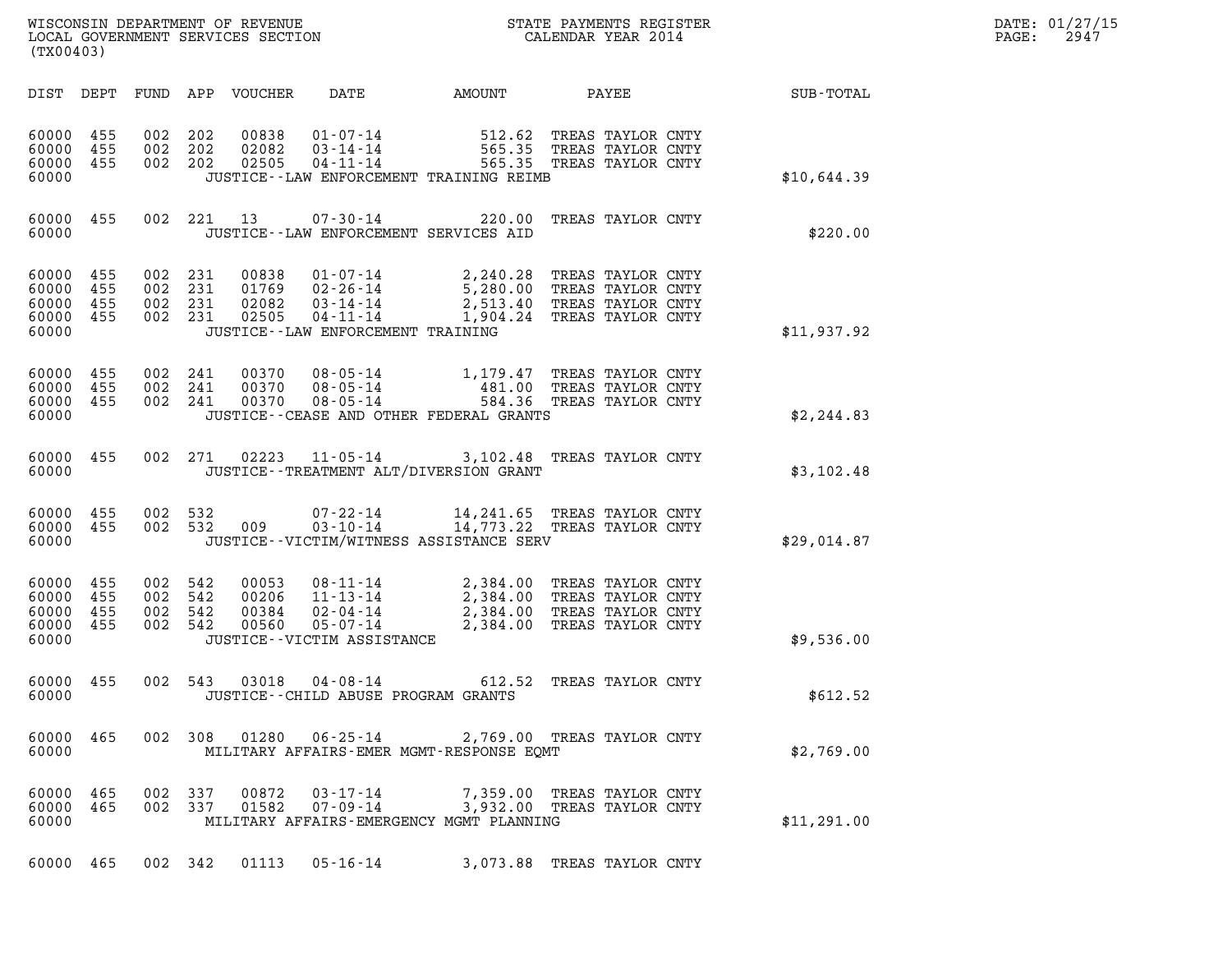| (TX00403)                                                                                                                                                                        |                                                                                                                                          |                                                                                                                                          |                                                                                                                                          |                                                                                                                                                                                  |                                                                                                                                                                                                                                                                                                                                                                |                                        | ${\tt WISCONSIM\ DEPARTMENT\ OF\ REVENUE}\qquad \qquad {\tt STATE\ PAYMENTS\ REGISTER} \\ {\tt LOCAL\ GOVERNMENT\ SERVICES\ SECTION}\qquad \qquad {\tt CALENDAR\ YEAR\ 2014}$                                  |                                                                                                                                                                                                                                                                                                                                                                                                                                  |  |             | DATE: 01/27/15<br>2948<br>PAGE: |
|----------------------------------------------------------------------------------------------------------------------------------------------------------------------------------|------------------------------------------------------------------------------------------------------------------------------------------|------------------------------------------------------------------------------------------------------------------------------------------|------------------------------------------------------------------------------------------------------------------------------------------|----------------------------------------------------------------------------------------------------------------------------------------------------------------------------------|----------------------------------------------------------------------------------------------------------------------------------------------------------------------------------------------------------------------------------------------------------------------------------------------------------------------------------------------------------------|----------------------------------------|----------------------------------------------------------------------------------------------------------------------------------------------------------------------------------------------------------------|----------------------------------------------------------------------------------------------------------------------------------------------------------------------------------------------------------------------------------------------------------------------------------------------------------------------------------------------------------------------------------------------------------------------------------|--|-------------|---------------------------------|
| DIST DEPT                                                                                                                                                                        |                                                                                                                                          |                                                                                                                                          |                                                                                                                                          | FUND APP VOUCHER                                                                                                                                                                 | DATE                                                                                                                                                                                                                                                                                                                                                           | AMOUNT                                 |                                                                                                                                                                                                                | PAYEE                                                                                                                                                                                                                                                                                                                                                                                                                            |  | SUB-TOTAL   |                                 |
| 60000<br>60000<br>60000                                                                                                                                                          | 465<br>465                                                                                                                               | 002<br>002 342                                                                                                                           | 342                                                                                                                                      | 01198<br>01648                                                                                                                                                                   | $03 - 05 - 14$<br>$07 - 11 - 14$                                                                                                                                                                                                                                                                                                                               |                                        | 34,165.19 TREAS TAYLOR CNTY<br>17,741.07 TREAS TAYLOR CNTY<br>MILITARY AFFAIRS-EMERGENCY MGMT-FED FUND                                                                                                         |                                                                                                                                                                                                                                                                                                                                                                                                                                  |  | \$54,980.14 |                                 |
| 60000<br>60000                                                                                                                                                                   | 485                                                                                                                                      |                                                                                                                                          | 002 127                                                                                                                                  | 06477<br>VETERANS AFFAIRS GRANTS                                                                                                                                                 |                                                                                                                                                                                                                                                                                                                                                                |                                        | 06-27-14 1,000.00 TREAS TAYLOR CNTY                                                                                                                                                                            |                                                                                                                                                                                                                                                                                                                                                                                                                                  |  | \$1,000.00  |                                 |
| 60000<br>60000                                                                                                                                                                   | 485                                                                                                                                      |                                                                                                                                          | 082 267                                                                                                                                  | 06477                                                                                                                                                                            |                                                                                                                                                                                                                                                                                                                                                                | VETERANS AFFAIRS -- GRANTS TO COUNTIES | 06-27-14 4,500.00 TREAS TAYLOR CNTY                                                                                                                                                                            |                                                                                                                                                                                                                                                                                                                                                                                                                                  |  | \$4,500.00  |                                 |
| 60000<br>60000                                                                                                                                                                   | 485                                                                                                                                      |                                                                                                                                          | 083 370                                                                                                                                  | 06477                                                                                                                                                                            |                                                                                                                                                                                                                                                                                                                                                                | VETERANS AFFAIRS -- GRANTS TO COUNTIES | $06 - 27 - 14$ 4,500.00                                                                                                                                                                                        | TREAS TAYLOR CNTY                                                                                                                                                                                                                                                                                                                                                                                                                |  | \$4,500.00  |                                 |
| 60000<br>60000<br>60000<br>60000<br>60000<br>60000<br>60000<br>60000<br>60000<br>60000<br>60000<br>60000<br>60000<br>60000                                                       | 505<br>505<br>505<br>505<br>505<br>505<br>505<br>505<br>505<br>505<br>505<br>505<br>505                                                  | 002<br>002<br>002<br>002<br>002<br>002<br>002<br>002<br>002<br>002<br>002<br>002<br>002 155                                              | 155<br>155<br>155<br>155<br>155<br>155<br>155<br>155<br>155<br>155<br>155<br>155                                                         | 60024<br>60102<br>60181<br>60238<br>60332<br>60378<br>60391<br>60487<br>60556<br>60635<br>60635<br>60704<br>60776                                                                | $07 - 24 - 14$<br>$08 - 26 - 14$<br>$09 - 24 - 14$<br>11-26-14<br>12-12-14<br>12-24-14<br>$01 - 08 - 14$<br>$02 - 26 - 14$<br>$03 - 26 - 14$<br>04-24-14<br>04-24-14<br>$05 - 27 - 14$<br>$06 - 25 - 14$                                                                                                                                                       | DOA-HOUSING ASSISTANCE-FEDERAL FUNDS   | 724.00<br>1,966.00<br>2,722.00<br>2,713.00<br>5,864.00<br>1,158.00<br>1,524.00<br>2,407.00<br>2,407.00<br>470.00<br>470.00<br>1,372.00<br>1,372.00<br>1,197.00                                                 | TREAS TAYLOR CNTY<br>TREAS TAYLOR CNTY<br>TREAS TAYLOR CNTY<br>TREAS TAYLOR CNTY<br>TREAS TAYLOR CNTY<br>TREAS TAYLOR CNTY<br>TREAS TAYLOR CNTY<br>TREAS TAYLOR CNTY<br>TREAS TAYLOR CNTY<br>TREAS TAYLOR CNTY<br>TREAS TAYLOR CNTY<br>TREAS TAYLOR CNTY<br>TREAS TAYLOR CNTY                                                                                                                                                    |  | \$25,159.00 |                                 |
| 60000<br>60000<br>60000<br>60000<br>60000<br>60000<br>60000<br>60000<br>60000<br>60000<br>60000<br>60000<br>60000<br>60000<br>60000<br>60000<br>60000<br>60000<br>60000<br>60000 | 505<br>505<br>505<br>505<br>505<br>505<br>505<br>505<br>505<br>505<br>505<br>505<br>505<br>505<br>505<br>505<br>505<br>505<br>505<br>505 | 035<br>035<br>035<br>035<br>035<br>035<br>035<br>035<br>035<br>035<br>035<br>035<br>035<br>035<br>035<br>035<br>035<br>035<br>035<br>035 | 371<br>371<br>371<br>371<br>371<br>371<br>371<br>371<br>371<br>371<br>371<br>371<br>371<br>371<br>371<br>371<br>371<br>371<br>371<br>371 | 60024<br>60024<br>60024<br>60102<br>60181<br>60378<br>60378<br>60378<br>60391<br>60391<br>60391<br>60487<br>60487<br>60487<br>60556<br>60556<br>60556<br>60635<br>60635<br>60704 | $07 - 24 - 14$<br>$07 - 24 - 14$<br>$07 - 24 - 14$<br>$08 - 26 - 14$<br>$09 - 24 - 14$<br>12-24-14<br>$12 - 24 - 14$<br>$12 - 24 - 14$<br>$01 - 08 - 14$<br>$01 - 08 - 14$<br>$01 - 08 - 14$<br>$02 - 26 - 14$<br>$02 - 26 - 14$<br>$02 - 26 - 14$<br>$03 - 26 - 14$<br>$03 - 26 - 14$<br>$03 - 26 - 14$<br>$04 - 24 - 14$<br>$04 - 24 - 14$<br>$05 - 27 - 14$ |                                        | 1,053.00<br>268.00<br>650.00<br>450.00<br>205.00<br>299.00<br>483.00<br>772.00<br>713.00<br>450.00<br>1,005.00<br>951.00<br>1,587.00<br>1,127.00<br>970.00<br>419.00<br>689.00<br>735.00<br>1,037.00<br>642.00 | TREAS TAYLOR CNTY<br>TREAS TAYLOR CNTY<br>TREAS TAYLOR CNTY<br>TREAS TAYLOR CNTY<br>TREAS TAYLOR CNTY<br>TREAS TAYLOR CNTY<br>TREAS TAYLOR CNTY<br>TREAS TAYLOR CNTY<br>TREAS TAYLOR CNTY<br>TREAS TAYLOR CNTY<br>TREAS TAYLOR CNTY<br>TREAS TAYLOR CNTY<br>TREAS TAYLOR CNTY<br>TREAS TAYLOR CNTY<br>TREAS TAYLOR CNTY<br>TREAS TAYLOR CNTY<br>TREAS TAYLOR CNTY<br>TREAS TAYLOR CNTY<br>TREAS TAYLOR CNTY<br>TREAS TAYLOR CNTY |  |             |                                 |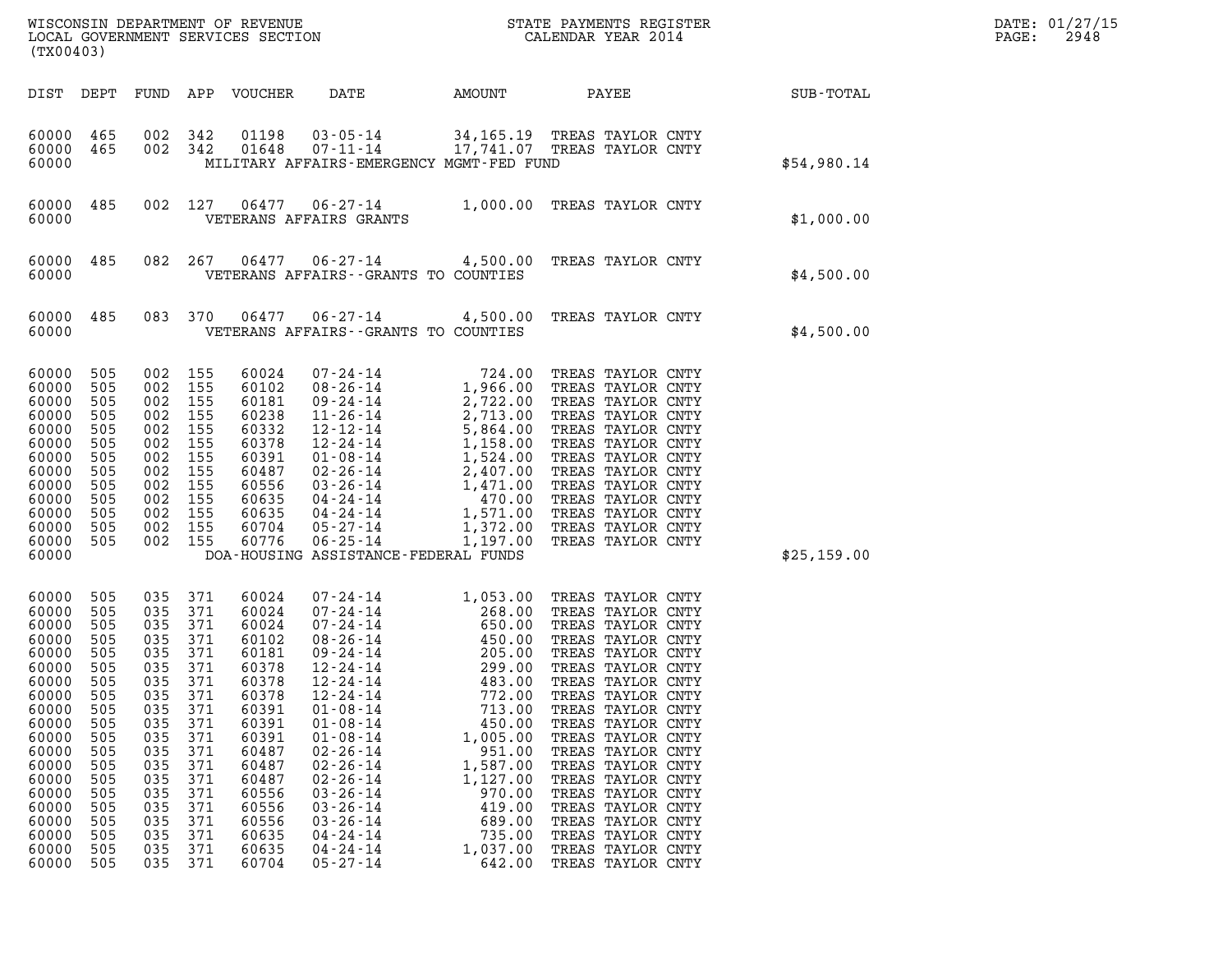| (TX00403)                                          |                                 |                                 |                                 |                                           |                                                                                                   |                                                                                          |                                                                                                       |                  |
|----------------------------------------------------|---------------------------------|---------------------------------|---------------------------------|-------------------------------------------|---------------------------------------------------------------------------------------------------|------------------------------------------------------------------------------------------|-------------------------------------------------------------------------------------------------------|------------------|
| DIST                                               | DEPT                            | FUND                            | APP                             | VOUCHER                                   | DATE                                                                                              | AMOUNT                                                                                   | PAYEE                                                                                                 | <b>SUB-TOTAL</b> |
| 60000<br>60000<br>60000<br>60000<br>60000<br>60000 | 505<br>505<br>505<br>505<br>505 | 035<br>035<br>035<br>035<br>035 | 371<br>371<br>371<br>371<br>371 | 60704<br>60704<br>60776<br>60776<br>60776 | $05 - 27 - 14$<br>$05 - 27 - 14$<br>06-25-14<br>06-25-14<br>06-25-14<br>DOA--PUBLIC BENEFITS FUND | 905.00<br>717.00<br>355.00<br>790.00<br>560.00                                           | TREAS TAYLOR CNTY<br>TREAS TAYLOR CNTY<br>TREAS TAYLOR CNTY<br>TREAS TAYLOR CNTY<br>TREAS TAYLOR CNTY | \$17,832.00      |
| 60000<br>60000<br>60000                            | 505<br>505                      | 089<br>089                      | 166<br>166                      | 00180<br>05146                            | $08 - 11 - 14$<br>$01 - 28 - 14$<br>DOA--LAND INFORMATION FUND                                    | 1,000.00                                                                                 | 35,482.00 TREAS TAYLOR CNTY<br>TREAS TAYLOR CNTY                                                      | \$36,482.00      |
| 60000<br>60000<br>60000                            | 835<br>835                      | 002<br>002                      | 105<br>105                      | 44504<br>81612                            | 07-28-14<br>11-17-14<br>REVENUE - - STATE SHARED REVENUES                                         | 899,464.76                                                                               | 159,773.02 TREAS TAYLOR CNTY<br>TREAS TAYLOR CNTY                                                     | \$1,059,237.78   |
| 60000<br>60000                                     | 835                             | 002                             | 109                             | 01060                                     | 07-28-14<br>REVENUE - - EXEMPT COMPUTER AID                                                       | 44,923.00                                                                                | TREAS TAYLOR CNTY                                                                                     | \$44,923.00      |
| 60000<br>60000<br>60000                            | 835<br>835                      | 002<br>002                      | 302<br>302                      | 10116<br>11116                            | $07 - 28 - 14$<br>$07 - 28 - 14$                                                                  | 1,793,422.92 TREAS TAYLOR CNTY<br>578,101.16<br>REVENUE-FIRST DOLLAR/SCHOOL LEVY CREDITS | TREAS TAYLOR CNTY                                                                                     | \$2,371,524.08   |
| 60000<br>60000<br>60000                            | 835<br>835                      | 021<br>021                      | 363<br>363                      | CR033<br>37397                            | 04-01-14<br>$03 - 24 - 14$<br>REVENUE--LOTTERY CREDIT -                                           | 426.01<br>579,695.49                                                                     | TREAS TAYLOR CNTY<br>TREAS TAYLOR CNTY                                                                | \$580,121.50     |
| 60000                                              |                                 |                                 |                                 |                                           | DISTRICT TOTAL APPROPRIATIONS                                                                     |                                                                                          |                                                                                                       | \$11,084,184.47  |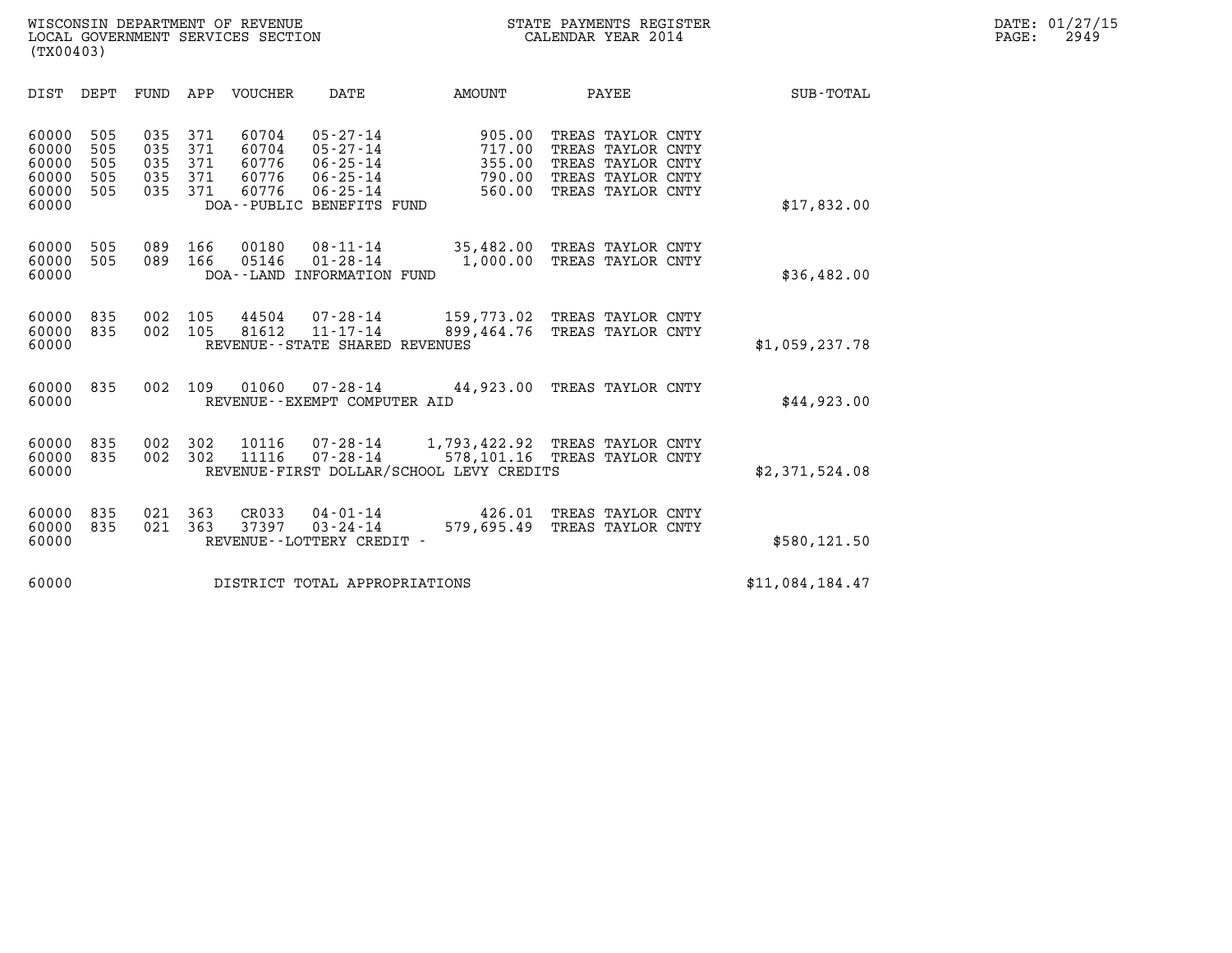| (TX00403)                                         |            |                                          |         |                            | WISCONSIN DEPARTMENT OF REVENUE<br>LOCAL GOVERNMENT SERVICES SECTION | STATE PAYMENTS REGISTER                  | DATE: 01/27/15<br>$\mathtt{PAGE}$ :<br>2950                                                                                                                      |              |  |
|---------------------------------------------------|------------|------------------------------------------|---------|----------------------------|----------------------------------------------------------------------|------------------------------------------|------------------------------------------------------------------------------------------------------------------------------------------------------------------|--------------|--|
|                                                   |            |                                          |         | DIST DEPT FUND APP VOUCHER | DATE                                                                 | <b>EXAMPLE THE AMOUNT</b>                | PAYEE                                                                                                                                                            | SUB-TOTAL    |  |
| 60002 165<br>60002                                |            |                                          |         |                            | SAFETY/PROF SERV--FIRE INSURANCE DUES                                |                                          | 002 225 01526 06-30-14 862.54 TREAS TN AURORA                                                                                                                    | \$862.54     |  |
| 60002 370<br>60002                                |            |                                          | 000 001 |                            | 03DNR 11-04-14                                                       | NAT RESOURCES-SEVERANCE/YIELD/WITHDRAWAL | 649.40 TREAS TOWN AURORA                                                                                                                                         | \$649.40     |  |
| 60002 370<br>60002                                |            |                                          | 012 571 | 38245                      |                                                                      | NAT RESOURCES--FOREST CROP/MFL/CO FOREST | 06-16-14 282.31 TREAS TN AURORA                                                                                                                                  | \$282.31     |  |
| 60002 370<br>60002                                |            |                                          |         |                            | NAT RESOURCES - - RU RECYCLING GRANT                                 |                                          | 074 670 42095 05-23-14 1,560.89 TREAS TN AURORA                                                                                                                  | \$1,560.89   |  |
| 60002 395<br>60002<br>60002<br>60002 395<br>60002 | 395<br>395 | 011 191<br>011 191<br>011 191<br>011 191 |         | 21526<br>31526             | $10 - 06 - 14$                                                       | TRANSPORTATION--GENERAL TRANSP AIDS-GTA  | 05526  01-06-14  21,371.11  TOWN OF AURORA<br>11526  04-07-14  21,371.11  TOWN OF AURORA<br>$07 - 07 - 14$ 21, 371.11 TOWN OF AURORA<br>21,371.13 TOWN OF AURORA | \$85,484.46  |  |
| 60002 505<br>60002                                |            |                                          | 002 174 |                            |                                                                      | DOA--TRANSMISSION LINE FEE DISTRIBUTION  | 58920  04-30-14  27,821.00  TREAS TN AURORA                                                                                                                      | \$27,821.00  |  |
| 60002 835<br>60002 835<br>60002                   |            | 002 105<br>002 105                       |         | 44478                      | REVENUE--STATE SHARED REVENUES                                       |                                          | 07-28-14 7,041.98 TREAS TN AURORA<br>81585  11-17-14  39,904.52  TREAS TN AURORA                                                                                 | \$46,946.50  |  |
| 60002                                             |            |                                          |         |                            | DISTRICT TOTAL APPROPRIATIONS                                        |                                          |                                                                                                                                                                  | \$163,607.10 |  |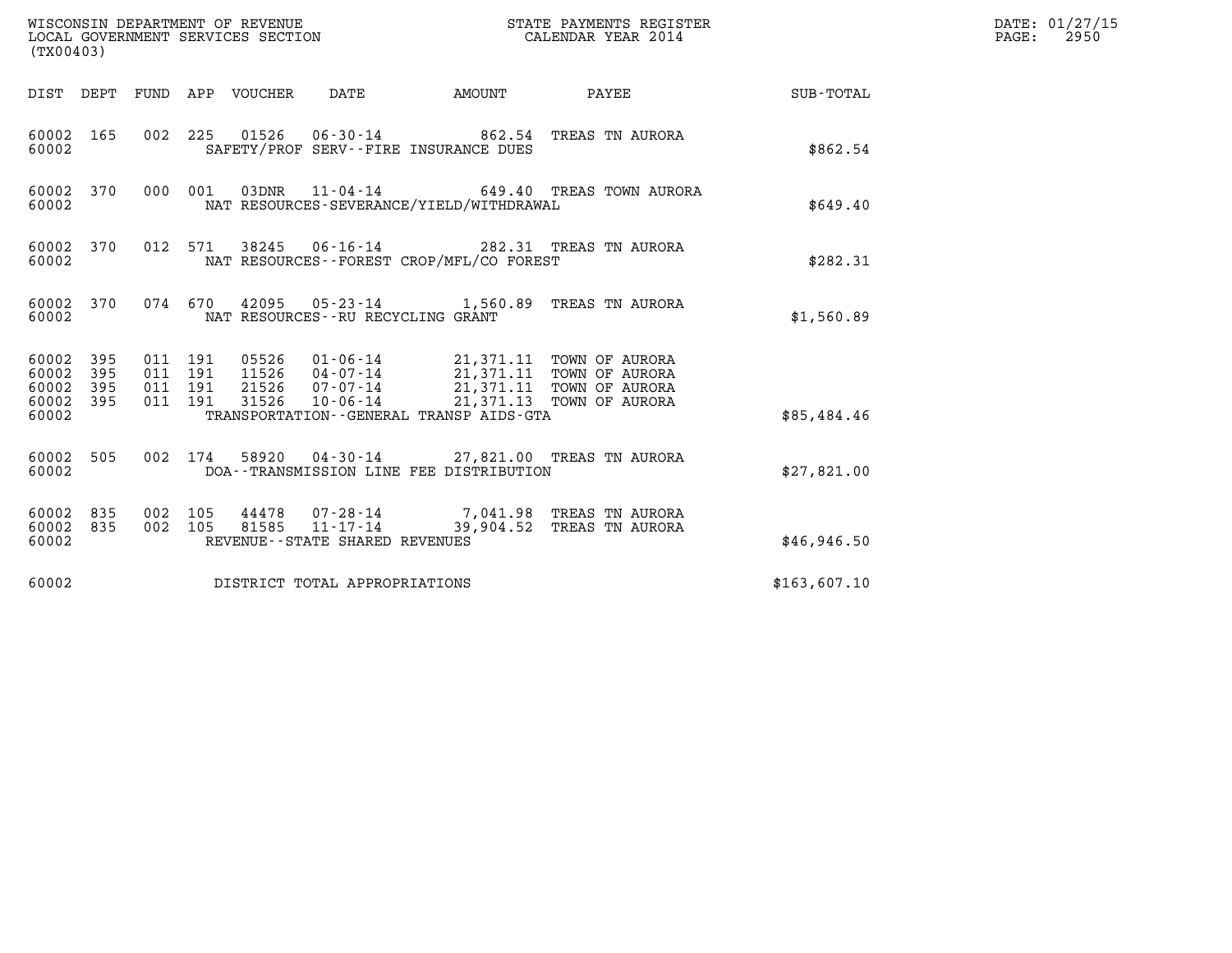| (TX00403)                                 |                          |                                      |            | WISCONSIN DEPARTMENT OF REVENUE<br>LOCAL GOVERNMENT SERVICES SECTION |                                                                    |                                              | DATE: 01/27/15<br>PAGE:<br>2951                                                                                      |              |  |
|-------------------------------------------|--------------------------|--------------------------------------|------------|----------------------------------------------------------------------|--------------------------------------------------------------------|----------------------------------------------|----------------------------------------------------------------------------------------------------------------------|--------------|--|
| DIST DEPT                                 |                          | FUND                                 |            | APP VOUCHER                                                          | DATE                                                               | AMOUNT                                       | PAYEE                                                                                                                | SUB-TOTAL    |  |
| 60004<br>60004                            | 165                      | 002                                  | 225        |                                                                      |                                                                    | SAFETY/PROF SERV--FIRE INSURANCE DUES        | 01527  06-30-14  2,120.41  TREAS TN BROWNING                                                                         | \$2,120.41   |  |
| 60004                                     | 60004 370                | 000                                  | 001        | 01DNR                                                                | 06-19-14                                                           | NAT RESOURCES-SEVERANCE/YIELD/WITHDRAWAL     | 321.50 TREAS TOWN BROWNING                                                                                           | \$321.50     |  |
| 60004                                     | 60004 370                |                                      | 012 571    | 38246                                                                | $06 - 16 - 14$                                                     | NAT RESOURCES - - FOREST CROP/MFL/CO FOREST  | 361.48 TREAS TN BROWNING                                                                                             | \$361.48     |  |
| 60004<br>60004<br>60004<br>60004<br>60004 | 395<br>395<br>395<br>395 | 011 191<br>011<br>011 191<br>011 191 | 191        | 05527<br>11527<br>21527<br>31527                                     | 01-06-14<br>04-07-14<br>07-07-14<br>$10 - 06 - 14$                 | TRANSPORTATION - - GENERAL TRANSP AIDS - GTA | 22,646.60 TOWN OF BROWNING<br>22,646.60 TOWN OF BROWNING<br>22,646.60 TOWN OF BROWNING<br>22,646.63 TOWN OF BROWNING | \$90,586.43  |  |
| 60004<br>60004<br>60004                   | 835<br>835               | 002<br>002                           | 105<br>105 | 81586                                                                | 44479 07-28-14<br>$11 - 17 - 14$<br>REVENUE--STATE SHARED REVENUES | 33,603.44                                    | 5,927.93 TREAS TN BROWNING<br>TREAS TN BROWNING                                                                      | \$39,531.37  |  |
| 60004                                     |                          |                                      |            |                                                                      | DISTRICT TOTAL APPROPRIATIONS                                      |                                              |                                                                                                                      | \$132,921.19 |  |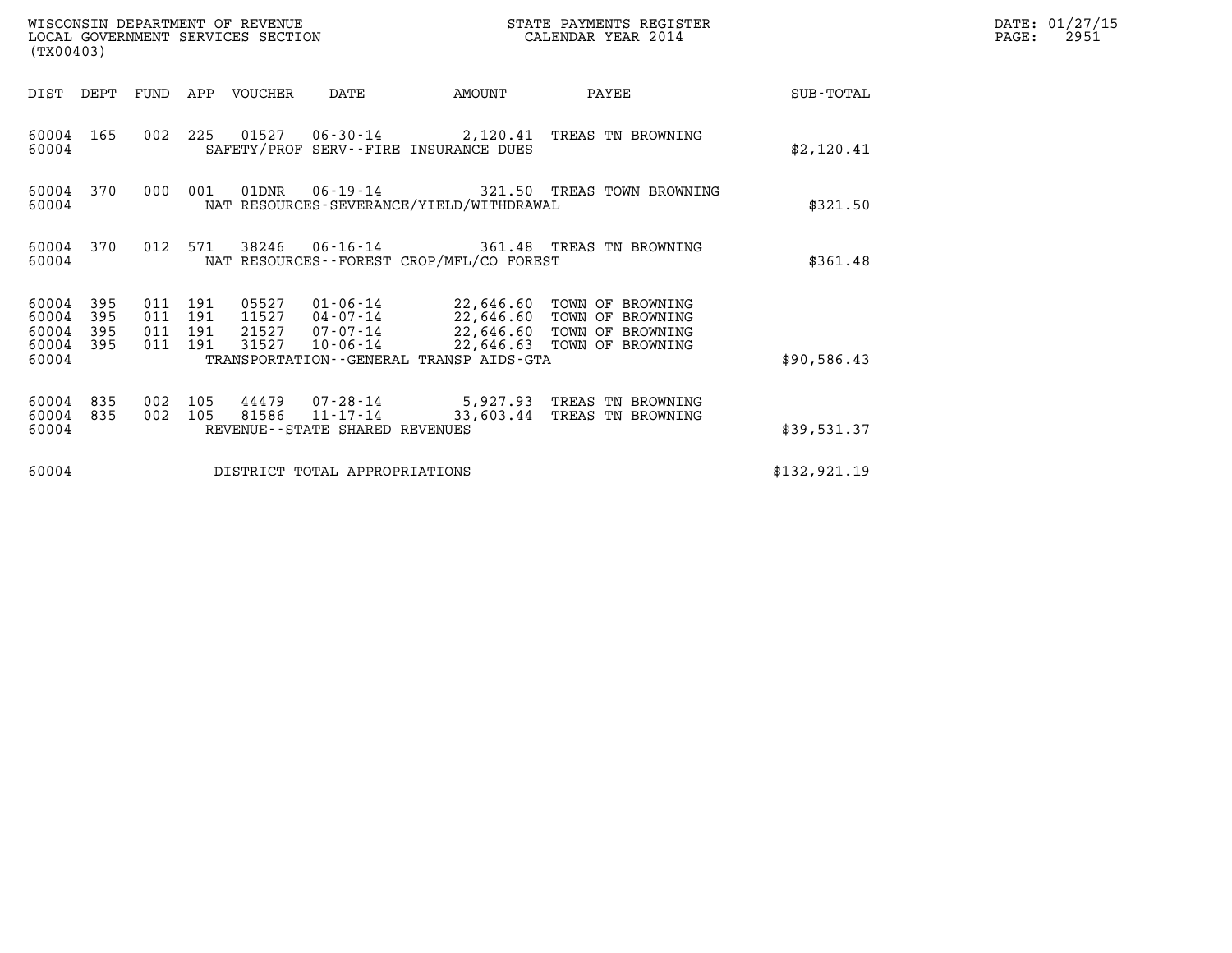| (TX00403)                                 |                          |                                          |         | WISCONSIN DEPARTMENT OF REVENUE<br>LOCAL GOVERNMENT SERVICES SECTION |                                               |                                          | STATE PAYMENTS REGISTER<br>CALENDAR YEAR 2014                                                                                               |               | DATE: 01/27/15<br>PAGE:<br>2952 |
|-------------------------------------------|--------------------------|------------------------------------------|---------|----------------------------------------------------------------------|-----------------------------------------------|------------------------------------------|---------------------------------------------------------------------------------------------------------------------------------------------|---------------|---------------------------------|
| DIST DEPT                                 |                          |                                          |         | FUND APP VOUCHER                                                     | DATE                                          | <b>EXAMPLE THE PROPERTY OF AMOUNT</b>    | PAYEE                                                                                                                                       | SUB-TOTAL     |                                 |
| 60006 165<br>60006                        |                          |                                          |         |                                                                      |                                               | SAFETY/PROF SERV--FIRE INSURANCE DUES    | 002 225 01528 06-30-14 2,102.44 TREAS TN CHELSEA                                                                                            | \$2,102.44    |                                 |
| 60006 370<br>60006                        |                          |                                          | 012 571 |                                                                      | 38247 06-16-14                                | NAT RESOURCES--FOREST CROP/MFL/CO FOREST | 594.25 TREAS TN CHELSEA                                                                                                                     | \$594.25      |                                 |
| 60006 370<br>60006                        |                          | 012 584                                  |         |                                                                      |                                               | NAT RESOURCES - PMT IN LIEU OF TAXES     | 00139  09-30-14  933.49  TREAS TN CHELSEA                                                                                                   | \$933.49      |                                 |
| 60006<br>60006<br>60006<br>60006<br>60006 | 395<br>395<br>395<br>395 | 011 191<br>011 191<br>011 191<br>011 191 |         | 05528<br>11528<br>21528<br>31528                                     | 07-07-14                                      | TRANSPORTATION--GENERAL TRANSP AIDS-GTA  | 01-06-14 25,044.11 TOWN OF CHELSEA<br>04-07-14 25,044.11 TOWN OF CHELSEA<br>25,044.11 TOWN OF CHELSEA<br>10-06-14 25,044.11 TOWN OF CHELSEA | \$100, 176.44 |                                 |
| 60006 395<br>60006                        |                          |                                          |         | 011 278 32413                                                        |                                               | TRANSPORTATION - - LRIP/TRIP/MSIP GRANTS | 11-26-14 13,359.10 TREAS TN CHELSEA                                                                                                         | \$13,359.10   |                                 |
| 60006 835<br>60006<br>60006               | 835                      | 002 105<br>002 105                       |         | 44480<br>81587                                                       | 11-17-14<br>REVENUE - - STATE SHARED REVENUES | 22,591.57                                | 07-28-14 3,986.75 TREAS TN CHELSEA<br>TREAS TN CHELSEA                                                                                      | \$26,578.32   |                                 |
| 60006 835<br>60006                        |                          |                                          | 002 109 |                                                                      | REVENUE - - EXEMPT COMPUTER AID               |                                          | 1.00 TREAS TN CHELSEA                                                                                                                       | \$1.00        |                                 |
| 60006                                     |                          |                                          |         |                                                                      | DISTRICT TOTAL APPROPRIATIONS                 |                                          |                                                                                                                                             | \$143,745.04  |                                 |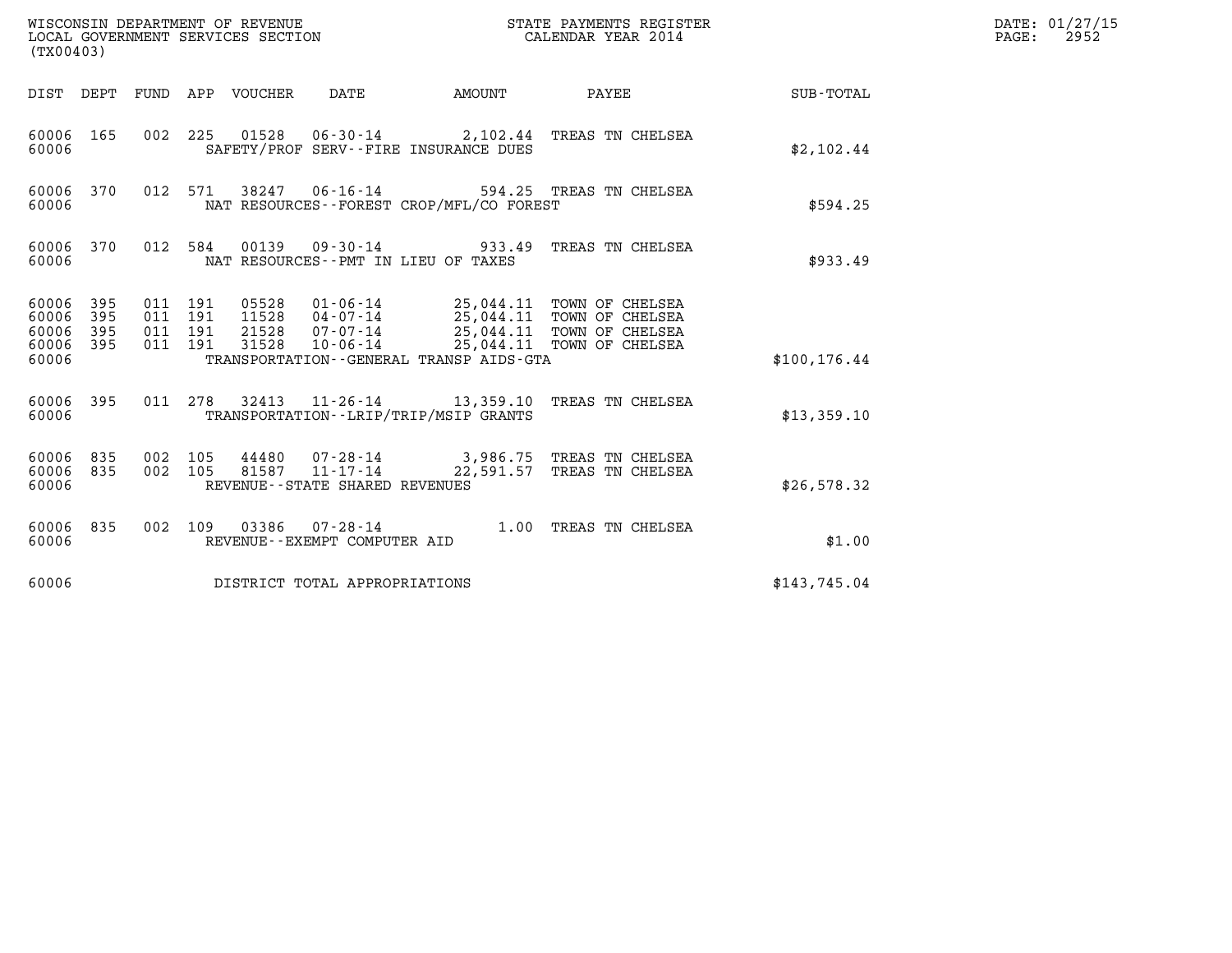| WISCONSIN DEPARTMENT OF REVENUE   | STATE PAYMENTS REGISTER | DATE: 01/27/15 |
|-----------------------------------|-------------------------|----------------|
| LOCAL GOVERNMENT SERVICES SECTION | CALENDAR YEAR 2014      | 2953<br>PAGE:  |

| (TX00403)                                 |                          |                          |                          |                                  |                                                                      |                                                                                                  |                                                                                  |                  |  |
|-------------------------------------------|--------------------------|--------------------------|--------------------------|----------------------------------|----------------------------------------------------------------------|--------------------------------------------------------------------------------------------------|----------------------------------------------------------------------------------|------------------|--|
| DIST                                      | DEPT                     | FUND                     | APP                      | VOUCHER                          | DATE                                                                 | AMOUNT                                                                                           | PAYEE                                                                            | <b>SUB-TOTAL</b> |  |
| 60008<br>60008                            | 165                      | 002                      | 225                      | 01529                            | $06 - 30 - 14$                                                       | 682.84<br>SAFETY/PROF SERV--FIRE INSURANCE DUES                                                  | TREAS TN CLEVELAND                                                               | \$682.84         |  |
| 60008<br>60008<br>60008<br>60008          | 370<br>370<br>370        | 000<br>000<br>000        | 001<br>001<br>001        | 01DNR<br>02DNR<br>03DNR          | $06 - 19 - 14$<br>$09 - 11 - 14$<br>$11 - 04 - 14$                   | 130.78<br>955.87<br>143.65<br>NAT RESOURCES-SEVERANCE/YIELD/WITHDRAWAL                           | TREAS TOWN CLEVELAND<br>TREAS TOWN CLEVELAND<br>TREAS TOWN CLEVELAND             | \$1,230.30       |  |
| 60008                                     | 370                      | 002                      | 503                      | 17202                            | $02 - 25 - 14$                                                       | 7,321.14                                                                                         | TREAS TN CLEVELAND<br>TOWN SHARE 340.11                                          |                  |  |
| 60008                                     |                          |                          |                          |                                  |                                                                      | NAT RESOURCES -- AIDS IN LIEU OF TAXES                                                           |                                                                                  | \$7,321.14       |  |
| 60008<br>60008                            | 370                      | 012                      | 571                      | 38248                            | $06 - 16 - 14$                                                       | NAT RESOURCES - - FOREST CROP/MFL/CO FOREST                                                      | 447.75 TREAS TN CLEVELAND                                                        | \$447.75         |  |
| 60008<br>60008<br>60008                   | 370<br>370               | 012<br>012               | 579<br>579               | 19785<br>19785                   | $04 - 16 - 14$<br>$04 - 16 - 14$                                     | 784.54<br>148.28<br>NAT RESOURCES -- AIDS IN LIEU OF TAXES                                       | TREAS TN CLEVELAND<br>TREAS TN CLEVELAND                                         | \$932.82         |  |
| 60008<br>60008                            | 370                      | 012                      | 584                      | 00140                            | $09 - 30 - 14$                                                       | 618.98<br>NAT RESOURCES -- PMT IN LIEU OF TAXES                                                  | TREAS TN CLEVELAND                                                               | \$618.98         |  |
| 60008<br>60008<br>60008<br>60008<br>60008 | 395<br>395<br>395<br>395 | 011<br>011<br>011<br>011 | 191<br>191<br>191<br>191 | 05529<br>11529<br>21529<br>31529 | $01 - 06 - 14$<br>$04 - 07 - 14$<br>$07 - 07 - 14$<br>$10 - 06 - 14$ | 13,415.69<br>13,415.69<br>13,415.69<br>13,415.70<br>TRANSPORTATION - - GENERAL TRANSP AIDS - GTA | TOWN OF CLEVELAND<br>TOWN OF CLEVELAND<br>TOWN OF CLEVELAND<br>TOWN OF CLEVELAND | \$53,662.77      |  |
| 60008<br>60008                            | 395                      | 011                      | 278                      | 32913                            | $12 - 03 - 14$                                                       | 13,359.10<br>TRANSPORTATION - - LRIP/TRIP/MSIP GRANTS                                            | TREAS TN CLEVELAND                                                               | \$13,359.10      |  |
| 60008<br>60008<br>60008                   | 835<br>835               | 002<br>002               | 105<br>105               | 44481<br>81588                   | $07 - 28 - 14$<br>$11 - 17 - 14$<br>REVENUE--STATE SHARED REVENUES   | 3,250.78<br>18,438.95                                                                            | TREAS TN CLEVELAND<br>TREAS TN CLEVELAND                                         | \$21,689.73      |  |
| 60008                                     |                          |                          |                          |                                  | DISTRICT TOTAL APPROPRIATIONS                                        |                                                                                                  |                                                                                  | \$99, 945.43     |  |
|                                           |                          |                          |                          |                                  |                                                                      |                                                                                                  |                                                                                  |                  |  |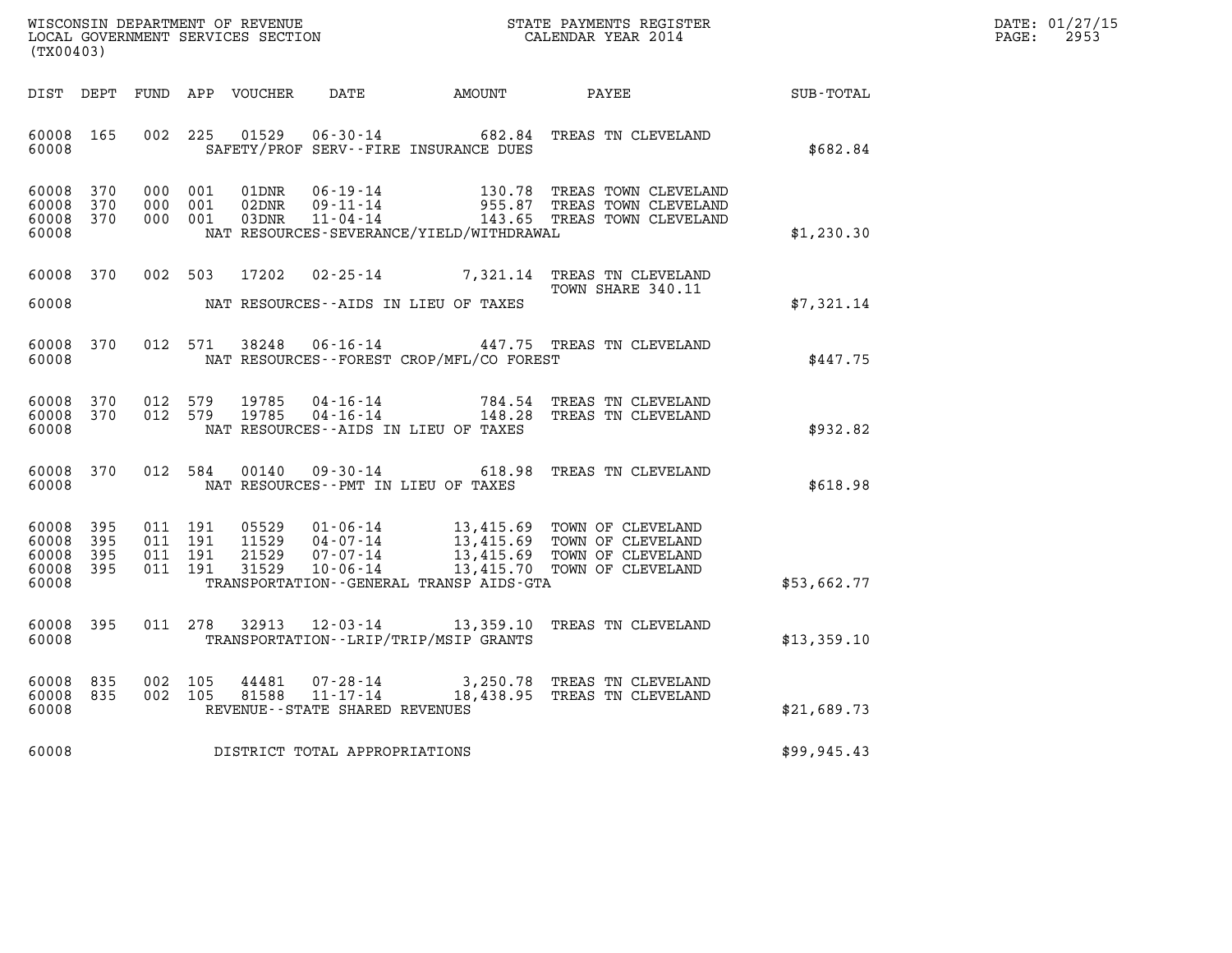| (TX00403)                                                 | WISCONSIN DEPARTMENT OF REVENUE<br>LOCAL GOVERNMENT SERVICES SECTION                                                                                            | STATE PAYMENTS REGISTER<br>CALENDAR YEAR 2014                                                                                                                                                        |              | DATE: 01/27/15<br>2954<br>$\mathtt{PAGE:}$ |
|-----------------------------------------------------------|-----------------------------------------------------------------------------------------------------------------------------------------------------------------|------------------------------------------------------------------------------------------------------------------------------------------------------------------------------------------------------|--------------|--------------------------------------------|
|                                                           | DIST DEPT FUND APP VOUCHER DATE AMOUNT PAYEE TOTAL                                                                                                              |                                                                                                                                                                                                      |              |                                            |
| 60010 165<br>60010                                        | 002 225 01530 06-30-14 1,689.14 TREAS TN DEER CREEK<br>SAFETY/PROF SERV--FIRE INSURANCE DUES                                                                    |                                                                                                                                                                                                      | \$1,689.14   |                                            |
| 60010 370<br>60010                                        | 000 001 01DNR 06-19-14 188.18 TREAS TOWN DEER CREEK<br>NAT RESOURCES-SEVERANCE/YIELD/WITHDRAWAL                                                                 |                                                                                                                                                                                                      | \$188.18     |                                            |
| 60010 370<br>60010                                        | 012 571 38249 06-16-14 52.40 TREAS TN DEER CREEK<br>NAT RESOURCES - - FOREST CROP/MFL/CO FOREST                                                                 |                                                                                                                                                                                                      | \$52.40      |                                            |
| 60010 395<br>60010 395<br>60010 395<br>60010 395<br>60010 | 011 191<br>011 191<br>011 191<br>011 191<br>TRANSPORTATION--GENERAL TRANSP AIDS-GTA                                                                             | 05530  01-06-14  28,997.60  TOWN OF DEER CREEK<br>11530  04-07-14  28,997.60  TOWN OF DEER CREEK<br>21530  07-07-14  28,997.60  TOWN OF DEER CREEK<br>31530  10-06-14  28,997.63  TOWN OF DEER CREEK | \$115.990.43 |                                            |
| 60010 835<br>60010 835<br>60010                           | 002 105  44482  07-28-14  9,757.33 TREAS TN DEER CREEK<br>002  105  81589  11-17-14  55,313.10 TREAS TN DEER CREEK<br>002 105<br>REVENUE--STATE SHARED REVENUES |                                                                                                                                                                                                      | \$65,070.43  |                                            |
| 60010                                                     | 60010 835 002 109 03387 07-28-14 3.00 TREAS TN DEER CREEK<br>REVENUE--EXEMPT COMPUTER AID                                                                       |                                                                                                                                                                                                      | \$3.00       |                                            |
| 60010                                                     | DISTRICT TOTAL APPROPRIATIONS                                                                                                                                   |                                                                                                                                                                                                      | \$182,993.58 |                                            |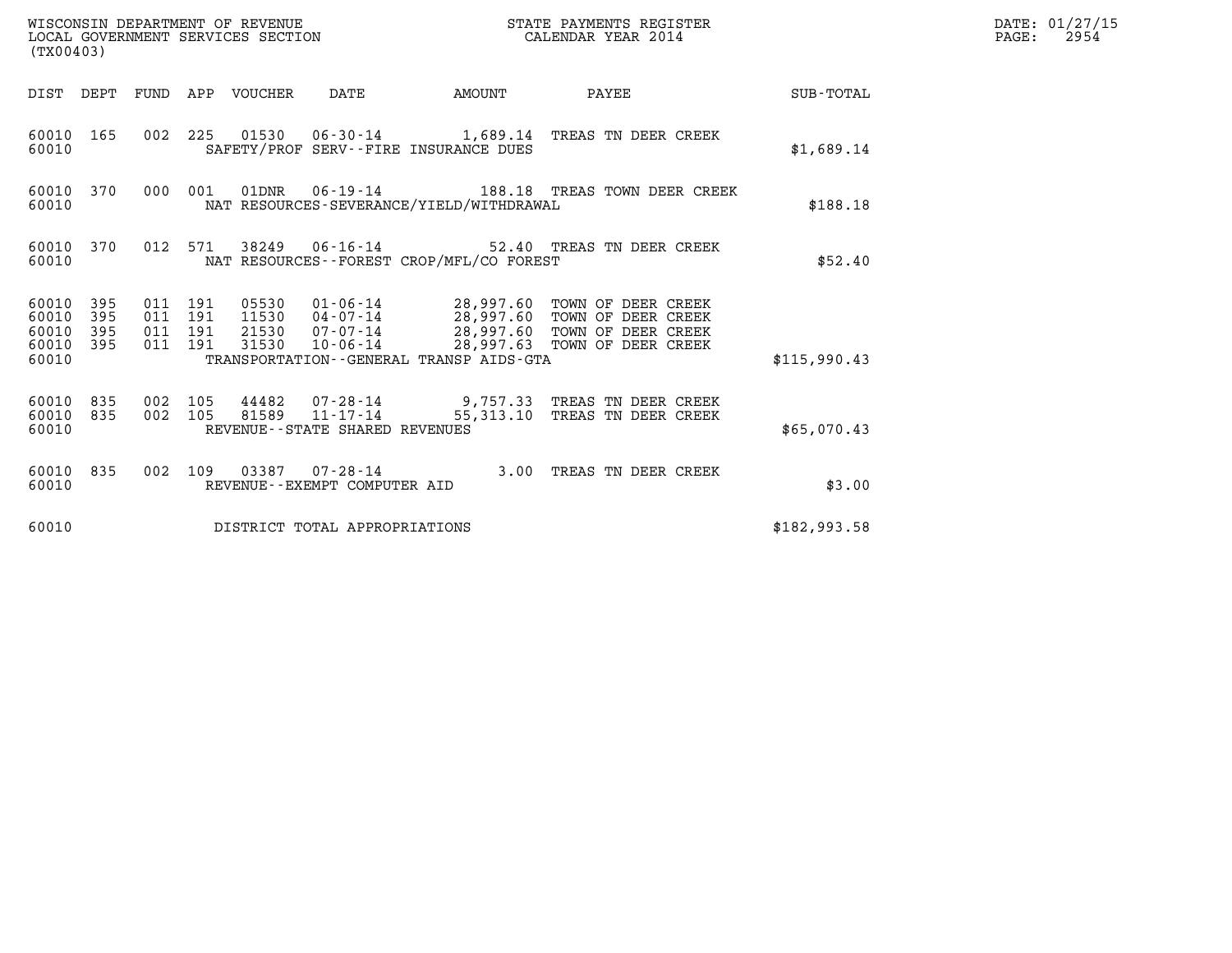| DATE: | 01/27/15 |
|-------|----------|
| PAGE: | 2955     |

| (TX00403)                                                       |                                                                                         |                                                                                                                                                                                                                              |                                                                                                                |               | DATE: 01/27/15<br>2955<br>$\mathtt{PAGE:}$ |
|-----------------------------------------------------------------|-----------------------------------------------------------------------------------------|------------------------------------------------------------------------------------------------------------------------------------------------------------------------------------------------------------------------------|----------------------------------------------------------------------------------------------------------------|---------------|--------------------------------------------|
|                                                                 | DIST DEPT FUND APP VOUCHER<br>DATE                                                      | AMOUNT                                                                                                                                                                                                                       | PAYEE FOR THE STATE OF THE STATE OF THE STATE OF THE STATE OF THE STATE OF THE STATE OF THE STATE OF THE STATE | SUB-TOTAL     |                                            |
| 60012 165<br>60012                                              | 002 225 01531 06-30-14 628.93 TREAS TN FORD<br>SAFETY/PROF SERV--FIRE INSURANCE DUES    |                                                                                                                                                                                                                              |                                                                                                                | \$628.93      |                                            |
| 60012 370<br>60012 370<br>60012                                 | 000 001<br>000 001<br>NAT RESOURCES-SEVERANCE/YIELD/WITHDRAWAL                          | 02DNR  09-11-14  2,940.92 TREAS TOWN FORD<br>03DNR  11-04-14  732.67 TREAS TOWN FORD                                                                                                                                         |                                                                                                                | \$3,673.59    |                                            |
| 60012 370<br>60012                                              | 012 571                                                                                 | 38250  06-16-14  242.82  TREAS TN FORD<br>NAT RESOURCES--FOREST CROP/MFL/CO FOREST                                                                                                                                           |                                                                                                                | \$242.82      |                                            |
| 60012 370<br>60012                                              | 012 584<br>NAT RESOURCES -- PMT IN LIEU OF TAXES                                        | 00141  09-30-14  941.76  TREAS TN FORD                                                                                                                                                                                       |                                                                                                                | \$941.76      |                                            |
| 60012 395<br>60012<br>395<br>60012<br>395<br>60012 395<br>60012 | 011 191<br>011 191<br>011 191<br>011 191                                                | 05531  01-06-14  15,390.59  TOWN OF FORD<br>11531  04-07-14  15,390.59  TOWN OF FORD<br>21531  07-07-14  15,390.59  TOWN OF FORD<br>31531  10-06-14  15,390.59  TOWN OF FORD<br>TRANSPORTATION - - GENERAL TRANSP AIDS - GTA |                                                                                                                | \$61,562.36   |                                            |
| 60012 395<br>60012                                              | 011 278 29452 10-29-14 13,359.10 TREAS TN FORD<br>TRANSPORTATION--LRIP/TRIP/MSIP GRANTS |                                                                                                                                                                                                                              |                                                                                                                | \$13,359.10   |                                            |
| 60012<br>505<br>60012                                           | 002 174<br>DOA--TRANSMISSION LINE FEE DISTRIBUTION                                      | 58920  04-30-14  12,694.00 TREAS TN FORD                                                                                                                                                                                     |                                                                                                                | \$12,694.00   |                                            |
| 60012 835<br>60012 835<br>60012                                 | 002 105<br>81590 11-17-14<br>002 105<br>REVENUE--STATE SHARED REVENUES                  | 44483 07-28-14 3,619.70 TREAS TN FORD                                                                                                                                                                                        | 20,511.63 TREAS TN FORD                                                                                        | \$24,131.33   |                                            |
| 60012                                                           | DISTRICT TOTAL APPROPRIATIONS                                                           |                                                                                                                                                                                                                              |                                                                                                                | \$117, 233.89 |                                            |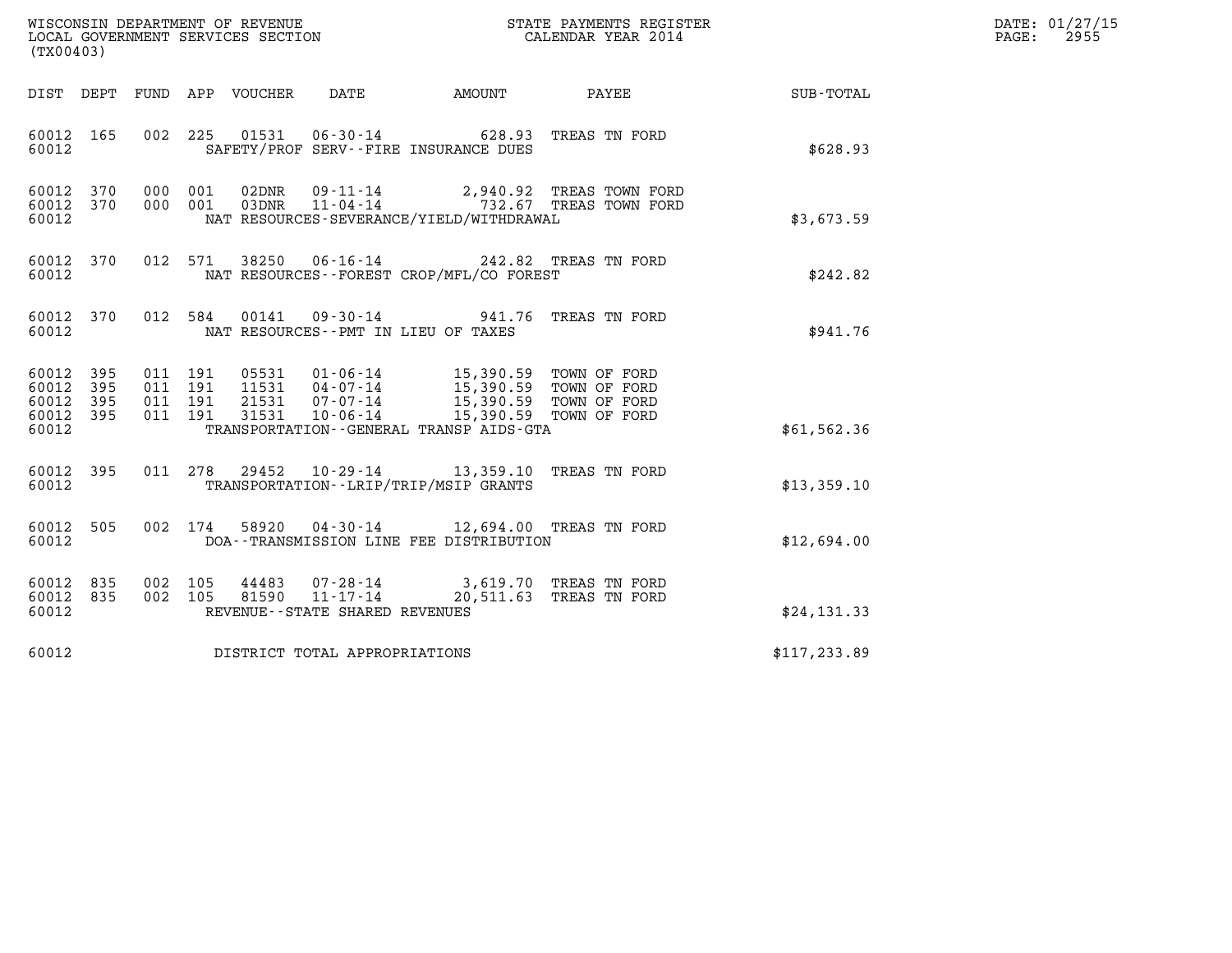| WISCONSIN DEPARTMENT OF REVENUE   | STATE PAYMENTS REGISTER | DATE: 01/27/15 |
|-----------------------------------|-------------------------|----------------|
| LOCAL GOVERNMENT SERVICES SECTION | CALENDAR YEAR 2014      | 2956<br>PAGE:  |

| (TX00403)                                                                                  | STATE PAYMENTS REGISTER<br>WISCONSIN DEPARTMENT OF REVENUE<br>LOCAL GOVERNMENT SERVICES SECTION<br>CALENDAR YEAR 2014                           |                                                                                                                                                    |              |  |  |  |
|--------------------------------------------------------------------------------------------|-------------------------------------------------------------------------------------------------------------------------------------------------|----------------------------------------------------------------------------------------------------------------------------------------------------|--------------|--|--|--|
| DIST<br>DEPT<br>FUND                                                                       | APP<br>VOUCHER<br>DATE                                                                                                                          | PAYEE<br>AMOUNT                                                                                                                                    | SUB-TOTAL    |  |  |  |
| 165<br>002<br>60014<br>60014                                                               | 225<br>01532<br>SAFETY/PROF SERV--FIRE INSURANCE DUES                                                                                           | 06-30-14 1,114.11 TREAS TN GOODRICH                                                                                                                | \$1, 114.11  |  |  |  |
| 60014 370<br>000<br>60014<br>370<br>000<br>60014<br>370<br>000<br>60014                    | 06-19-14<br>001<br>01DNR<br>$09 - 11 - 14$<br>001<br>02DNR<br>001<br>03DNR<br>NAT RESOURCES-SEVERANCE/YIELD/WITHDRAWAL                          | 1,251.32 TREAS TOWN GOODRICH<br>47.30<br>TREAS TOWN GOODRICH<br>$11 - 04 - 14$ 3.30<br>TREAS TOWN GOODRICH                                         | \$1,301.92   |  |  |  |
| 60014<br>370<br>012<br>60014                                                               | 571<br>NAT RESOURCES - - FOREST CROP/MFL/CO FOREST                                                                                              | 38251  06-16-14  1,324.45  TREAS TN GOODRICH                                                                                                       | \$1,324.45   |  |  |  |
| 60014<br>395<br>011<br>60014<br>395<br>011<br>60014<br>395<br>011<br>60014<br>395<br>60014 | 191<br>05532<br>191<br>11532<br>$04 - 07 - 14$<br>191<br>21532<br>$07 - 07 - 14$<br>011 191<br>31532<br>TRANSPORTATION--GENERAL TRANSP AIDS-GTA | $01 - 06 - 14$ 20,095.62<br>TOWN OF GOODRICH<br>20,095.62<br>TOWN OF GOODRICH<br>20,095.62 TOWN OF GOODRICH<br>10-06-14 20,095.63 TOWN OF GOODRICH | \$80,382.49  |  |  |  |
| 60014 835<br>002<br>60014<br>835<br>60014                                                  | 002 105<br>44484<br>105<br>81591<br>$11 - 17 - 14$<br>REVENUE--STATE SHARED REVENUES                                                            | 07-28-14 4,600.33 TREAS TN GOODRICH<br>26,068.52<br>TREAS TN GOODRICH                                                                              | \$30,668.85  |  |  |  |
| 835<br>002<br>60014<br>60014                                                               | 109<br>03388<br>07-28-14<br>REVENUE - - EXEMPT COMPUTER AID                                                                                     | 2.00<br>TREAS TN GOODRICH                                                                                                                          | \$2.00       |  |  |  |
| 60014                                                                                      | DISTRICT TOTAL APPROPRIATIONS                                                                                                                   |                                                                                                                                                    | \$114,793.82 |  |  |  |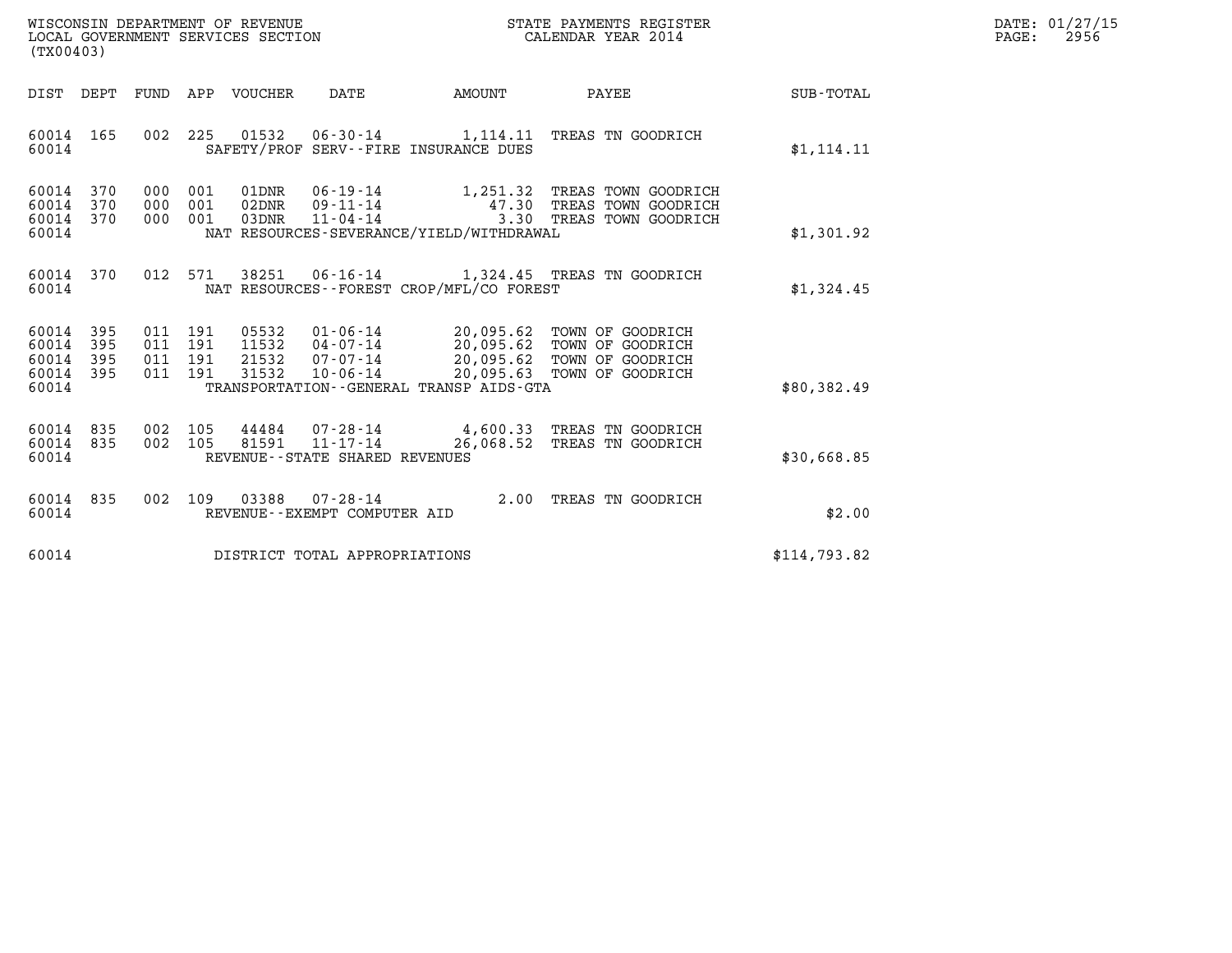| WISCONSIN DEPARTMENT OF REVENUE   | STATE PAYMENTS REGISTER | DATE: 01/27/15 |
|-----------------------------------|-------------------------|----------------|
| LOCAL GOVERNMENT SERVICES SECTION | CALENDAR YEAR 2014      | 2957<br>PAGE:  |

| WISCONSIN DEPARTMENT OF REVENUE<br>STATE PAYMENTS REGISTER<br>CALENDAR YEAR 2014<br>LOCAL GOVERNMENT SERVICES SECTION<br>(TX00403) |                          |                          |                          |                                  |                                                                                                                 |           |                                                                                                                |                  |
|------------------------------------------------------------------------------------------------------------------------------------|--------------------------|--------------------------|--------------------------|----------------------------------|-----------------------------------------------------------------------------------------------------------------|-----------|----------------------------------------------------------------------------------------------------------------|------------------|
| DIST                                                                                                                               | DEPT                     | FUND                     | APP                      | VOUCHER                          | DATE                                                                                                            | AMOUNT    | PAYEE                                                                                                          | <b>SUB-TOTAL</b> |
| 60016<br>60016                                                                                                                     | 165                      | 002                      | 225                      | 01533                            | $06 - 30 - 14$<br>SAFETY/PROF SERV--FIRE INSURANCE DUES                                                         |           | 1,437.56 TREAS TN GREENWOOD                                                                                    | \$1,437.56       |
| 60016<br>60016<br>60016<br>60016                                                                                                   | 370<br>370<br>370        | 000<br>000<br>000        | 001<br>001<br>001        | 01DNR<br>02DNR<br>03DNR          | $06 - 19 - 14$<br>$09 - 11 - 14$<br>$11 - 04 - 14$<br>NAT RESOURCES-SEVERANCE/YIELD/WITHDRAWAL                  | 629.01    | TREAS TOWN GREENWOOD<br>196.65 TREAS TOWN GREENWOOD<br>400.88 TREAS TOWN GREENWOOD                             | \$1,226.54       |
| 60016<br>60016                                                                                                                     | 370                      | 002                      | 503                      | 16685                            | $01 - 30 - 14$<br>NAT RESOURCES -- AIDS IN LIEU OF TAXES                                                        | 5,604.48  | TREAS TN GREENWOOD<br>TOWN SHARE 295.91                                                                        | \$5,604.48       |
| 60016<br>60016                                                                                                                     | 370                      | 012                      | 571                      | 38252                            | $06 - 16 - 14$<br>NAT RESOURCES - - FOREST CROP/MFL/CO FOREST                                                   |           | 1,383.51 TREAS TN GREENWOOD                                                                                    | \$1,383.51       |
| 60016<br>60016                                                                                                                     | 370                      | 012                      | 579                      | 19786                            | $04 - 16 - 14$<br>NAT RESOURCES -- AIDS IN LIEU OF TAXES                                                        | 19.47     | TREAS TN GREENWOOD                                                                                             | \$19.47          |
| 60016<br>60016<br>60016<br>60016<br>60016                                                                                          | 395<br>395<br>395<br>395 | 011<br>011<br>011<br>011 | 191<br>191<br>191<br>191 | 05533<br>11533<br>21533<br>31533 | $01 - 06 - 14$<br>$04 - 07 - 14$<br>$07 - 07 - 14$<br>$10 - 06 - 14$<br>TRANSPORTATION--GENERAL TRANSP AIDS-GTA | 29,198.73 | 29,198.72 TOWN OF GREENWOOD<br>29,198.72 TOWN OF GREENWOOD<br>29,198.72 TOWN OF GREENWOOD<br>TOWN OF GREENWOOD | \$116,794.89     |
| 60016<br>60016<br>60016                                                                                                            | 835<br>835               | 002<br>002               | 105<br>105               | 44485<br>81592                   | $07 - 28 - 14$<br>$11 - 17 - 14$<br>REVENUE - - STATE SHARED REVENUES                                           |           | 5,093.76 TREAS TN GREENWOOD<br>28,864.67 TREAS TN GREENWOOD                                                    | \$33,958.43      |
| 60016<br>60016                                                                                                                     | 835                      | 002                      | 109                      | 03389                            | $07 - 28 - 14$<br>REVENUE--EXEMPT COMPUTER AID                                                                  |           | 1.00 TREAS TN GREENWOOD                                                                                        | \$1.00           |
| 60016                                                                                                                              |                          |                          |                          |                                  | DISTRICT TOTAL APPROPRIATIONS                                                                                   |           |                                                                                                                | \$160, 425.88    |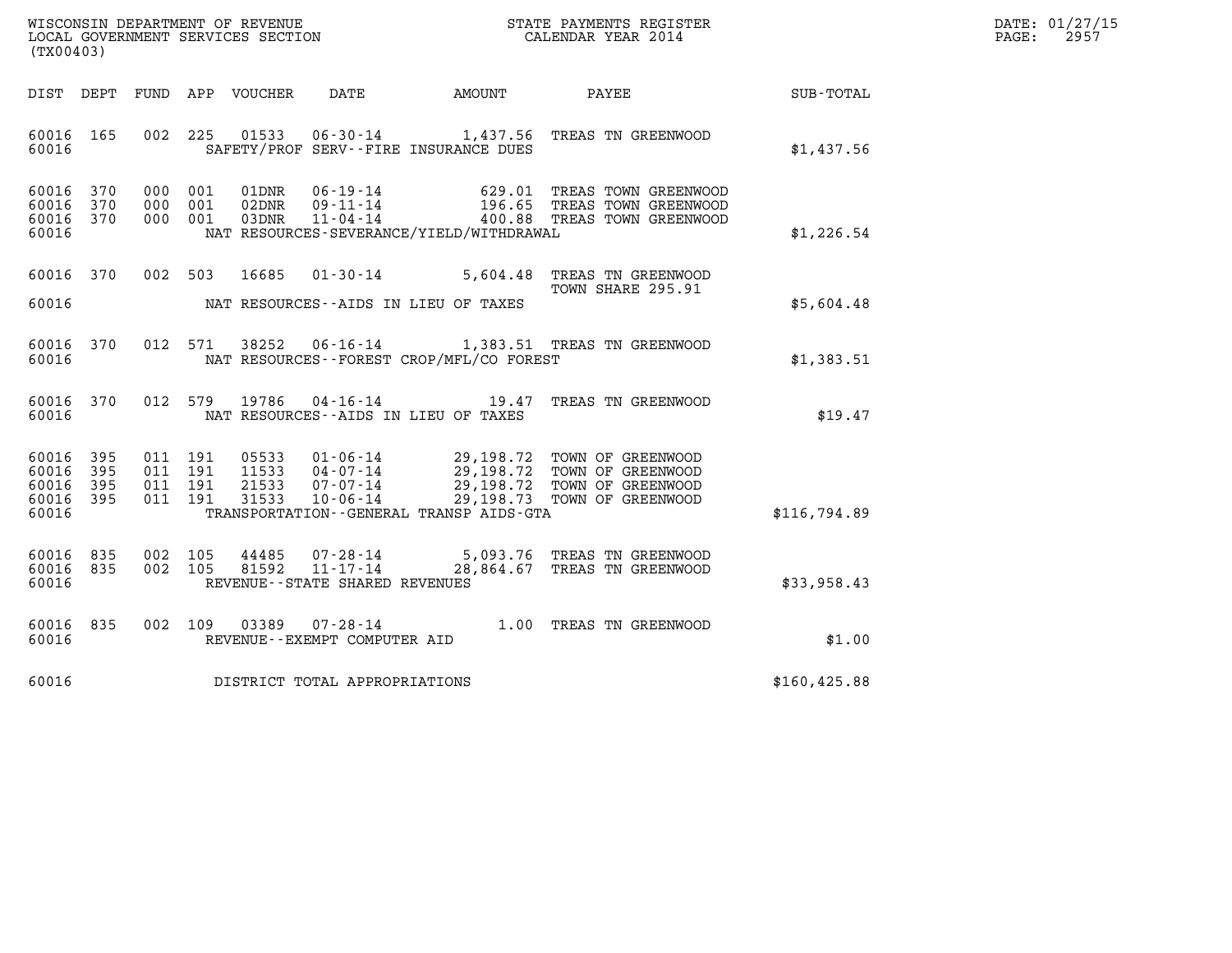| WISCONSIN DEPARTMENT OF REVENUE<br>LOCAL GOVERNMENT SERVICES SECTION<br>(TX00403) |                   |            |                                          |                            |                                                                       |                                                                                                                                                                                        | STATE PAYMENTS REGISTER<br>CALENDAR YEAR 2014        |               | DATE: 01/27/15<br>$\mathtt{PAGE:}$<br>2958 |
|-----------------------------------------------------------------------------------|-------------------|------------|------------------------------------------|----------------------------|-----------------------------------------------------------------------|----------------------------------------------------------------------------------------------------------------------------------------------------------------------------------------|------------------------------------------------------|---------------|--------------------------------------------|
|                                                                                   |                   |            |                                          | DIST DEPT FUND APP VOUCHER | DATE                                                                  | AMOUNT                                                                                                                                                                                 | <b>PAYEE</b> FOUND THE PAYEE                         | SUB-TOTAL     |                                            |
| 60018<br>60018                                                                    | 165               |            | 002 225                                  |                            |                                                                       | SAFETY/PROF SERV--FIRE INSURANCE DUES                                                                                                                                                  | 01534  06-30-14   1,042.23  TREAS TN GROVER          | \$1,042.23    |                                            |
| 60018 370<br>60018                                                                | 60018 370         |            | 000 001<br>000 001                       |                            |                                                                       | NAT RESOURCES-SEVERANCE/YIELD/WITHDRAWAL                                                                                                                                               |                                                      | \$163.56      |                                            |
| 60018<br>60018                                                                    | 370               |            | 012 571                                  | 38253                      |                                                                       | NAT RESOURCES--FOREST CROP/MFL/CO FOREST                                                                                                                                               | 06-16-14 519.92 TREAS TN GROVER                      | \$519.92      |                                            |
| 60018 370<br>60018                                                                |                   |            |                                          |                            |                                                                       | NAT RESOURCES -- PMT IN LIEU OF TAXES                                                                                                                                                  | 012 584 00142 09-30-14 7,932.47 TREAS TN GROVER      | \$7,932.47    |                                            |
| 60018<br>60018<br>60018<br>60018 395<br>60018                                     | 395<br>395<br>395 |            | 011 191<br>011 191<br>011 191<br>011 191 | 31534                      | $10 - 06 - 14$                                                        | 05534  01-06-14  39,646.11  TOWN OF GROVER<br>11534  04-07-14  39,646.11  TOWN OF GROVER<br>21534  07-07-14  39,646.11  TOWN OF GROVER<br>TRANSPORTATION - - GENERAL TRANSP AIDS - GTA | 39,646.14 TOWN OF GROVER                             | \$158, 584.47 |                                            |
| 60018 835<br>60018 835<br>60018                                                   |                   | 002<br>002 | 105<br>105                               | 81593                      | 44486 07-28-14<br>$11 - 17 - 14$<br>REVENUE - - STATE SHARED REVENUES |                                                                                                                                                                                        | 1,632.63 TREAS TN GROVER<br>9,251.59 TREAS TN GROVER | \$10,884.22   |                                            |
| 60018<br>60018                                                                    | 835               |            |                                          |                            | 002 109 03390 07-28-14<br>REVENUE--EXEMPT COMPUTER AID                |                                                                                                                                                                                        | 1.00 TREAS TN GROVER                                 | \$1.00        |                                            |
| 60018                                                                             |                   |            |                                          |                            | DISTRICT TOTAL APPROPRIATIONS                                         |                                                                                                                                                                                        |                                                      | \$179, 127.87 |                                            |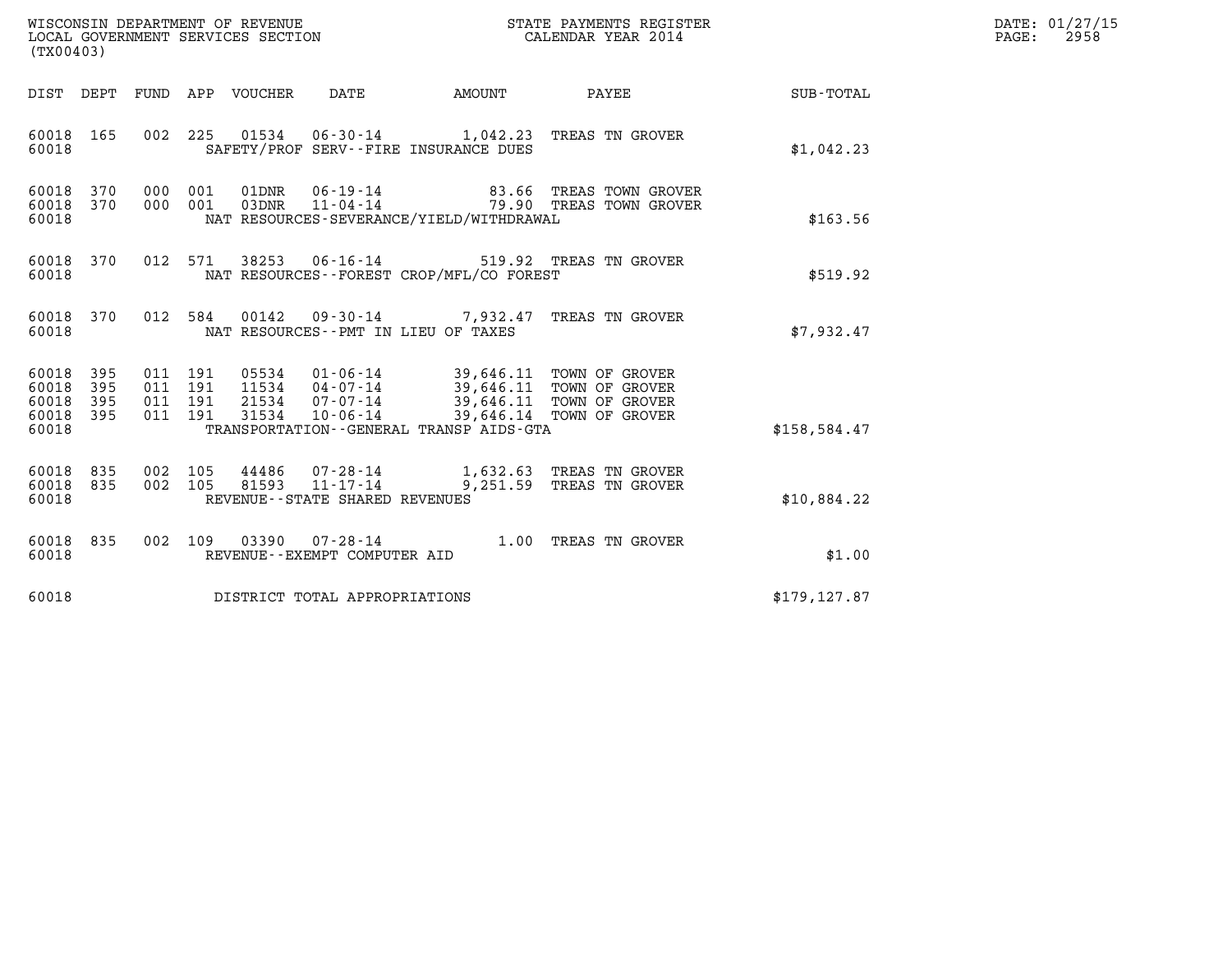| (TX00403)                                         |            |                    |                    |                                 |                                               |                                                                                                                                                              | STATE PAYMENTS REGISTER                                            |             | DATE: 01/27/15<br>$\mathtt{PAGE}$ :<br>2959 |
|---------------------------------------------------|------------|--------------------|--------------------|---------------------------------|-----------------------------------------------|--------------------------------------------------------------------------------------------------------------------------------------------------------------|--------------------------------------------------------------------|-------------|---------------------------------------------|
|                                                   |            |                    |                    | DIST DEPT FUND APP VOUCHER DATE |                                               | <b>AMOUNT</b>                                                                                                                                                | PAYEE                                                              | SUB-TOTAL   |                                             |
| 60020 165<br>60020                                |            |                    |                    |                                 |                                               | SAFETY/PROF SERV--FIRE INSURANCE DUES                                                                                                                        | 002 225 01535 06-30-14 2,264.16 TREAS TN HAMMEL                    | \$2,264.16  |                                             |
| 60020 370<br>60020                                |            |                    | 000 001            |                                 | 01DNR 06-19-14                                | NAT RESOURCES-SEVERANCE/YIELD/WITHDRAWAL                                                                                                                     | 230.24 TREAS TOWN HAMMEL                                           | \$230.24    |                                             |
| 60020 370<br>60020                                |            |                    | 012 571            |                                 |                                               | NAT RESOURCES--FOREST CROP/MFL/CO FOREST                                                                                                                     | 38254 06-16-14 543.74 TREAS TN HAMMEL                              | \$543.74    |                                             |
| 60020 370<br>60020                                |            |                    |                    |                                 |                                               | NAT RESOURCES -- PMT IN LIEU OF TAXES                                                                                                                        | 012 584 00143 09-30-14 905.78 TREAS TN HAMMEL                      | \$905.78    |                                             |
| 60020 395<br>60020<br>60020<br>60020 395<br>60020 | 395<br>395 | 011 191<br>011 191 | 011 191<br>011 191 | 11535<br>21535<br>31535         | $10 - 06 - 14$                                | 05535 01-06-14 19,524.03 TOWN OF HAMMEL<br>04-07-14 19,524.03 TOWN OF HAMMEL<br>07-07-14 19,524.03 TOWN OF HAMMEL<br>TRANSPORTATION--GENERAL TRANSP AIDS-GTA | 19,524.04 TOWN OF HAMMEL                                           | \$78,096.13 |                                             |
| 60020 835<br>60020 835<br>60020                   |            | 002 105<br>002 105 |                    | 81594                           | 11-17-14<br>REVENUE - - STATE SHARED REVENUES |                                                                                                                                                              | 44487 07-28-14 873.76 TREAS TN HAMMEL<br>14,091.66 TREAS TN HAMMEL | \$14,965.42 |                                             |
| 60020 835<br>60020                                |            |                    |                    |                                 | REVENUE--EXEMPT COMPUTER AID                  |                                                                                                                                                              | 002 109 03391 07-28-14 3.00 TREAS TN HAMMEL                        | \$3.00      |                                             |
| 60020                                             |            |                    |                    |                                 | DISTRICT TOTAL APPROPRIATIONS                 |                                                                                                                                                              |                                                                    | \$97,008.47 |                                             |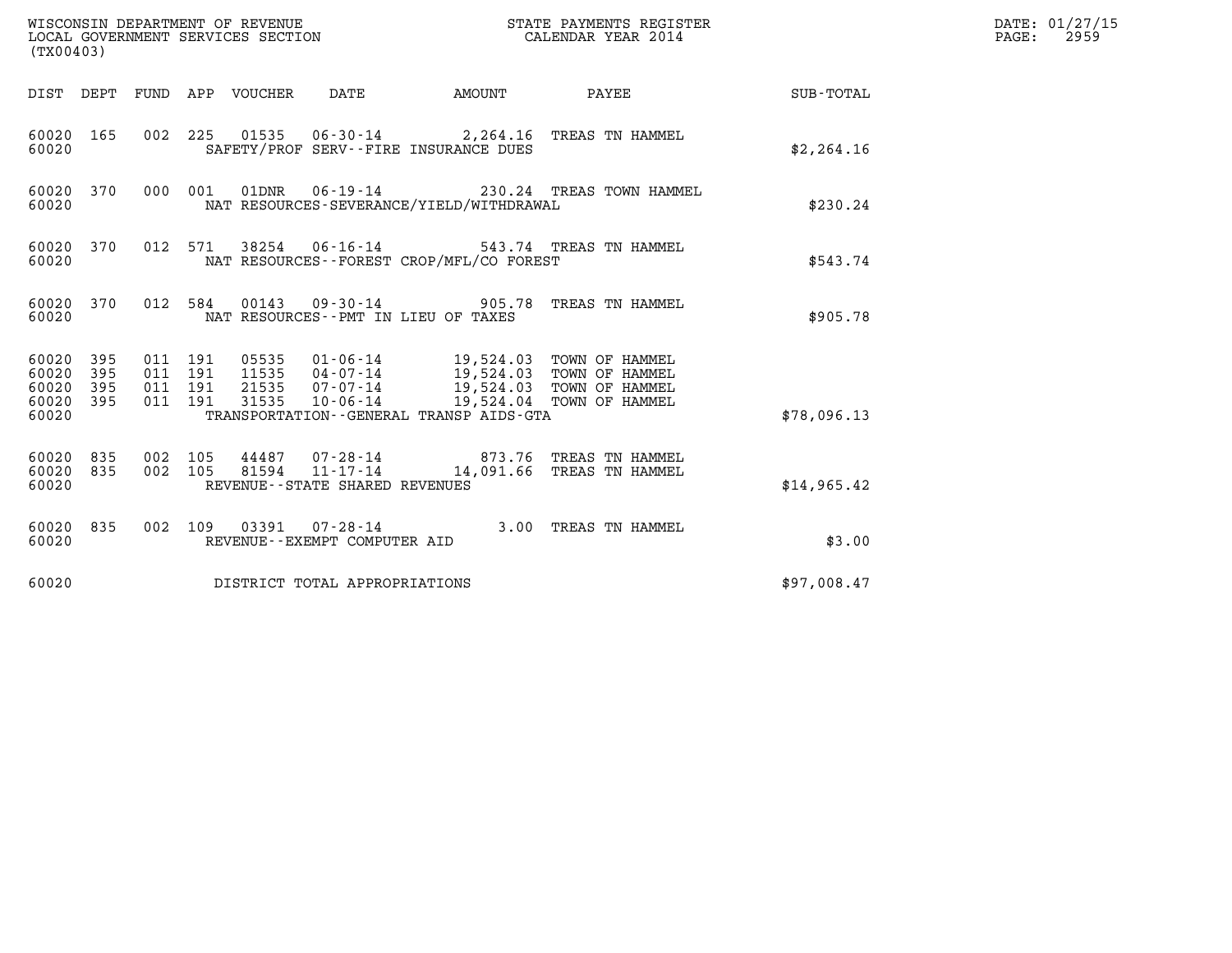| (TX00403)                                                          |                                          | WISCONSIN DEPARTMENT OF REVENUE<br>LOCAL GOVERNMENT SERVICES SECTION |                                                  |        | STATE PAYMENTS REGISTER<br>CALENDAR YEAR 2014                                                                                                                            |                 | DATE: 01/27/15<br>$\mathtt{PAGE:}$<br>2960 |
|--------------------------------------------------------------------|------------------------------------------|----------------------------------------------------------------------|--------------------------------------------------|--------|--------------------------------------------------------------------------------------------------------------------------------------------------------------------------|-----------------|--------------------------------------------|
|                                                                    |                                          | DIST DEPT FUND APP VOUCHER DATE                                      |                                                  | AMOUNT |                                                                                                                                                                          | PAYEE SUB-TOTAL |                                            |
| 60022 165<br>60022                                                 |                                          |                                                                      | SAFETY/PROF SERV--FIRE INSURANCE DUES            |        | 002 225 01536 06-30-14 1,311.78 TREAS TN HOLWAY                                                                                                                          | \$1,311.78      |                                            |
| 60022 370<br>60022                                                 | 000 001                                  |                                                                      | NAT RESOURCES-SEVERANCE/YIELD/WITHDRAWAL         |        | 01DNR  06-19-14  309.40 TREAS TOWN HOLWAY                                                                                                                                | \$309.40        |                                            |
| 60022 370<br>60022                                                 | 012 571                                  |                                                                      | NAT RESOURCES--FOREST CROP/MFL/CO FOREST         |        | 38255   06-16-14   365.19   TREAS TN HOLWAY                                                                                                                              | \$365.19        |                                            |
| 395<br>60022<br>60022<br>395<br>60022<br>395<br>60022 395<br>60022 | 011 191<br>011 191<br>011 191<br>011 191 | 31536                                                                | TRANSPORTATION - - GENERAL TRANSP AIDS - GTA     |        | 05536  01-06-14  26,007.34  TOWN OF HOLWAY<br>11536  04-07-14  26,007.34  TOWN OF HOLWAY<br>21536 07-07-14 26,007.34 TOWN OF HOLWAY<br>10-06-14 26,007.36 TOWN OF HOLWAY | \$104.029.38    |                                            |
| 60022 835<br>60022 835<br>60022                                    | 002 105<br>002 105                       |                                                                      | 81595 11-17-14<br>REVENUE--STATE SHARED REVENUES |        | 44488 07-28-14 9,618.63 TREAS TN HOLWAY<br>54,505.59 TREAS TN HOLWAY                                                                                                     | \$64,124.22     |                                            |
| 60022 835<br>60022                                                 |                                          |                                                                      | REVENUE--EXEMPT COMPUTER AID                     |        | 002 109 03392 07-28-14 1.00 TREAS TN HOLWAY                                                                                                                              | \$1.00          |                                            |
| 60022                                                              |                                          |                                                                      | DISTRICT TOTAL APPROPRIATIONS                    |        |                                                                                                                                                                          | \$170, 140.97   |                                            |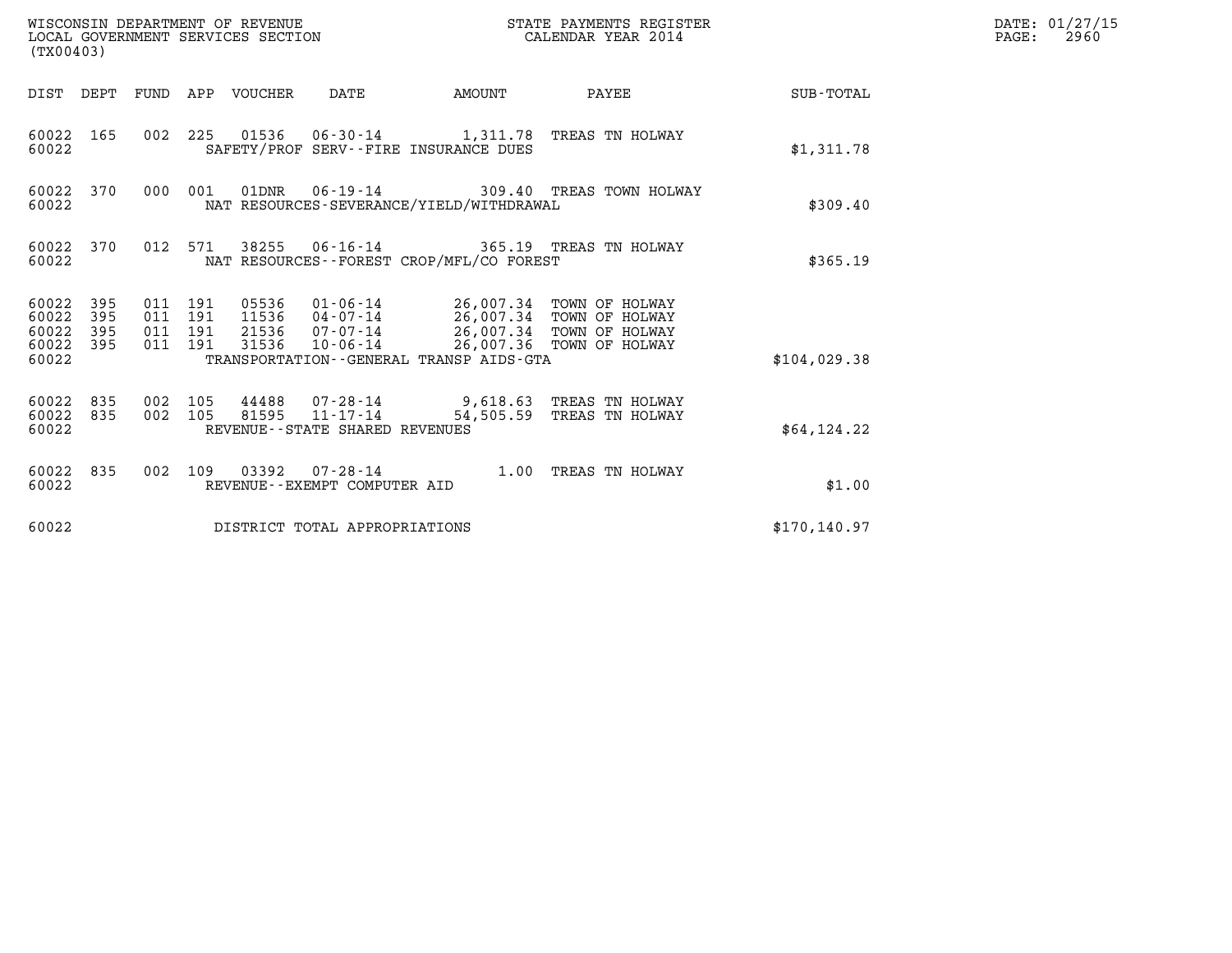| (TX00403)                                         |            |                                          |         |                                 | WISCONSIN DEPARTMENT OF REVENUE<br>LOCAL GOVERNMENT SERVICES SECTION |                                          | STATE PAYMENTS REGISTER<br>CALENDAR YEAR 2014                                                                                               |             | DATE: 01/27/15<br>$\mathtt{PAGE}$ :<br>2961 |
|---------------------------------------------------|------------|------------------------------------------|---------|---------------------------------|----------------------------------------------------------------------|------------------------------------------|---------------------------------------------------------------------------------------------------------------------------------------------|-------------|---------------------------------------------|
|                                                   |            |                                          |         | DIST DEPT FUND APP VOUCHER DATE |                                                                      | <b>AMOUNT</b>                            | PAYEE                                                                                                                                       | SUB-TOTAL   |                                             |
| 60024 165<br>60024                                |            |                                          |         |                                 |                                                                      | SAFETY/PROF SERV--FIRE INSURANCE DUES    | 002 225 01537 06-30-14 646.90 TREAS TN JUMP RIVER                                                                                           | \$646.90    |                                             |
| 60024 370<br>60024                                |            |                                          | 012 571 |                                 |                                                                      | NAT RESOURCES--FOREST CROP/MFL/CO FOREST | 38256  06-16-14  656.19  TREAS TN JUMP RIVER                                                                                                | \$656.19    |                                             |
| 60024 370<br>60024                                |            | 012 579                                  |         |                                 |                                                                      | NAT RESOURCES--AIDS IN LIEU OF TAXES     |                                                                                                                                             | \$20.00     |                                             |
| 60024 370<br>60024                                |            |                                          | 012 584 |                                 |                                                                      | NAT RESOURCES -- PMT IN LIEU OF TAXES    | 00144  09-30-14  540.90 TREAS TN JUMP RIVER                                                                                                 | \$540.90    |                                             |
| 60024 395<br>60024<br>60024<br>60024 395<br>60024 | 395<br>395 | 011 191<br>011 191<br>011 191<br>011 191 |         | 31537                           | 21537 07-07-14<br>$10 - 06 - 14$                                     | TRANSPORTATION--GENERAL TRANSP AIDS-GTA  | 15,438.22 TOWN OF JUMP RIVER<br>11537 04-07-14 15,438.22 TOWN OF JUMP RIVER<br>15,438.22 TOWN OF JUMP RIVER<br>15,438.23 TOWN OF JUMP RIVER | \$61,752.89 |                                             |
| 60024 835<br>60024 835<br>60024                   |            | 002 105<br>002 105                       |         | 44489<br>81596                  | $11 - 17 - 14$<br>REVENUE - - STATE SHARED REVENUES                  |                                          | 07-28-14 5,369.03 TREAS TN JUMP RIVER<br>30,424.50 TREAS TN JUMP RIVER                                                                      | \$35,793.53 |                                             |
| 60024 835<br>60024                                |            |                                          |         |                                 | REVENUE - - EXEMPT COMPUTER AID                                      |                                          | 002 109 03393 07-28-14 15.00 TREAS TN JUMP RIVER                                                                                            | \$15.00     |                                             |
| 60024                                             |            |                                          |         |                                 | DISTRICT TOTAL APPROPRIATIONS                                        |                                          |                                                                                                                                             | \$99,425.41 |                                             |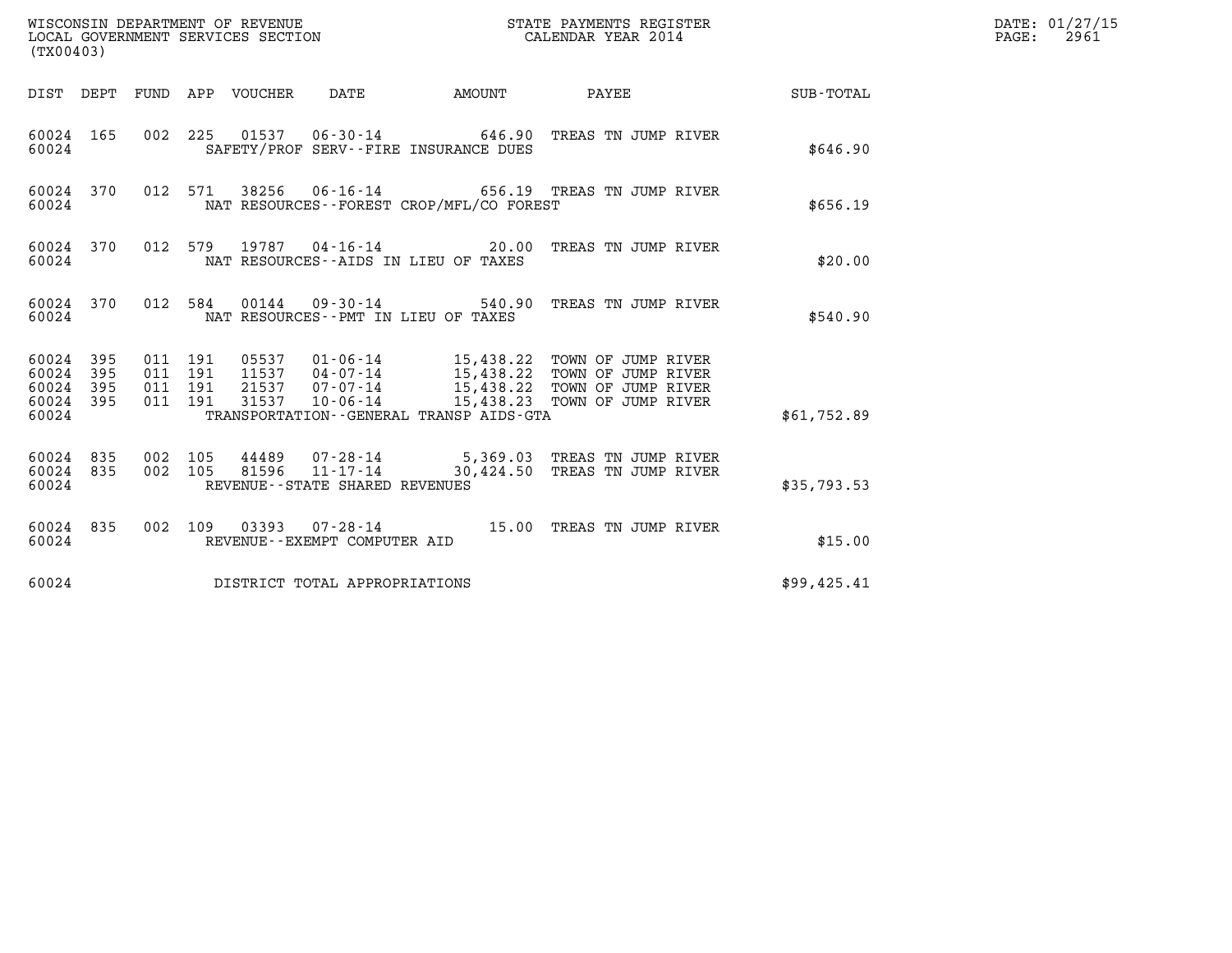| WISCONSIN DEPARTMENT OF REVENUE<br>STATE PAYMENTS REGISTER<br>CALENDAR YEAR 2014<br>LOCAL GOVERNMENT SERVICES SECTION<br>(TX00403) |                          |                                      |         |                         |                                                     |                                             | DATE: 01/27/15<br>$\mathtt{PAGE:}$<br>2962                                                                                                                               |               |  |
|------------------------------------------------------------------------------------------------------------------------------------|--------------------------|--------------------------------------|---------|-------------------------|-----------------------------------------------------|---------------------------------------------|--------------------------------------------------------------------------------------------------------------------------------------------------------------------------|---------------|--|
| DIST                                                                                                                               | DEPT                     |                                      |         | FUND APP VOUCHER        | DATE                                                | AMOUNT                                      | PAYEE                                                                                                                                                                    | SUB-TOTAL     |  |
| 60026                                                                                                                              | 60026 165                |                                      |         |                         |                                                     | SAFETY/PROF SERV--FIRE INSURANCE DUES       | 002 225 01538 06-30-14 2,461.83 TREAS TN LITTLE BLACK                                                                                                                    | \$2,461.83    |  |
| 60026                                                                                                                              | 60026 370                |                                      | 012 571 |                         |                                                     | NAT RESOURCES - - FOREST CROP/MFL/CO FOREST | 38257 06-16-14 44.24 TREAS TN LITTLE BLACK                                                                                                                               | \$44.24       |  |
| 60026<br>60026<br>60026<br>60026<br>60026                                                                                          | 395<br>395<br>395<br>395 | 011 191<br>011<br>011 191<br>011 191 | 191     | 05538<br>21538<br>31538 | $10 - 06 - 14$                                      | TRANSPORTATION--GENERAL TRANSP AIDS-GTA     | 01-06-14 30,320.73 TOWN OF LITTLE BLACK<br>11538  04-07-14  30,320.73  TOWN OF LITTLE BLACK<br>07-07-14 30,320.73 TOWN OF LITTLE BLACK<br>30,320.74 TOWN OF LITTLE BLACK | \$121, 282.93 |  |
| 60026 835<br>60026 835<br>60026                                                                                                    |                          | 002 105<br>002 105                   |         |                         | 81597 11-17-14<br>REVENUE - - STATE SHARED REVENUES |                                             | 44490 07-28-14 8,160.44 TREAS TN LITTLE BLACK<br>46,837.49 TREAS TN LITTLE BLACK                                                                                         | \$54,997.93   |  |
| 60026 835<br>60026                                                                                                                 |                          | 002                                  | 109     |                         | REVENUE--EXEMPT COMPUTER AID                        | $03394$ $07-28-14$ $41.00$                  | TREAS TN LITTLE BLACK                                                                                                                                                    | \$41.00       |  |
| 60026                                                                                                                              |                          |                                      |         |                         | DISTRICT TOTAL APPROPRIATIONS                       |                                             |                                                                                                                                                                          | \$178,827.93  |  |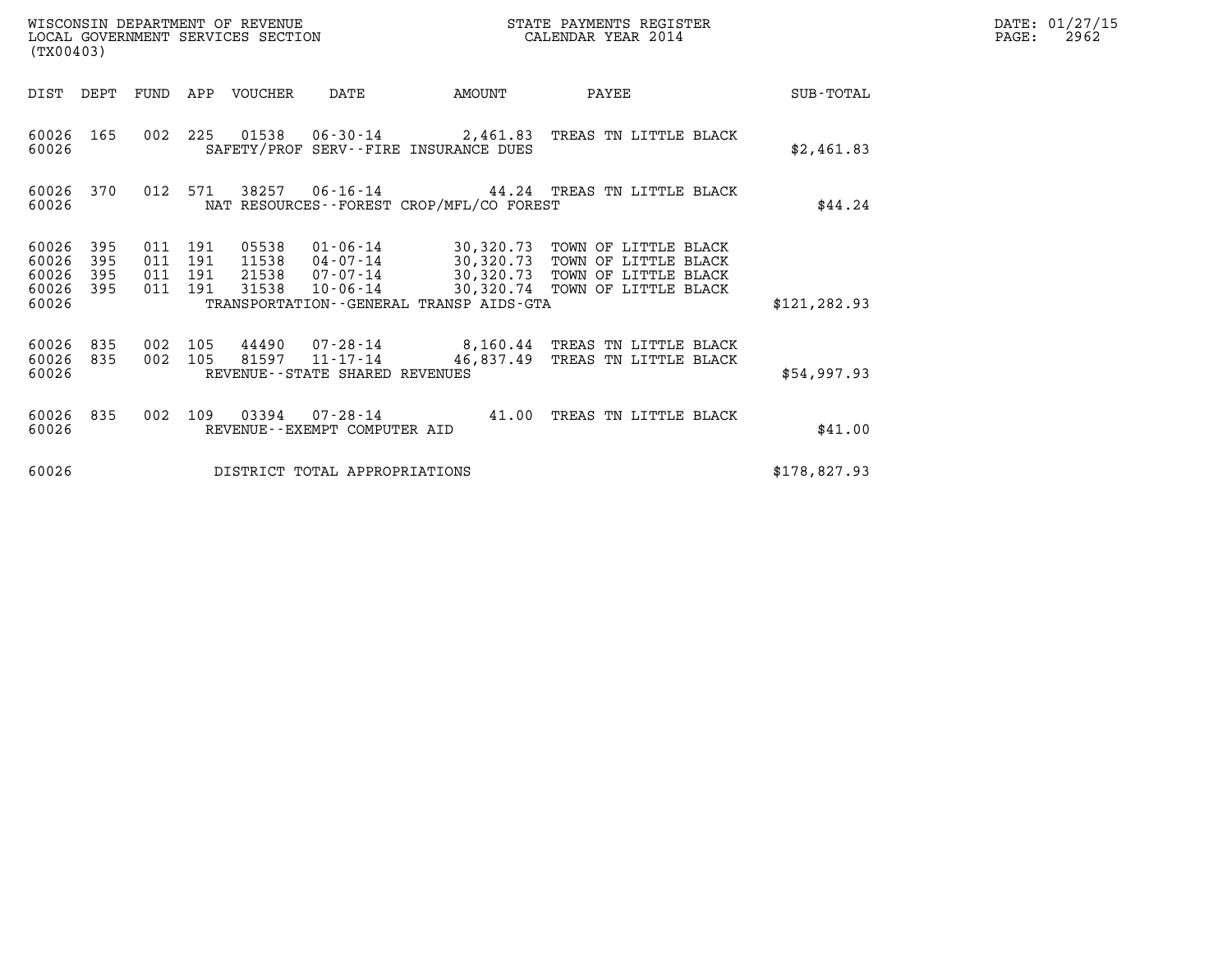| DATE: | 01/27/15 |
|-------|----------|
| PAGE: | 2963     |

| WISCONSIN DEPARTMENT OF REVENUE<br>LOCAL GOVERNMENT SERVICES SECTION<br>(TX00403) |            |  |                    |                  |                                   |                                             | STATE PAYMENTS REGISTER<br>CALENDAR YEAR 2014                                                                                                      |              | DATE: 01/27/15<br>$\mathtt{PAGE:}$<br>2963 |
|-----------------------------------------------------------------------------------|------------|--|--------------------|------------------|-----------------------------------|---------------------------------------------|----------------------------------------------------------------------------------------------------------------------------------------------------|--------------|--------------------------------------------|
|                                                                                   | DIST DEPT  |  |                    | FUND APP VOUCHER | DATE                              | <b>AMOUNT</b>                               | PAYEE SUB-TOTAL                                                                                                                                    |              |                                            |
| 60028 165<br>60028                                                                |            |  |                    |                  |                                   | SAFETY/PROF SERV--FIRE INSURANCE DUES       | 002 225 01539 06-30-14 736.75 TREAS TN MAPLEHURST                                                                                                  | \$736.75     |                                            |
| 60028<br>60028                                                                    | 370        |  | 000 001            | 03DNR            |                                   | NAT RESOURCES-SEVERANCE/YIELD/WITHDRAWAL    | 11-04-14 6,482.02 TREAS TOWN MAPLEHURST                                                                                                            | \$6,482.02   |                                            |
| 60028 370                                                                         |            |  |                    |                  |                                   |                                             | 002 503 17138 02-14-14 13,147.04 TREAS TN MAPLEHURST<br>TOWN SHARE 906.83                                                                          |              |                                            |
| 60028                                                                             |            |  |                    |                  |                                   | NAT RESOURCES--AIDS IN LIEU OF TAXES        |                                                                                                                                                    | \$13,147.04  |                                            |
| 60028 370<br>60028                                                                |            |  |                    |                  |                                   | NAT RESOURCES - - FOREST CROP/MFL/CO FOREST | 012 571 38258 06-16-14 375.84 TREAS TN MAPLEHURST                                                                                                  | \$375.84     |                                            |
| 60028<br>60028                                                                    | 395<br>395 |  | 011 191<br>011 191 |                  |                                   |                                             | 05539  01-06-14  15,369.42  TOWN OF MAPLEHURST<br>11539  04-07-14  15,369.42  TOWN OF MAPLEHURST<br>21539  07-07-14  15,369.42  TOWN OF MAPLEHURST |              |                                            |
| 60028<br>60028<br>60028                                                           | 395<br>395 |  | 011 191<br>011 191 | 31539            | $10 - 06 - 14$                    | TRANSPORTATION--GENERAL TRANSP AIDS-GTA     | 15,369.42 TOWN OF MAPLEHURST                                                                                                                       | \$61,477.68  |                                            |
| 60028 505<br>60028                                                                |            |  |                    |                  |                                   | DOA--TRANSMISSION LINE FEE DISTRIBUTION     | 002 174 58920 04-30-14 1,997.00 TREAS TN MAPLEHURST                                                                                                | \$1,997.00   |                                            |
| 60028<br>60028<br>60028                                                           | 835<br>835 |  | 002 105<br>002 105 | 44491            | REVENUE - - STATE SHARED REVENUES |                                             | 07-28-14 4,023.86 TREAS TN MAPLEHURST<br>81598  11-17-14  22,853.17  TREAS TN MAPLEHURST                                                           | \$26,877.03  |                                            |
| 60028                                                                             |            |  |                    |                  | DISTRICT TOTAL APPROPRIATIONS     |                                             |                                                                                                                                                    | \$111,093.36 |                                            |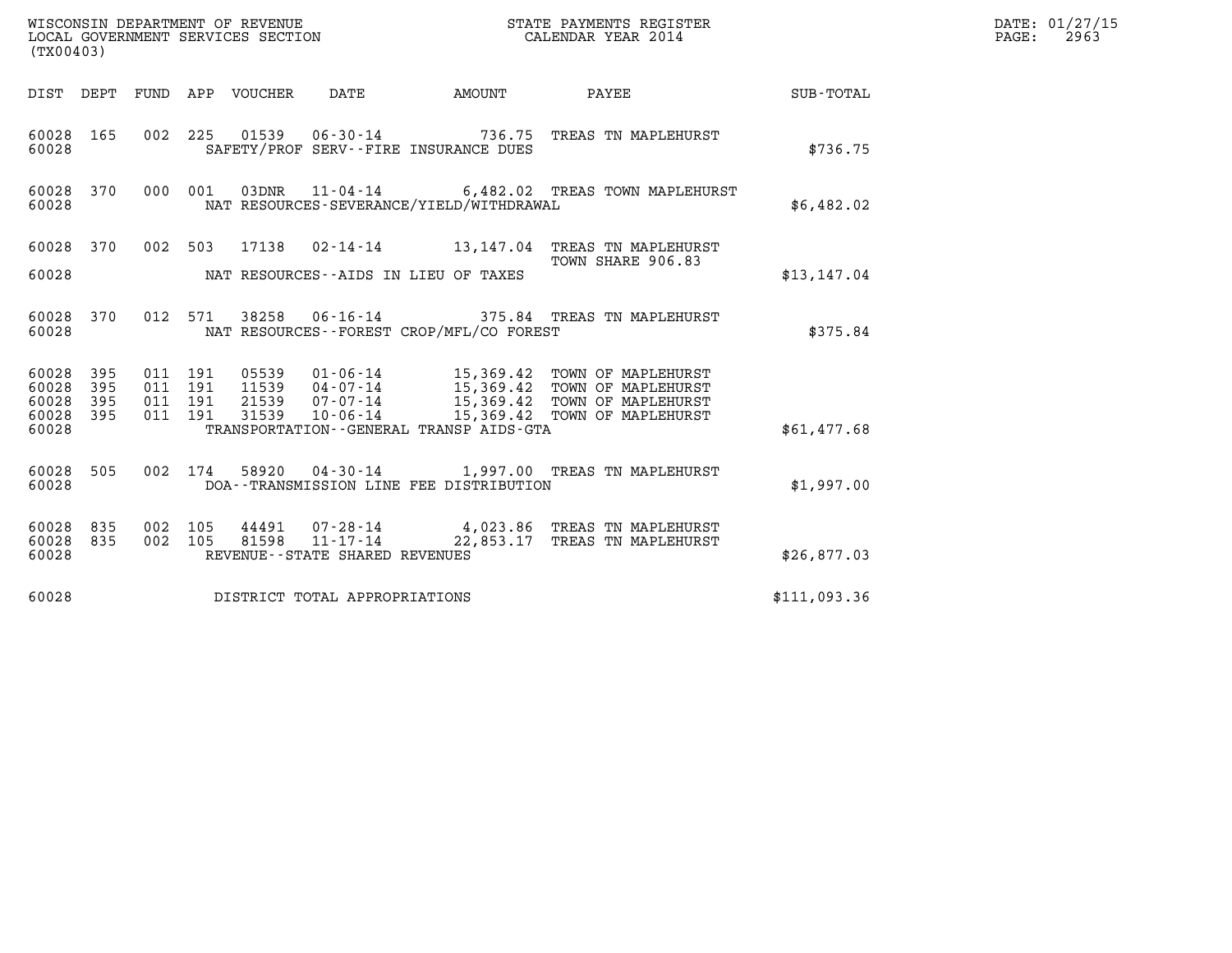| WISCONSIN DEPARTMENT OF REVENUE   | STATE PAYMENTS REGISTER | DATE: 01/27/15 |
|-----------------------------------|-------------------------|----------------|
| LOCAL GOVERNMENT SERVICES SECTION | CALENDAR YEAR 2014      | 2964<br>PAGE:  |

|                             | (TX00403) |                    |         |                        |                                   |                                              | DATE: 01/27/15<br>PAGE:<br>2964                                                                                                                          |               |  |
|-----------------------------|-----------|--------------------|---------|------------------------|-----------------------------------|----------------------------------------------|----------------------------------------------------------------------------------------------------------------------------------------------------------|---------------|--|
|                             |           |                    |         |                        |                                   |                                              | DIST DEPT FUND APP VOUCHER DATE AMOUNT PAYEE SUB-TOTAL                                                                                                   |               |  |
| 60030                       | 60030 370 |                    | 000 001 | 02DNR                  |                                   | NAT RESOURCES-SEVERANCE/YIELD/WITHDRAWAL     | 09-25-14 113.85 TREAS TOWN MCKINLEY                                                                                                                      | \$113.85      |  |
|                             |           |                    |         |                        |                                   |                                              | 60030 370 002 503 17270 08-13-14 369.80 TREAS TN MCKINLEY<br>TOWN SHARE 23.13                                                                            |               |  |
|                             |           |                    |         |                        |                                   |                                              |                                                                                                                                                          | \$369.80      |  |
| 60030                       | 60030 370 |                    |         |                        |                                   | NAT RESOURCES - - FOREST CROP/MFL/CO FOREST  | 012 571 38259 06-16-14 500.24 TREAS TN MCKINLEY                                                                                                          | \$500.24      |  |
| 60030 370                   | 60030 370 |                    | 012 579 | 19788<br>012 579 19788 |                                   |                                              | 04-16-14 598.40 TREAS TN MCKINLEY<br>04-16-14 149.46 TREAS TN MCKINLEY                                                                                   |               |  |
| 60030                       |           |                    |         |                        |                                   | NAT RESOURCES--AIDS IN LIEU OF TAXES         |                                                                                                                                                          | \$747.86      |  |
| 60030 395<br>60030          | 395       | 011 191<br>011 191 |         | 05540<br>11540         |                                   |                                              | 01-06-14 24,520.15 TOWN OF MCKINLEY<br>04-07-14 24,520.15 TOWN OF MCKINLEY<br>07-07-14 24,520.15 TOWN OF MCKINLEY<br>10-06-14 24,520.16 TOWN OF MCKINLEY |               |  |
| 60030<br>60030 395<br>60030 | 395       | 011 191<br>011 191 |         | 21540<br>31540         |                                   | TRANSPORTATION - - GENERAL TRANSP AIDS - GTA |                                                                                                                                                          | \$98,080.61   |  |
|                             |           |                    |         |                        |                                   |                                              |                                                                                                                                                          |               |  |
| 60030 835<br>60030 835      |           |                    | 002 105 | 002 105 44492          |                                   |                                              |                                                                                                                                                          |               |  |
| 60030                       |           |                    |         |                        | REVENUE - - STATE SHARED REVENUES |                                              |                                                                                                                                                          | \$36,364.68   |  |
| 60030<br>60030              | 835       |                    |         |                        | REVENUE--EXEMPT COMPUTER AID      |                                              | 002 109 03395 07-28-14 1.00 TREAS TN MCKINLEY                                                                                                            | \$1.00        |  |
| 60030                       |           |                    |         |                        | DISTRICT TOTAL APPROPRIATIONS     |                                              |                                                                                                                                                          | \$136, 178.04 |  |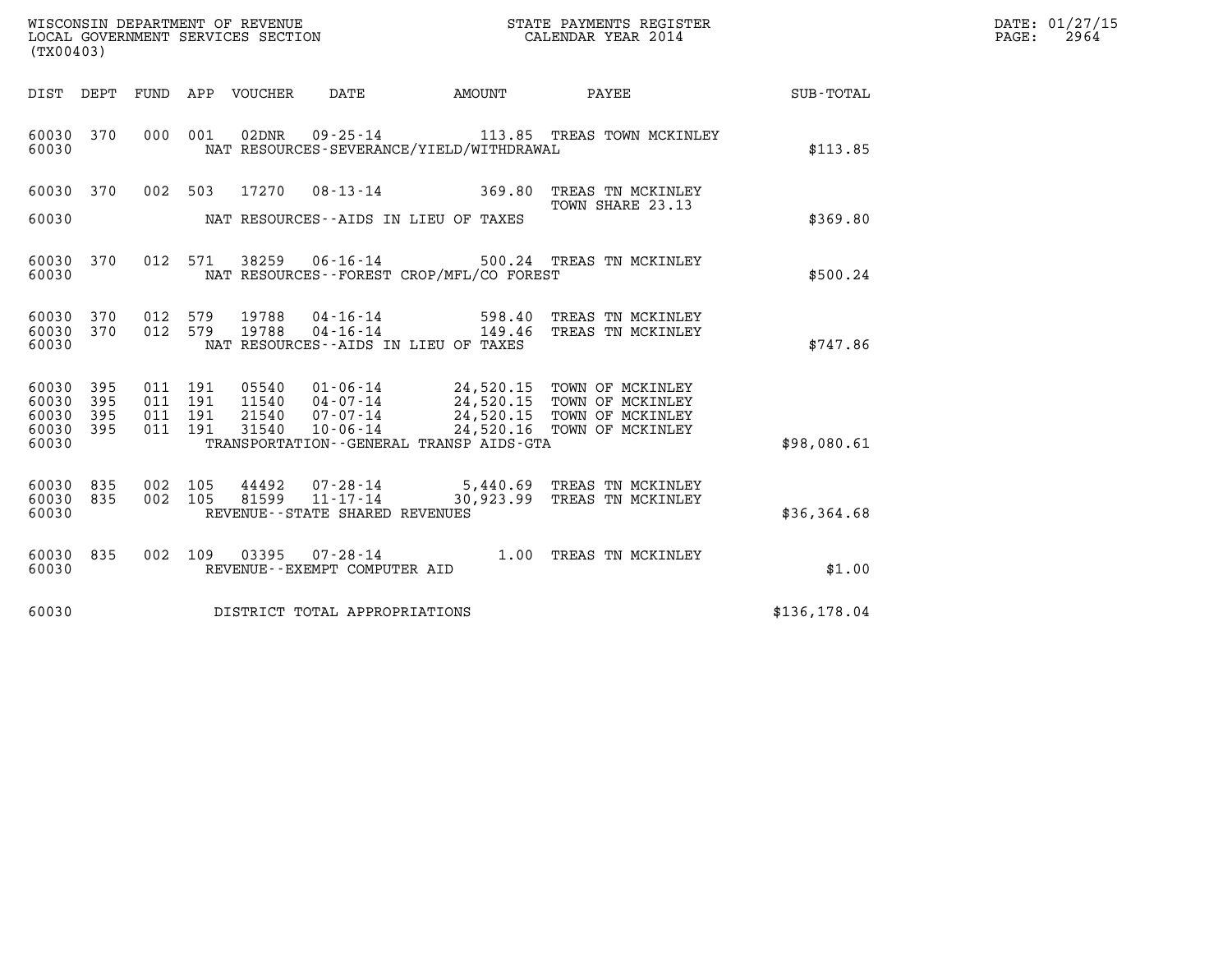| (TX00403)                                                       | WISCONSIN DEPARTMENT OF REVENUE<br>LOCAL GOVERNMENT SERVICES SECTION                                                                                                                                                                                   | STATE PAYMENTS REGISTER<br>CALENDAR YEAR 2014                            | DATE: 01/27/15<br>$\mathtt{PAGE:}$<br>2965 |
|-----------------------------------------------------------------|--------------------------------------------------------------------------------------------------------------------------------------------------------------------------------------------------------------------------------------------------------|--------------------------------------------------------------------------|--------------------------------------------|
| DIST DEPT FUND APP VOUCHER                                      | DATE<br>AMOUNT                                                                                                                                                                                                                                         | PAYEE SUB-TOTAL                                                          |                                            |
| 60032 165<br>60032                                              | 01541  06-30-14  6,504.98  TREAS TN MEDFORD<br>002 225<br>SAFETY/PROF SERV--FIRE INSURANCE DUES                                                                                                                                                        | \$6,504.98                                                               |                                            |
| 60032 370<br>60032                                              | $06 - 19 - 14$<br>000 001<br>01DNR<br>NAT RESOURCES-SEVERANCE/YIELD/WITHDRAWAL                                                                                                                                                                         | 78.45 TREAS TOWN MEDFORD                                                 | \$78.45                                    |
| 60032 370<br>60032                                              | $06 - 16 - 14$<br>012 571<br>38260<br>NAT RESOURCES - - FOREST CROP/MFL/CO FOREST                                                                                                                                                                      | 79.79 TREAS TN MEDFORD                                                   | \$79.79                                    |
| 60032 370<br>60032                                              | 074 670 42096<br>05-23-14 2,686.00 TREAS TN MEDFORD<br>NAT RESOURCES - - RU RECYCLING GRANT                                                                                                                                                            | \$2,686.00                                                               |                                            |
| 60032 395<br>60032<br>395<br>60032<br>395<br>60032 395<br>60032 | 011 191<br>011 191<br>11541  04-07-14<br>21541 07-07-14<br>07-07-14 30,453.04 TOWN OF MEDFORD<br>10-06-14 30.453.04 TOWN OF MEDFORD<br>70-06-14 30.453.06 movem on the state<br>011 191<br>011 191<br>31541<br>TRANSPORTATION--GENERAL TRANSP AIDS-GTA | 30,453.04 TOWN OF MEDFORD<br>30,453.04 TOWN OF MEDFORD<br>\$121,812.18   |                                            |
| 60032 835<br>60032 835<br>60032                                 | $07 - 28 - 14$<br>002 105<br>44493<br>$11 - 17 - 14$<br>002 105<br>81600<br>REVENUE - - STATE SHARED REVENUES                                                                                                                                          | 10,047.98 TREAS TN MEDFORD<br>56,212.74 TREAS TN MEDFORD<br>\$66, 260.72 |                                            |
| 60032 835<br>60032                                              | 002 109 03396 07-28-14<br>REVENUE--EXEMPT COMPUTER AID                                                                                                                                                                                                 | 469.00 TREAS TN MEDFORD                                                  | \$469.00                                   |
| 60032 835<br>60032                                              | 021 363 36357 03-24-14 446.30 TREAS TN MEDFORD<br>REVENUE--LOTTERY CREDIT -                                                                                                                                                                            |                                                                          | \$446.30                                   |
| 60032                                                           | DISTRICT TOTAL APPROPRIATIONS                                                                                                                                                                                                                          | \$198,337.42                                                             |                                            |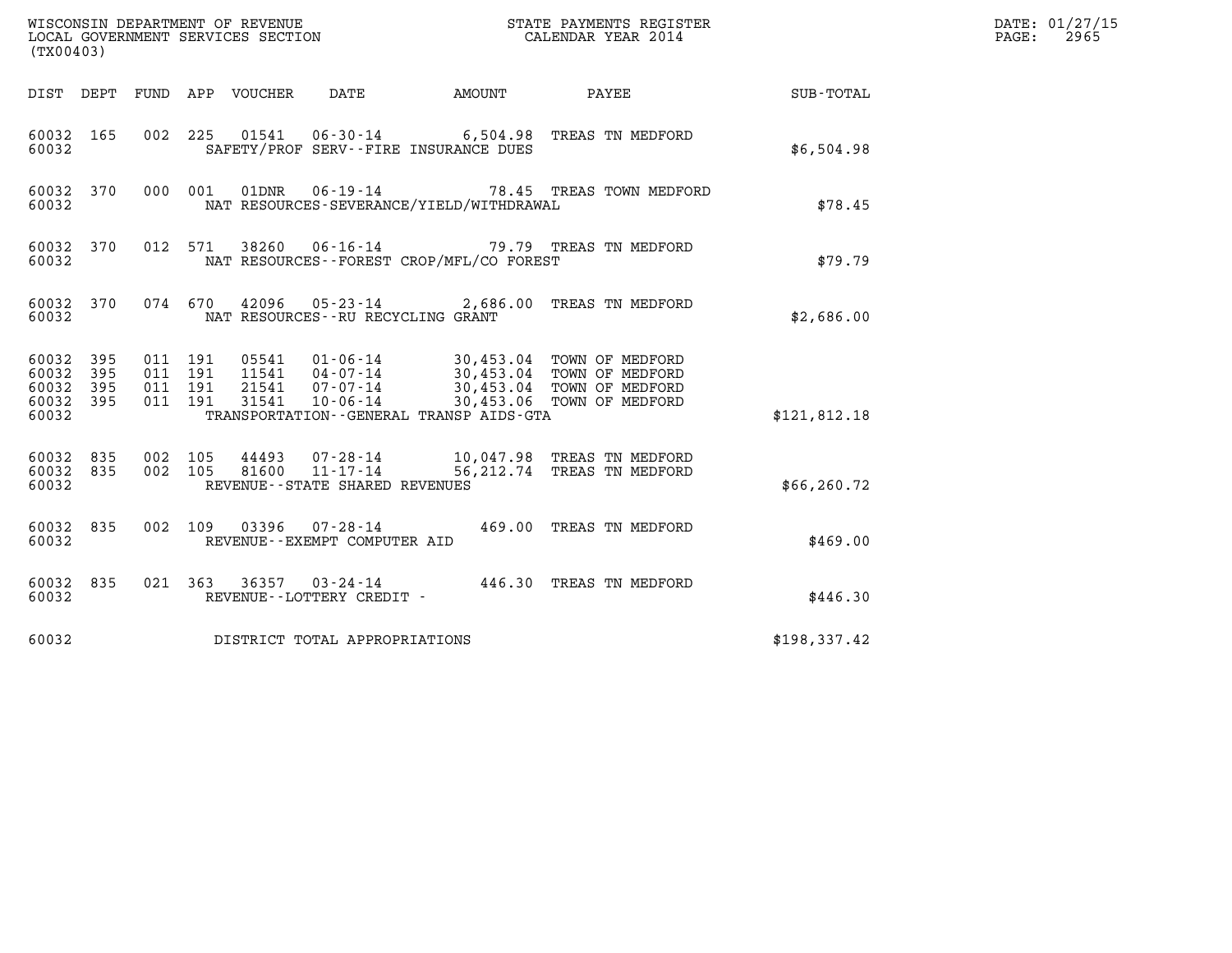| (TX00403)                                                    |                                                                                                                                                       |                        | DATE: 01/27/15<br>$\mathtt{PAGE:}$<br>2966 |
|--------------------------------------------------------------|-------------------------------------------------------------------------------------------------------------------------------------------------------|------------------------|--------------------------------------------|
|                                                              | DIST DEPT FUND APP VOUCHER DATE                                                                                                                       | AMOUNT PAYEE SUB-TOTAL |                                            |
| 60034 165<br>60034                                           | 01542  06-30-14   1,221.93   TREAS TN MOLITOR<br>002 225<br>SAFETY/PROF SERV--FIRE INSURANCE DUES                                                     | \$1,221.93             |                                            |
| 60034 370<br>60034                                           | 000 001 02DNR 09-11-14 154.45 TREAS TOWN MOLITOR<br>NAT RESOURCES-SEVERANCE/YIELD/WITHDRAWAL                                                          | \$154.45               |                                            |
| 60034 370<br>60034                                           | 012 571 38261 06-16-14 590.48 TREAS TN MOLITOR<br>NAT RESOURCES - - FOREST CROP/MFL/CO FOREST                                                         | \$590.48               |                                            |
| 60034                                                        | 60034 370 012 584 00145 09-30-14 2,175.66 TREAS TN MOLITOR<br>NAT RESOURCES -- PMT IN LIEU OF TAXES                                                   | \$2,175.66             |                                            |
| 60034                                                        | 60034 370 074 670 42097 05-23-14 744.79 TREAS TN MOLITOR<br>NAT RESOURCES--RU RECYCLING GRANT                                                         | \$744.79               |                                            |
| 60034 395<br>60034 395<br>395<br>60034<br>60034 395<br>60034 | 011 191<br>011 191<br>011 191<br>011 191<br>TRANSPORTATION--GENERAL TRANSP AIDS-GTA                                                                   | \$63,869.89            |                                            |
| 60034 835<br>60034 835<br>60034                              | 002 105<br>44494  07-28-14   1,392.64 TREAS TN MOLITOR<br>81601  11-17-14   7,891.61 TREAS TN MOLITOR<br>002 105<br>REVENUE - - STATE SHARED REVENUES | \$9,284.25             |                                            |
| 60034 835<br>60034                                           | 002 109 03397 07-28-14 3.00 TREAS TN MOLITOR<br>REVENUE--EXEMPT COMPUTER AID                                                                          | \$3.00                 |                                            |
| 60034                                                        | DISTRICT TOTAL APPROPRIATIONS                                                                                                                         | \$78,044.45            |                                            |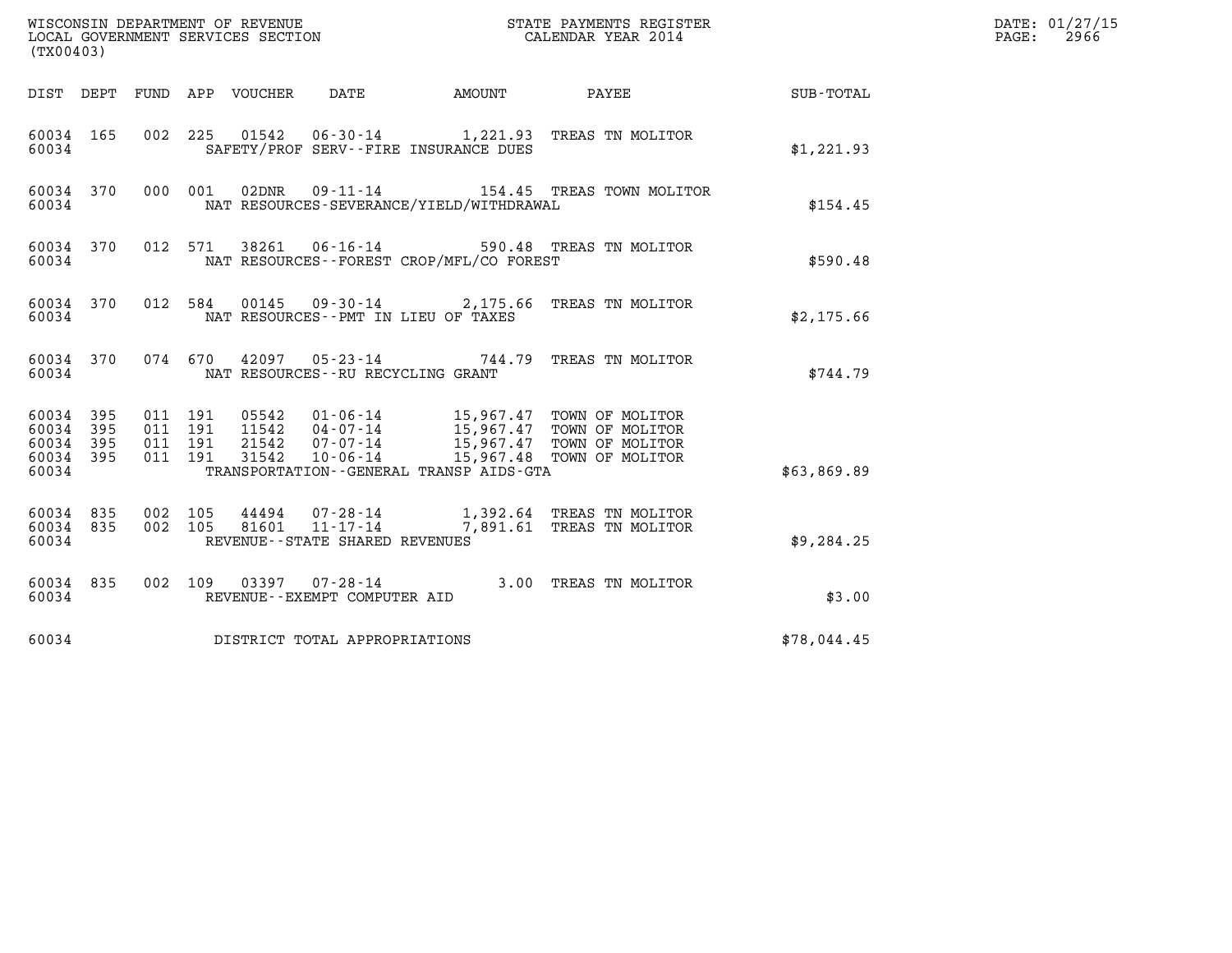| WISCONSIN DEPARTMENT OF REVENUE   | STATE PAYMENTS REGISTER | DATE: 01/27/15 |
|-----------------------------------|-------------------------|----------------|
| LOCAL GOVERNMENT SERVICES SECTION | CALENDAR YEAR 2014      | 2967<br>PAGE:  |

| (TX00403)                                 |                          |                          |                          |                                  |                                                                 |                                                                 |                                                                                                            |                  |  |
|-------------------------------------------|--------------------------|--------------------------|--------------------------|----------------------------------|-----------------------------------------------------------------|-----------------------------------------------------------------|------------------------------------------------------------------------------------------------------------|------------------|--|
| DIST DEPT                                 |                          | FUND                     | APP                      | VOUCHER                          | DATE                                                            | <b>AMOUNT</b>                                                   | PAYEE                                                                                                      | <b>SUB-TOTAL</b> |  |
| 60036<br>60036                            | 165                      | 002                      | 225                      | 01543                            |                                                                 | $06 - 30 - 14$ 431.27<br>SAFETY/PROF SERV--FIRE INSURANCE DUES  | TREAS TN PERSHING                                                                                          | \$431.27         |  |
| 60036<br>60036                            | 370                      | 002                      | 503                      | 17266                            | $07 - 15 - 14$                                                  | 31,107.27<br>NAT RESOURCES--AIDS IN LIEU OF TAXES               | TREAS TN PERSHING<br>TOWN SHARE 3281.93                                                                    | \$31, 107.27     |  |
| 60036<br>60036                            | 370                      | 012                      | 571                      | 38262                            | 06-16-14                                                        | NAT RESOURCES - - FOREST CROP/MFL/CO FOREST                     | 269.93 TREAS TN PERSHING                                                                                   | \$269.93         |  |
| 60036<br>60036<br>60036                   | 370<br>370               | 012<br>012               | 579<br>579               | 19789<br>19789                   | 04-16-14<br>$04 - 16 - 14$                                      | 180.71<br>NAT RESOURCES -- AIDS IN LIEU OF TAXES                | 4,414.52 TREAS TN PERSHING<br>TREAS TN PERSHING                                                            | \$4,595.23       |  |
| 60036<br>60036<br>60036<br>60036<br>60036 | 395<br>395<br>395<br>395 | 011<br>011<br>011<br>011 | 191<br>191<br>191<br>191 | 05543<br>11543<br>21543<br>31543 | $01 - 06 - 14$<br>04-07-14<br>$07 - 07 - 14$<br>$10 - 06 - 14$  | 16,675.18<br>TRANSPORTATION--GENERAL TRANSP AIDS-GTA            | 16,675.18 TOWN OF PERSHING<br>16,675.18 TOWN OF PERSHING<br>TOWN OF PERSHING<br>16,675.20 TOWN OF PERSHING | \$66,700.74      |  |
| 60036<br>60036                            | 505                      | 002                      | 174                      | 58920                            | $04 - 30 - 14$                                                  | DOA--TRANSMISSION LINE FEE DISTRIBUTION                         | 25,270.00 TREAS TN PERSHING                                                                                | \$25, 270.00     |  |
| 60036<br>60036<br>60036                   | 835<br>835               | 002<br>002               | 105<br>105               | 44495<br>81602                   | 07-28-14<br>$11 - 17 - 14$<br>REVENUE - - STATE SHARED REVENUES |                                                                 | 3,534.87 TREAS TN PERSHING<br>20,030.92 TREAS TN PERSHING                                                  | \$23,565.79      |  |
| 60036<br>60036                            | 835                      | 002                      | 501                      | 00003                            |                                                                 | $02 - 03 - 14$ 103.23<br>DOA-PAYMENT FOR MUNICIPAL SERVICES AID | TREAS TN PERSHING                                                                                          | \$103.23         |  |
| 60036                                     |                          |                          |                          |                                  | DISTRICT TOTAL APPROPRIATIONS                                   |                                                                 |                                                                                                            | \$152,043.46     |  |
|                                           |                          |                          |                          |                                  |                                                                 |                                                                 |                                                                                                            |                  |  |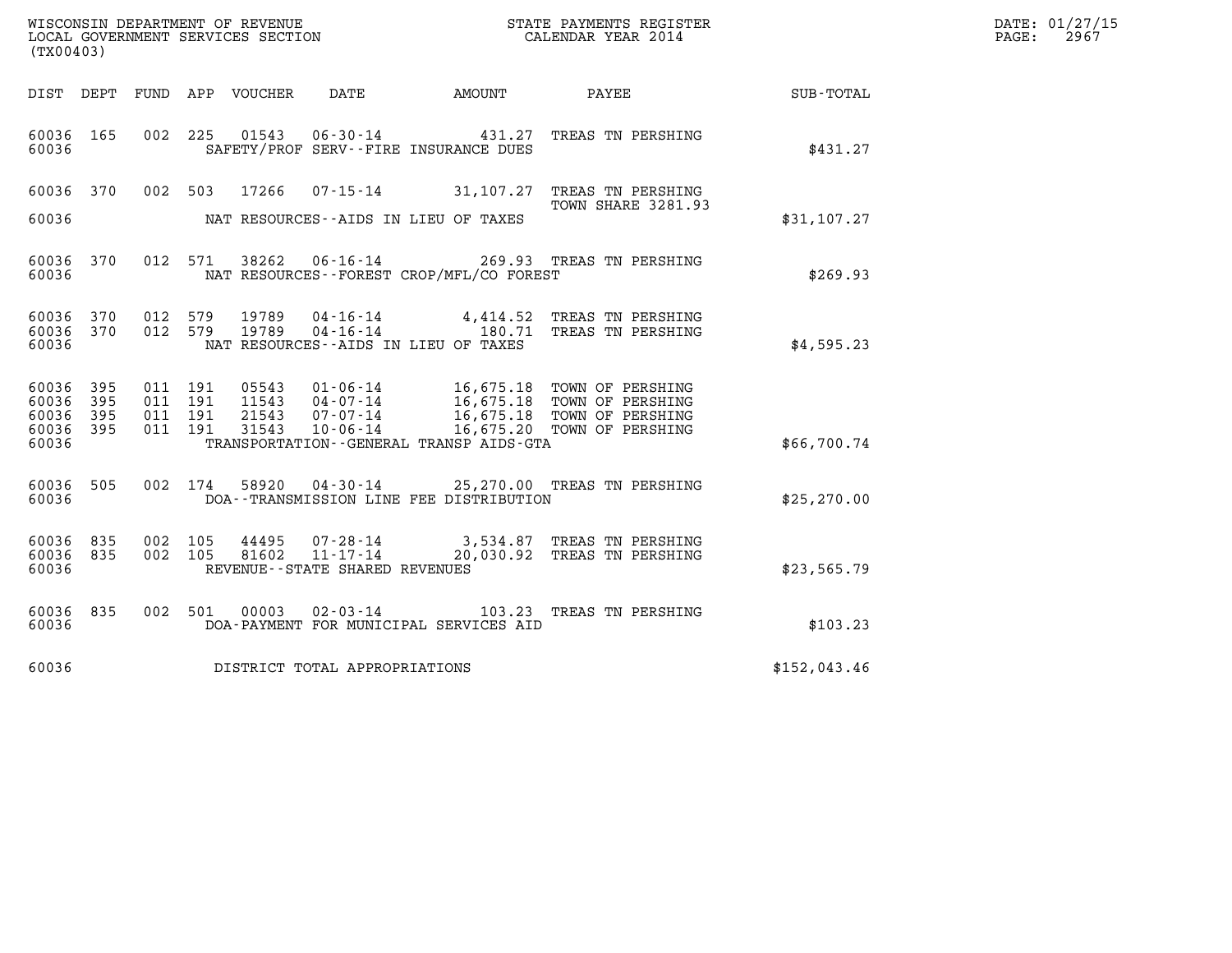| WISCONSIN DEPARTMENT OF REVENUE   | STATE PAYMENTS REGISTER | DATE: 01/27/15 |
|-----------------------------------|-------------------------|----------------|
| LOCAL GOVERNMENT SERVICES SECTION | CALENDAR YEAR 2014      | 2968<br>PAGE:  |

| (TX00403)                                         |            |                                          |                                  |                                                           |                                              | WISCONSIN DEPARTMENT OF REVENUE                               STATE PAYMENTS REGISTER LOCAL GOVERNMENT SERVICES SECTION                               CALENDAR YEAR 2014               |               | DATE: 01/27/15<br>2968<br>PAGE: |
|---------------------------------------------------|------------|------------------------------------------|----------------------------------|-----------------------------------------------------------|----------------------------------------------|----------------------------------------------------------------------------------------------------------------------------------------------------------------------------------------|---------------|---------------------------------|
| DIST DEPT                                         |            |                                          | FUND APP VOUCHER                 |                                                           | DATE AMOUNT                                  | PAYEE                                                                                                                                                                                  | SUB-TOTAL     |                                 |
| 60038<br>60038                                    | 165        | 002 225                                  | 01544                            |                                                           | SAFETY/PROF SERV--FIRE INSURANCE DUES        | 06-30-14 2,407.92 TREAS TN RIB LAKE                                                                                                                                                    | \$2,407.92    |                                 |
| 60038 370<br>60038<br>60038<br>60038              | 370<br>370 | 000 001<br>000 001<br>000 001            | 01DNR<br>02DNR<br>03DNR          |                                                           | NAT RESOURCES-SEVERANCE/YIELD/WITHDRAWAL     | 06-19-14 1,430.08 TREAS TOWN RIB LAKE<br>09-11-14 70.73 TREAS TOWN RIB LAKE<br>11-04-14 13,907.89 TREAS TOWN RIB LAKE                                                                  | \$15,408.70   |                                 |
| 60038 370<br>60038                                |            | 002 503                                  | 17139                            |                                                           | NAT RESOURCES--AIDS IN LIEU OF TAXES         | 02-14-14 1,777.92 TREAS TN RIB LAKE<br>TOWN SHARE 157.62                                                                                                                               | \$1,777.92    |                                 |
| 60038<br>60038 370<br>60038                       | 370        | 012 571<br>012 571                       | 38263<br>38263                   |                                                           | NAT RESOURCES--FOREST CROP/MFL/CO FOREST     | 06-16-14 1,651.62 TREAS TN RIB LAKE<br>06-16-14 4,957.69 TREAS TN RIB LAKE                                                                                                             | \$6,609.31    |                                 |
| 60038 370<br>60038                                |            |                                          | 012 579 19790                    |                                                           | NAT RESOURCES--AIDS IN LIEU OF TAXES         | 04-16-14 8.21 TREAS TN RIB LAKE                                                                                                                                                        | \$8.21        |                                 |
| 60038<br>60038<br>60038 395<br>60038 395<br>60038 | 395<br>395 | 011 191<br>011 191<br>011 191<br>011 191 | 05544<br>11544<br>21544<br>31544 |                                                           | TRANSPORTATION - - GENERAL TRANSP AIDS - GTA | 01-06-14 36,158.36 TOWN OF RIB LAKE<br>04-07-14 36,158.36 TOWN OF RIB LAKE<br>07-07-14 36,158.36 TOWN OF RIB LAKE<br>10-06-14 36,158.36 TOWN OF RIB LAKE<br>36,158.36 TOWN OF RIB LAKE | \$144,633.44  |                                 |
| 60038<br>60038<br>60038                           | 395<br>395 | 011 278<br>011 278                       | 35265<br>35265                   |                                                           | TRANSPORTATION - - LRIP/TRIP/MSIP GRANTS     | 12-26-14 13,140.98 TREAS TN RIB LAKE<br>12-26-14 13,359.10 TREAS TN RIB LAKE                                                                                                           | \$26,500.08   |                                 |
| 60038 835<br>60038 835<br>60038                   |            | 002 105<br>002 105                       | 44496<br>81603                   | 07-28-14<br>11-17-14<br>REVENUE - - STATE SHARED REVENUES |                                              | 4,778.44 TREAS TN RIB LAKE<br>27,077.84 TREAS TN RIB LAKE                                                                                                                              | \$31,856.28   |                                 |
| 60038<br>60038                                    | 835        | 002 109                                  | 03398                            | REVENUE--EXEMPT COMPUTER AID                              |                                              | 07-28-14 1.00 TREAS TN RIB LAKE                                                                                                                                                        | \$1.00        |                                 |
| 60038                                             |            |                                          |                                  | DISTRICT TOTAL APPROPRIATIONS                             |                                              |                                                                                                                                                                                        | \$229, 202.86 |                                 |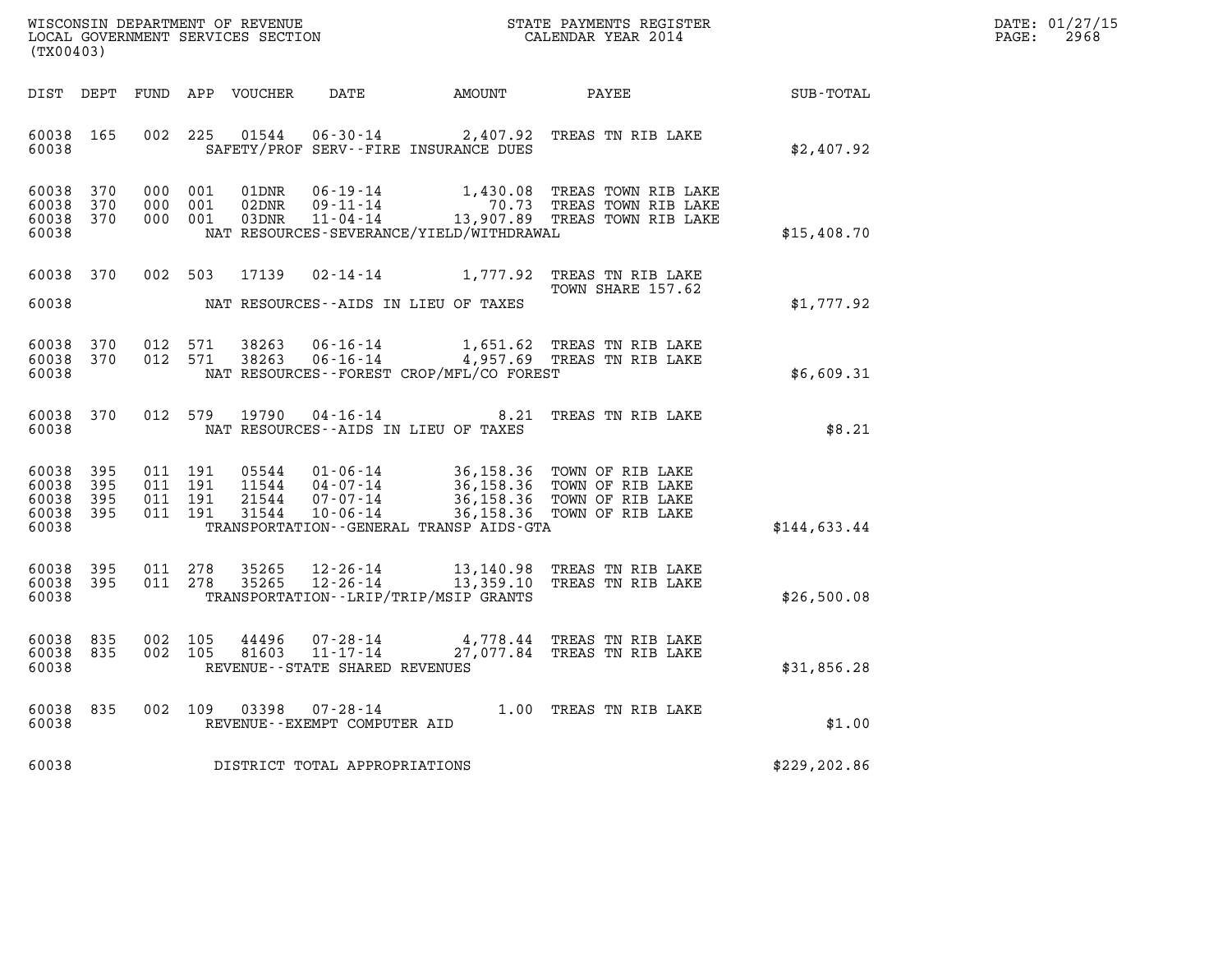| WISCONSIN DEPARTMENT OF REVENUE   | STATE PAYMENTS REGISTER | DATE: 01/27/15 |
|-----------------------------------|-------------------------|----------------|
| LOCAL GOVERNMENT SERVICES SECTION | CALENDAR YEAR 2014      | 2969<br>PAGE:  |

| DIST<br>DEPT<br>FUND<br>VOUCHER<br>DATE<br>AMOUNT<br>PAYEE<br>APP                                                                                                                                                                                                                                                                                                                                                | SUB-TOTAL     |  |
|------------------------------------------------------------------------------------------------------------------------------------------------------------------------------------------------------------------------------------------------------------------------------------------------------------------------------------------------------------------------------------------------------------------|---------------|--|
| 002<br>01545<br>06-30-14 862.54<br>60040<br>165<br>225<br>TREAS TN ROOSEVELT<br>SAFETY/PROF SERV--FIRE INSURANCE DUES<br>60040                                                                                                                                                                                                                                                                                   | \$862.54      |  |
| 002<br>17271<br>$08 - 13 - 14$<br>60040<br>370<br>503<br>7,598.24<br>TREAS TN ROOSEVELT<br>TOWN SHARE 323.60<br>60040<br>NAT RESOURCES--AIDS IN LIEU OF TAXES                                                                                                                                                                                                                                                    | \$7,598.24    |  |
| 60040<br>370<br>012<br>571<br>38264<br>$06 - 16 - 14$<br>155.47 TREAS TN ROOSEVELT<br>NAT RESOURCES - - FOREST CROP/MFL/CO FOREST<br>60040                                                                                                                                                                                                                                                                       | \$155.47      |  |
| 60040<br>395<br>011<br>191<br>05545<br>01-06-14<br>29,315.15<br>TOWN OF ROOSEVELT<br>11545<br>$04 - 07 - 14$<br>29,315.15<br>60040<br>395<br>011<br>191<br>TOWN OF ROOSEVELT<br>$07 - 07 - 14$<br>29,315.15 TOWN OF ROOSEVELT<br>395<br>191<br>21545<br>60040<br>011<br>$10 - 06 - 14$<br>29,315.18 TOWN OF ROOSEVELT<br>395<br>31545<br>60040<br>011<br>191<br>60040<br>TRANSPORTATION--GENERAL TRANSP AIDS-GTA | \$117, 260.63 |  |
| 60040<br>505<br>002<br>174<br>58920<br>04-30-14 35,520.00 TREAS TN ROOSEVELT<br>60040<br>DOA--TRANSMISSION LINE FEE DISTRIBUTION                                                                                                                                                                                                                                                                                 | \$35,520.00   |  |
| 835<br>002<br>81604<br>11-17-14 29,220.06 TREAS TN ROOSEVELT<br>60040<br>105<br>60040<br>REVENUE - - STATE SHARED REVENUES                                                                                                                                                                                                                                                                                       | \$29, 220.06  |  |
| 60040<br>DISTRICT TOTAL APPROPRIATIONS                                                                                                                                                                                                                                                                                                                                                                           | \$190,616.94  |  |

LOCAL GOVERNMENT SERVICES SECTION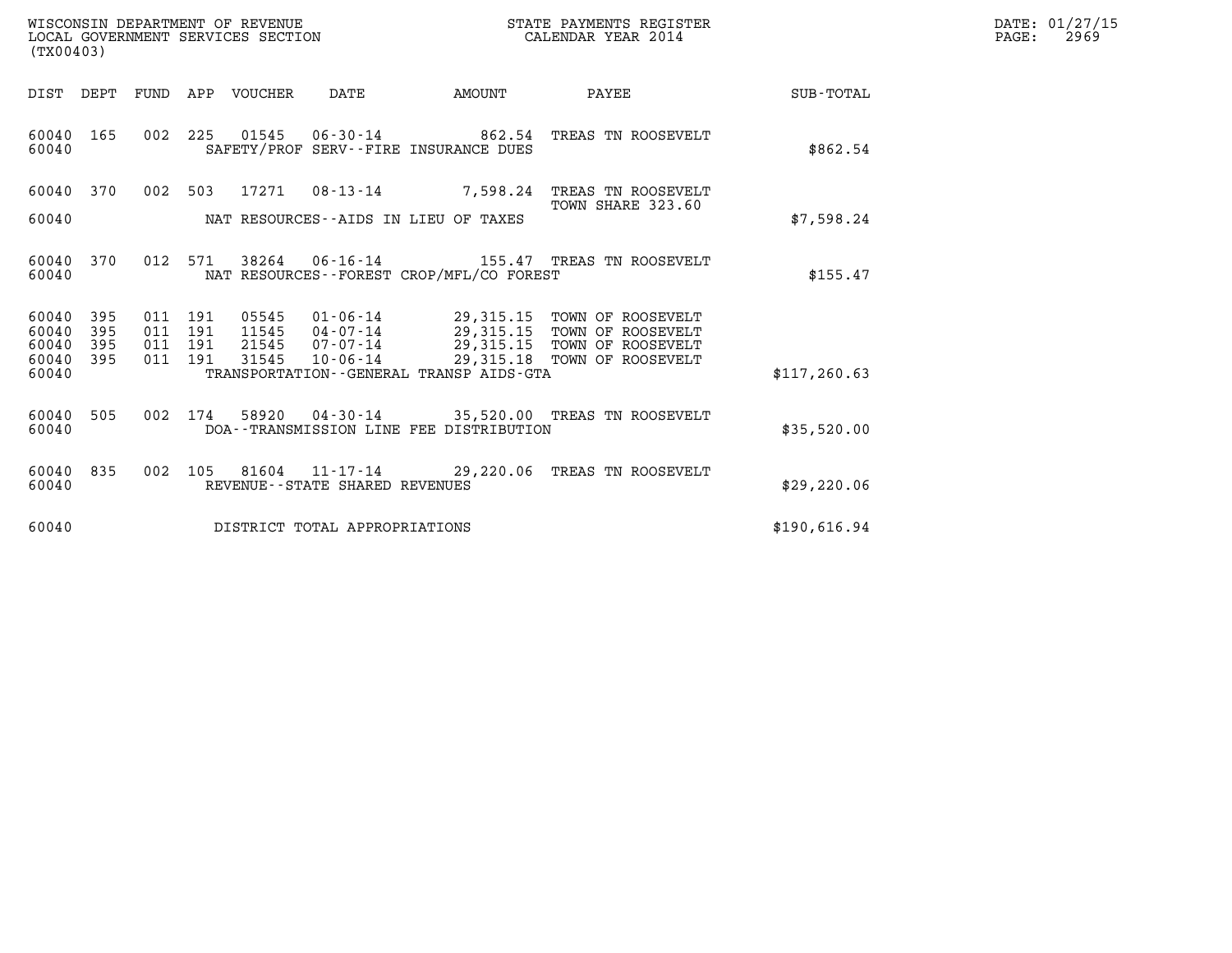| WISCONSIN DEPARTMENT OF REVENUE<br>(TX00403)                                                             | WISCONSIN DEPARTMENT OF REVENUE<br>LOCAL GOVERNMENT SERVICES SECTION                                 | STATE PAYMENTS REGISTER<br>CALENDAR YEAR 2014 |             | DATE: 01/27/15<br>$\mathtt{PAGE:}$<br>2970 |
|----------------------------------------------------------------------------------------------------------|------------------------------------------------------------------------------------------------------|-----------------------------------------------|-------------|--------------------------------------------|
| DIST DEPT FUND APP VOUCHER DATE                                                                          | AMOUNT                                                                                               | PAYEE SUB-TOTAL                               |             |                                            |
| 60042 165<br>60042                                                                                       | 002 225 01546 06-30-14 736.75 TREAS TN TAFT<br>SAFETY/PROF SERV--FIRE INSURANCE DUES                 |                                               | \$736.75    |                                            |
| 60042 370<br>000 001<br>60042                                                                            | 01DNR  06-19-14  933.80 TREAS TOWN TAFT<br>NAT RESOURCES-SEVERANCE/YIELD/WITHDRAWAL                  |                                               | \$933.80    |                                            |
| 60042 370<br>60042                                                                                       | 012 571 38265 06-16-14 454.26 TREAS TN TAFT<br>NAT RESOURCES--FOREST CROP/MFL/CO FOREST              |                                               | \$454.26    |                                            |
| 60042 395<br>011 191<br>60042<br>395<br>011 191<br>60042 395<br>011 191<br>60042 395<br>011 191<br>60042 | 31546<br>TRANSPORTATION - - GENERAL TRANSP AIDS - GTA                                                | 10-06-14 15,991.05 TOWN OF TAFT               | \$63,964.20 |                                            |
| 60042 835<br>002 105<br>002 105<br>60042 835<br>60042                                                    | 44497 07-28-14 4,928.29 TREAS TN TAFT<br>$81605$ $11 - 17 - 14$<br>REVENUE - - STATE SHARED REVENUES | 27,942.95 TREAS TN TAFT                       | \$32,871.24 |                                            |
| 60042 835<br>60042                                                                                       | 002 501 00003 02-03-14 229.58 TREAS TN TAFT<br>DOA-PAYMENT FOR MUNICIPAL SERVICES AID                |                                               | \$229.58    |                                            |
| 60042                                                                                                    | DISTRICT TOTAL APPROPRIATIONS                                                                        |                                               | \$99,189.83 |                                            |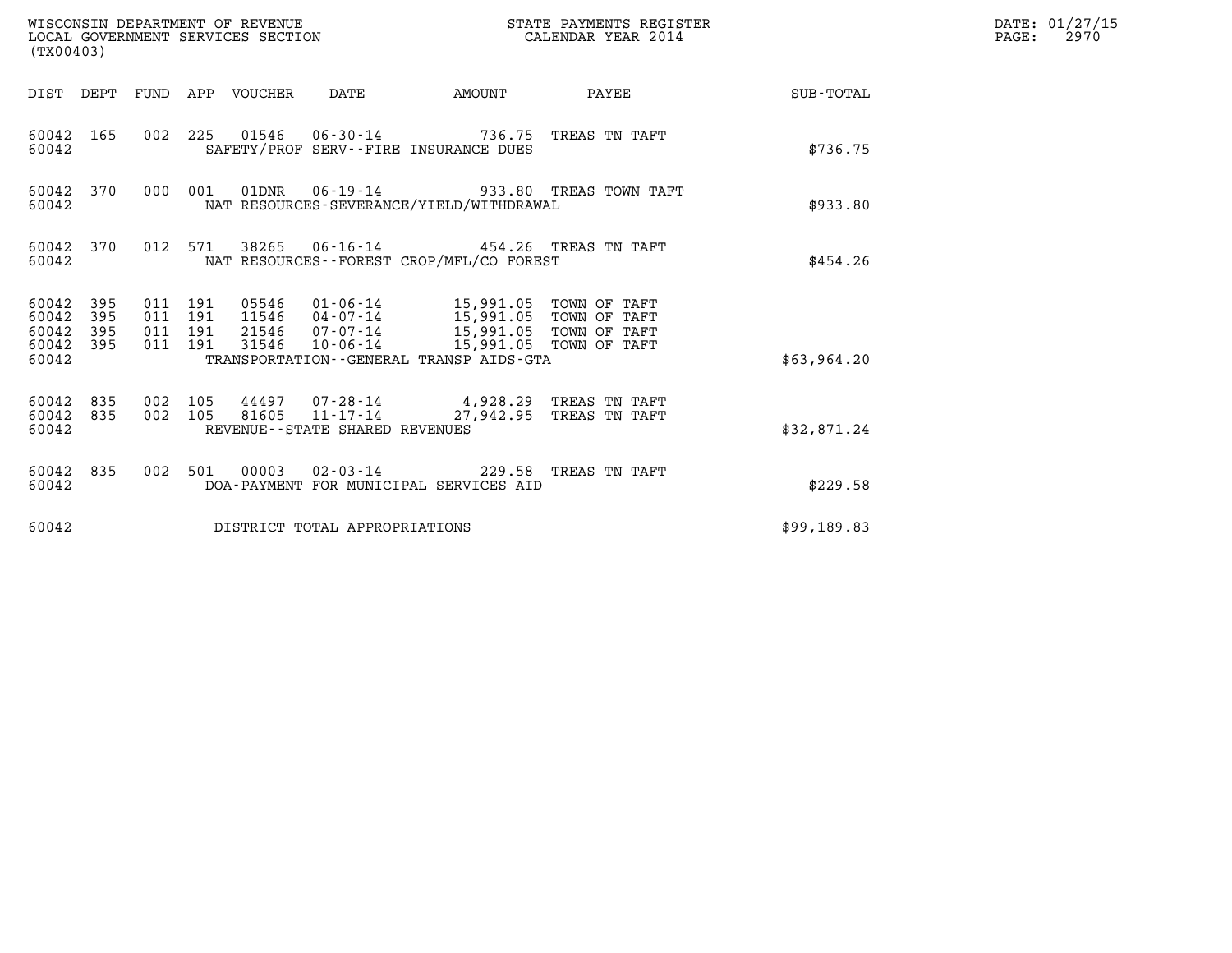| (TX00403)                                     |                     |                                          | WISCONSIN DEPARTMENT OF REVENUE<br>LOCAL GOVERNMENT SERVICES SECTION |                                                              |                                              | STATE PAYMENTS REGISTER<br>CALENDAR YEAR 2014                                                                                                      |              | DATE: 01/27/15<br>2971<br>PAGE: |
|-----------------------------------------------|---------------------|------------------------------------------|----------------------------------------------------------------------|--------------------------------------------------------------|----------------------------------------------|----------------------------------------------------------------------------------------------------------------------------------------------------|--------------|---------------------------------|
| DIST DEPT                                     |                     |                                          | FUND APP VOUCHER                                                     | DATE                                                         | AMOUNT                                       | PAYEE                                                                                                                                              | SUB-TOTAL    |                                 |
| 60044 165<br>60044                            |                     | 002 225                                  |                                                                      |                                                              | SAFETY/PROF SERV--FIRE INSURANCE DUES        | 01547  06-30-14   1,635.23   TREAS TN WESTBORO                                                                                                     | \$1,635.23   |                                 |
| 60044 370<br>60044                            |                     | 000 001                                  | 01DNR                                                                | 06-19-14                                                     | NAT RESOURCES-SEVERANCE/YIELD/WITHDRAWAL     | 148.95 TREAS TOWN WESTBORO                                                                                                                         | \$148.95     |                                 |
| 60044 370<br>60044 370<br>60044               |                     | 012 571<br>012 571                       | 38266<br>38266                                                       |                                                              | NAT RESOURCES--FOREST CROP/MFL/CO FOREST     | 06-16-14 317.34 TREAS TN WESTBORO<br>06-16-14 1,199.39 TREAS TN WESTBORO                                                                           | \$1,516.73   |                                 |
| 60044 370<br>60044                            |                     |                                          | 012 584                                                              | NAT RESOURCES -- PMT IN LIEU OF TAXES                        |                                              | 00146  09-30-14  8,169.96  TREAS TN WESTBORO                                                                                                       | \$8,169.96   |                                 |
| 60044 370<br>60044                            |                     |                                          | 074 670<br>42098                                                     | NAT RESOURCES -- RU RECYCLING GRANT                          |                                              | 05-23-14 2,394.42 TREAS TN WESTBORO                                                                                                                | \$2,394.42   |                                 |
| 60044 395<br>60044<br>60044<br>60044<br>60044 | 395<br>- 395<br>395 | 011 191<br>011 191<br>011 191<br>011 191 | 21547<br>31547                                                       | 11547 04-07-14<br>07-07-14<br>10-06-14                       | TRANSPORTATION - - GENERAL TRANSP AIDS - GTA | 05547 01-06-14 46,595.17 TOWN OF WESTBORO<br>11547 04-07-14 46,595.17 TOWN OF WESTBORO<br>46,595.17 TOWN OF WESTBORO<br>46,595.17 TOWN OF WESTBORO | \$186,380.68 |                                 |
| 60044 835<br>60044 835<br>60044               |                     | 002 105<br>002 105                       | 44498<br>81606                                                       | 07-28-14<br>$11 - 17 - 14$<br>REVENUE--STATE SHARED REVENUES |                                              | 7,605.00 TREAS TN WESTBORO<br>43,045.70 TREAS TN WESTBORO                                                                                          | \$50,650.70  |                                 |
| 60044 835<br>60044                            |                     |                                          | 002 109                                                              | $03399007 - 28 - 14$<br>REVENUE--EXEMPT COMPUTER AID         |                                              | 3.00 TREAS TN WESTBORO                                                                                                                             | \$3.00       |                                 |
| 60044                                         |                     |                                          | DISTRICT TOTAL APPROPRIATIONS                                        |                                                              |                                              |                                                                                                                                                    | \$250,899.67 |                                 |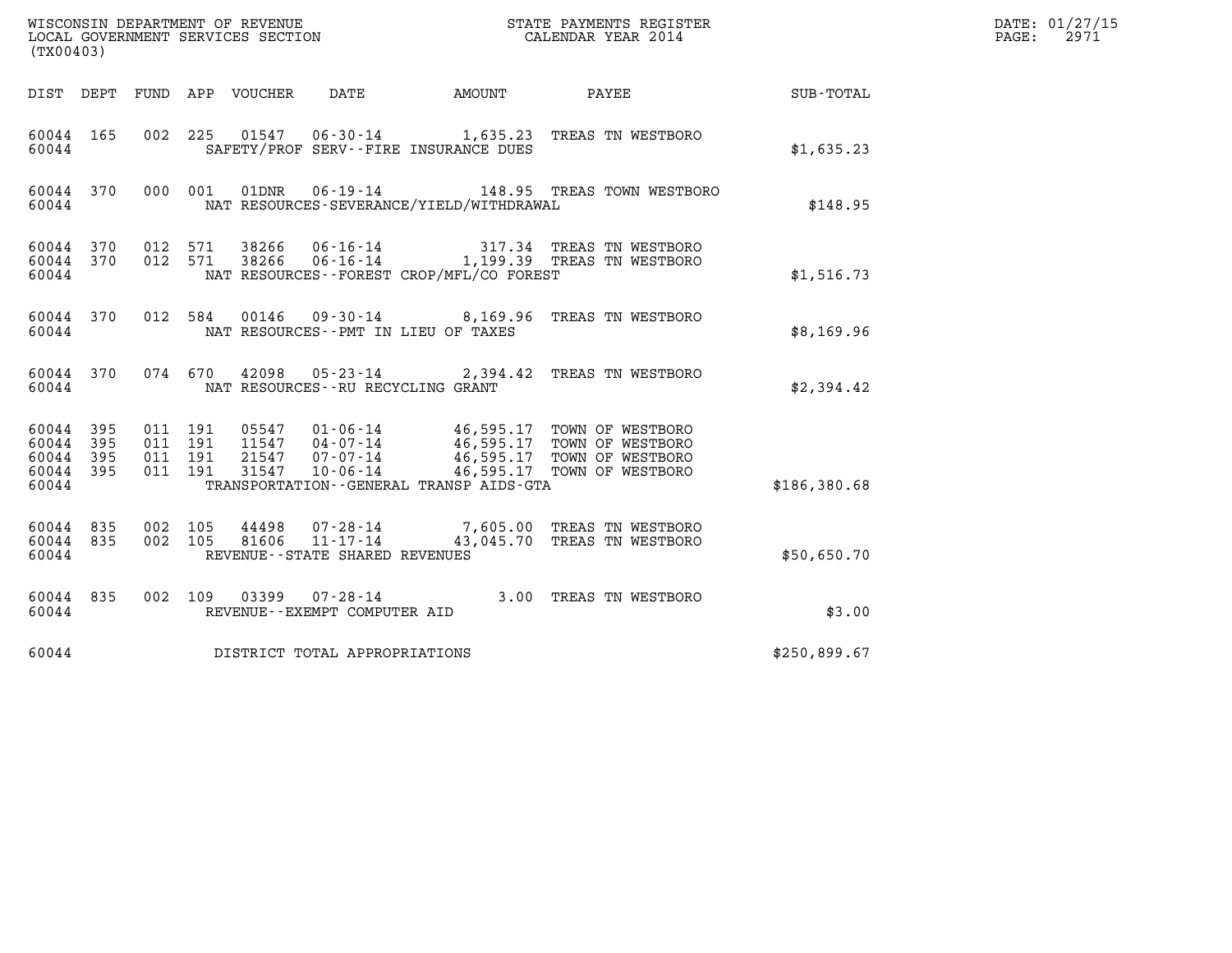| (TX00403)                       |                                                                                                                                                                                                                                                                                                                                   |                    |  |  |                                                     |  |                                                                                       |              | DATE: 01/27/15<br>$\mathtt{PAGE:}$<br>2972 |
|---------------------------------|-----------------------------------------------------------------------------------------------------------------------------------------------------------------------------------------------------------------------------------------------------------------------------------------------------------------------------------|--------------------|--|--|-----------------------------------------------------|--|---------------------------------------------------------------------------------------|--------------|--------------------------------------------|
|                                 |                                                                                                                                                                                                                                                                                                                                   |                    |  |  |                                                     |  | DIST DEPT FUND APP VOUCHER DATE AMOUNT PAYEE TOTAL                                    |              |                                            |
| 60131 165<br>60131              |                                                                                                                                                                                                                                                                                                                                   |                    |  |  | SAFETY/PROF SERV--FIRE INSURANCE DUES               |  | 002 225 01548 06-30-14 772.69 TREAS VIL GILMAN                                        | \$772.69     |                                            |
| 60131                           | 60131 370                                                                                                                                                                                                                                                                                                                         |                    |  |  | NAT RESOURCES - - RU RECYCLING GRANT                |  | 074 670 42099 05-23-14 2,634.65 TREAS VIL GILMAN                                      | \$2,634.65   |                                            |
| 60131<br>60131                  | 60131 395<br>01-06-14 5,742.36 VILLAGE OF GILMAN<br>04-07-14 5,742.36 VILLAGE OF GILMAN<br>07-07-14 5,742.36 VILLAGE OF GILMAN<br>10-06-14 5,742.37 VILLAGE OF GILMAN<br>011 191<br>05548<br>395<br>011 191<br>11548<br>60131 395<br>011 191<br>21548<br>60131 395<br>011 191<br>31548<br>TRANSPORTATION--GENERAL TRANSP AIDS-GTA |                    |  |  |                                                     |  | \$22,969.45                                                                           |              |                                            |
| 60131                           | 60131 455                                                                                                                                                                                                                                                                                                                         |                    |  |  | JUSTICE - - LAW ENFORCEMENT TRAINING                |  | 002 231 01408 02-19-14 160.00 TREAS VIL GILMAN                                        | \$160.00     |                                            |
| 60131 835<br>60131 835<br>60131 |                                                                                                                                                                                                                                                                                                                                   | 002 105<br>002 105 |  |  | 81607 11-17-14<br>REVENUE - - STATE SHARED REVENUES |  | 44499 07-28-14 21,697.79 TREAS VIL GILMAN<br>122,954.11 TREAS VIL GILMAN              | \$144,651.90 |                                            |
| 60131 835<br>60131 835<br>60131 |                                                                                                                                                                                                                                                                                                                                   | 002 109<br>002 109 |  |  | REVENUE--EXEMPT COMPUTER AID                        |  | 03400  07-28-14  9.00 TREAS VIL GILMAN<br>05318  07-28-14   1,250.00 TREAS VIL GILMAN | \$1,259.00   |                                            |
| 60131 835<br>60131              |                                                                                                                                                                                                                                                                                                                                   |                    |  |  | REVENUE--LOTTERY CREDIT -                           |  | 021 363 36358 03-24-14 1,089.24 TREAS VIL GILMAN                                      | \$1,089.24   |                                            |
| 60131                           |                                                                                                                                                                                                                                                                                                                                   |                    |  |  | DISTRICT TOTAL APPROPRIATIONS                       |  |                                                                                       | \$173,536.93 |                                            |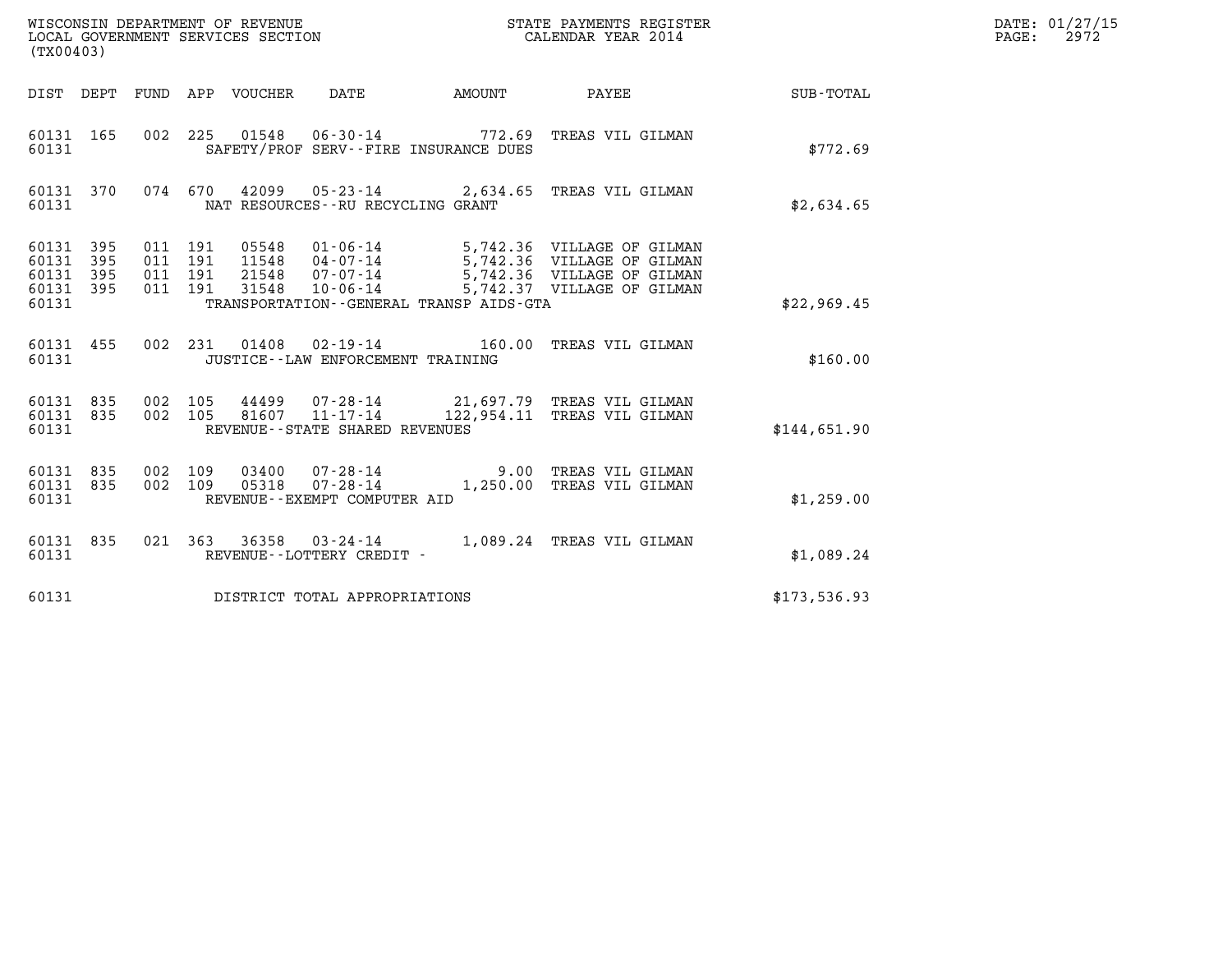| WISCONSIN DEPARTMENT OF REVENUE<br>LOCAL GOVERNMENT SERVICES SECTION | STATE PAYMENTS REGISTER<br>CALENDAR YEAR 2014 | DATE: 01/27/15<br>2973<br>PAGE: |
|----------------------------------------------------------------------|-----------------------------------------------|---------------------------------|

| (TX00403)                                                             |                   | WISCONSIN DEPARTMENT OF REVENUE<br>LOCAL GOVERNMENT SERVICES SECTION |                                              |                                                                        | STATE PAYMENTS REGISTER<br>CALENDAR YEAR 2014                                                                        |             | DATE: 01/27/15<br>$\mathtt{PAGE:}$<br>2973 |
|-----------------------------------------------------------------------|-------------------|----------------------------------------------------------------------|----------------------------------------------|------------------------------------------------------------------------|----------------------------------------------------------------------------------------------------------------------|-------------|--------------------------------------------|
|                                                                       |                   | DIST DEPT FUND APP VOUCHER                                           | DATE                                         | <b>AMOUNT</b>                                                          | PAYEE                                                                                                                | SUB-TOTAL   |                                            |
| 60146 165<br>60146                                                    |                   |                                                                      |                                              | 002 225 01549 06-30-14 161.73<br>SAFETY/PROF SERV--FIRE INSURANCE DUES | TREAS VIL LUBLIN                                                                                                     | \$161.73    |                                            |
| 60146<br>395<br>60146<br>395<br>60146<br>395<br>60146<br>395<br>60146 | 011<br>011<br>011 | 05549<br>191<br>191<br>11549<br>011 191<br>21549<br>191<br>31549     | 01-06-14<br>04-07-14<br>07-07-14<br>10-06-14 | TRANSPORTATION - - GENERAL TRANSP AIDS - GTA                           | 1,873.54 VILLAGE OF LUBLIN<br>1,873.54 VILLAGE OF LUBLIN<br>1,873.54 VILLAGE OF LUBLIN<br>1,873.56 VILLAGE OF LUBLIN | \$7,494.18  |                                            |
| 505<br>60146<br>60146                                                 |                   |                                                                      |                                              | DOA--TRANSMISSION LINE FEE DISTRIBUTION                                | 002 174 58920 04-30-14 4,384.00 TREAS VIL LUBLIN                                                                     | \$4,384.00  |                                            |
| 60146<br>835<br>60146<br>835<br>60146                                 |                   | 002 105<br>81608                                                     | 11-17-14<br>REVENUE--STATE SHARED REVENUES   | 43,418.36                                                              | 002 105 44500 07-28-14 7,662.06 TREAS VIL LUBLIN<br>TREAS VIL LUBLIN                                                 | \$51,080.42 |                                            |
| 60146 835<br>60146                                                    |                   |                                                                      | REVENUE - - EXEMPT COMPUTER AID              |                                                                        | 002 109 03401 07-28-14 2.00 TREAS VIL LUBLIN                                                                         | \$2.00      |                                            |
| 60146                                                                 |                   | DISTRICT TOTAL APPROPRIATIONS                                        |                                              |                                                                        |                                                                                                                      | \$63,122.33 |                                            |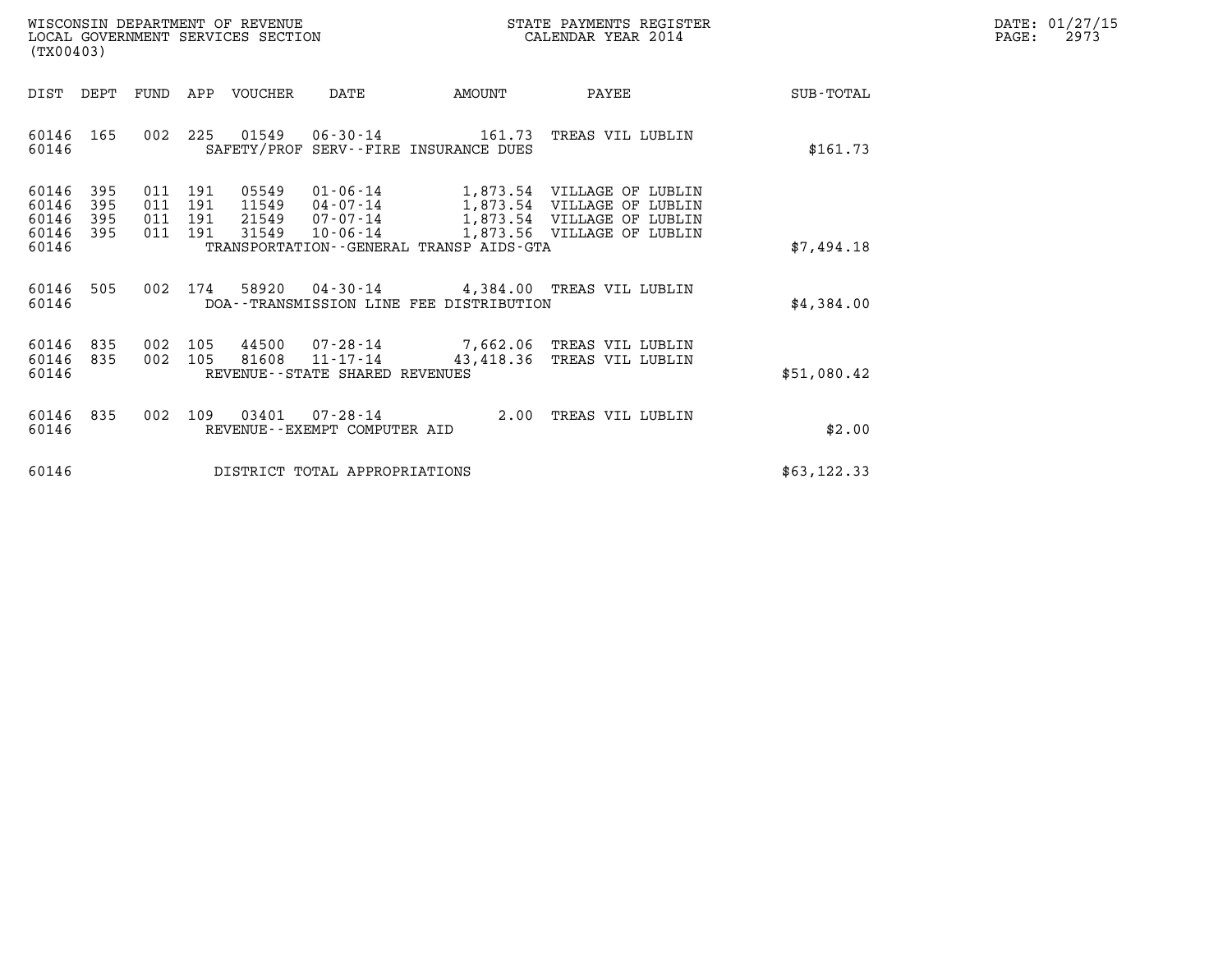| WISCONSIN DEPARTMENT OF REVENUE   | STATE PAYMENTS REGISTER | DATE: 01/27/15 |
|-----------------------------------|-------------------------|----------------|
| LOCAL GOVERNMENT SERVICES SECTION | CALENDAR YEAR 2014      | 2974<br>PAGE:  |

| (TX00403)                                                                                         |                                                                                                                                                                                                                                                                                                               |                                    |
|---------------------------------------------------------------------------------------------------|---------------------------------------------------------------------------------------------------------------------------------------------------------------------------------------------------------------------------------------------------------------------------------------------------------------|------------------------------------|
| DIST<br>DEPT<br>FUND                                                                              | APP<br>VOUCHER<br>DATE<br>AMOUNT<br>PAYEE                                                                                                                                                                                                                                                                     | <b>SUB-TOTAL</b>                   |
| 002<br>60176<br>165<br>60176                                                                      | 225<br>01550<br>06-30-14 1,509.44 TREAS VIL RIB LAKE<br>SAFETY/PROF SERV--FIRE INSURANCE DUES                                                                                                                                                                                                                 | \$1,509.44                         |
| 60176<br>395<br>011<br>395<br>60176<br>011<br>395<br>011<br>60176<br>011<br>60176<br>395<br>60176 | 05550<br>$01 - 06 - 14$<br>191<br>12,176.45 VILLAGE OF RIB LAKE<br>191<br>11550<br>12,176.45 VILLAGE OF RIB LAKE<br>04-07-14<br>191<br>21550<br>$07 - 07 - 14$<br>12,176.45 VILLAGE OF RIB LAKE<br>191<br>31550<br>$10 - 06 - 14$<br>12,176.46 VILLAGE OF RIB LAKE<br>TRANSPORTATION--GENERAL TRANSP AIDS-GTA | \$48,705.81                        |
| 011<br>60176<br>395<br>60176                                                                      | 278<br>28121<br>$10 - 16 - 14$ 8,032.00<br>TRANSPORTATION - - LRIP/TRIP/MSIP GRANTS                                                                                                                                                                                                                           | TREAS VIL RIB LAKE<br>\$8,032.00   |
| 002<br>60176<br>455<br>60176                                                                      | 231<br>01697<br>$02 - 24 - 14$<br>320.00<br>JUSTICE - - LAW ENFORCEMENT TRAINING                                                                                                                                                                                                                              | TREAS VIL RIB LAKE<br>\$320.00     |
| 60176<br>835<br>002<br>002<br>60176<br>835<br>60176                                               | 105<br>$07 - 28 - 14$<br>48,669.42 TREAS VIL RIB LAKE<br>44501<br>105<br>81609<br>$11 - 17 - 14$<br>257,786.53<br>REVENUE - - STATE SHARED REVENUES                                                                                                                                                           | TREAS VIL RIB LAKE<br>\$306,455.95 |
| 835<br>002<br>60176<br>60176                                                                      | 109<br>03402<br>07-28-14<br>240.00<br>REVENUE--EXEMPT COMPUTER AID                                                                                                                                                                                                                                            | TREAS VIL RIB LAKE<br>\$240.00     |
| 835<br>021<br>60176<br>60176                                                                      | 363<br>36359<br>$03 - 24 - 14$<br>658.50<br>REVENUE--LOTTERY CREDIT -                                                                                                                                                                                                                                         | TREAS VIL RIB LAKE<br>\$658.50     |
| 60176                                                                                             | DISTRICT TOTAL APPROPRIATIONS                                                                                                                                                                                                                                                                                 | \$365,921.70                       |

(TX00403)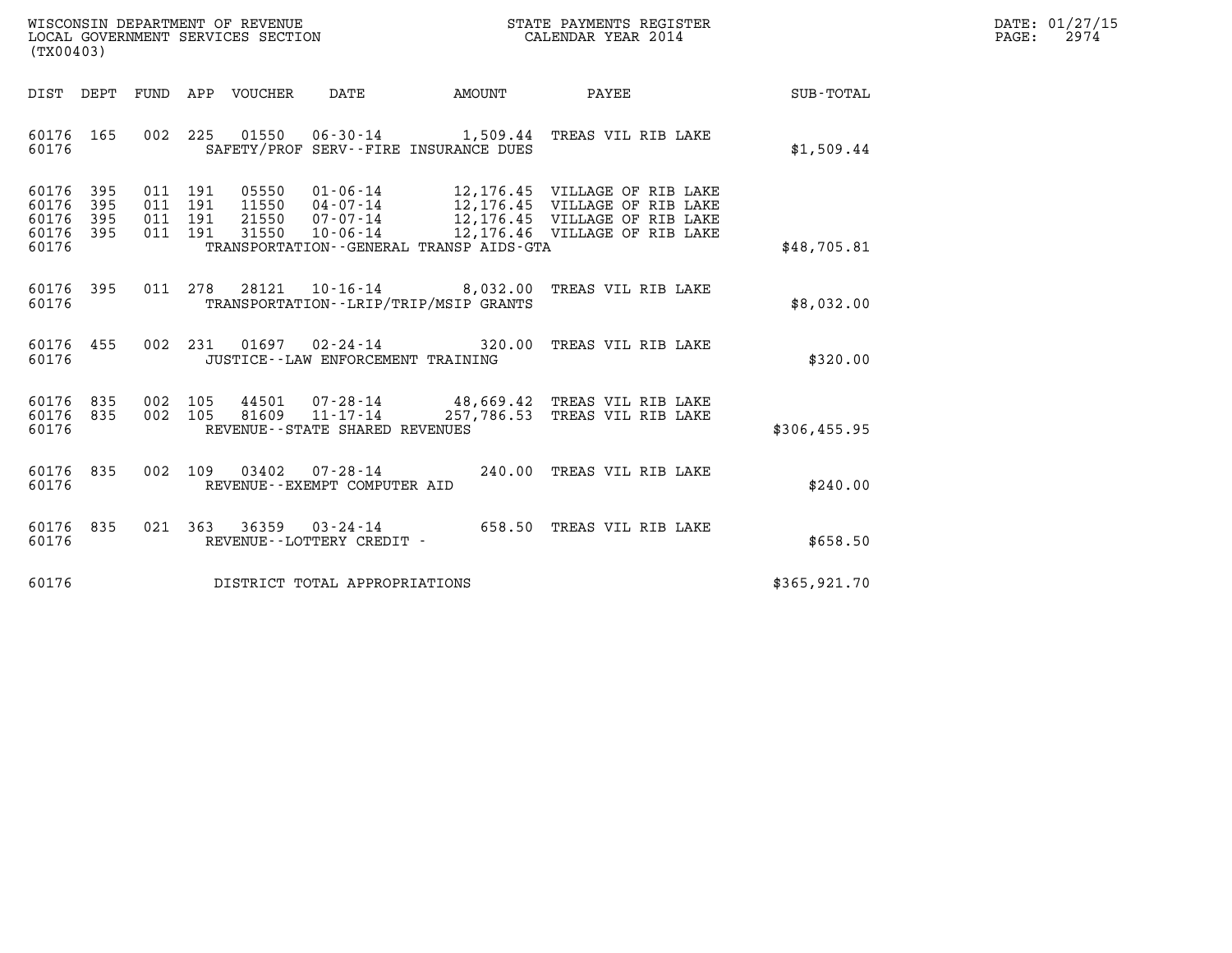| WISCONSIN DEPARTMENT OF REVENUE   | STATE PAYMENTS REGISTER | DATE: 01/27/15 |
|-----------------------------------|-------------------------|----------------|
| LOCAL GOVERNMENT SERVICES SECTION | CALENDAR YEAR 2014      | 2975<br>PAGE:  |

| WISCONSIN DEPARTMENT OF REVENUE<br>LOCAL GOVERNMENT SERVICES SECTION<br>(TX00403) |                          |                   |                              |                                  |                                                          |                                                                  | STATE PAYMENTS REGISTER<br>CALENDAR YEAR 2014                                                                                       |               | DATE: 01/27/15<br>PAGE:<br>2975 |
|-----------------------------------------------------------------------------------|--------------------------|-------------------|------------------------------|----------------------------------|----------------------------------------------------------|------------------------------------------------------------------|-------------------------------------------------------------------------------------------------------------------------------------|---------------|---------------------------------|
| DIST DEPT                                                                         |                          |                   |                              | FUND APP VOUCHER                 | DATE                                                     | <b>AMOUNT</b>                                                    | PAYEE                                                                                                                               | SUB-TOTAL     |                                 |
| 60181 165<br>60181                                                                |                          |                   |                              | 002 225 01551                    |                                                          | $06 - 30 - 14$ 1,006.30<br>SAFETY/PROF SERV--FIRE INSURANCE DUES | TREAS VIL STETSONVILLE                                                                                                              | \$1,006.30    |                                 |
| 60181<br>60181<br>60181<br>60181<br>60181                                         | 395<br>395<br>395<br>395 | 011<br>011<br>011 | 011 191<br>191<br>191<br>191 | 05551<br>11551<br>21551<br>31551 | 01-06-14<br>$04 - 07 - 14$<br>07-07-14<br>$10 - 06 - 14$ | 3,485.53<br>TRANSPORTATION - - GENERAL TRANSP AIDS - GTA         | 3,485.53 VILLAGE OF STETSONVILLE<br>VILLAGE OF STETSONVILLE<br>3,485.53 VILLAGE OF STETSONVILLE<br>3,485.54 VILLAGE OF STETSONVILLE | \$13,942.13   |                                 |
| 60181<br>60181 835<br>60181                                                       | 835                      |                   | 002 105<br>002 105           | 44502<br>81610                   | $11 - 17 - 14$<br>REVENUE--STATE SHARED REVENUES         | 99,334.35                                                        | 07-28-14 17,529.59 TREAS VIL STETSONVILLE<br>TREAS VIL STETSONVILLE                                                                 | \$116,863.94  |                                 |
| 60181 835<br>60181                                                                |                          |                   |                              | 002 109 03403                    | 07-28-14<br>REVENUE--EXEMPT COMPUTER AID                 |                                                                  | 42.00 TREAS VIL STETSONVILLE                                                                                                        | \$42.00       |                                 |
| 60181 835<br>60181                                                                |                          |                   |                              | 021 363 36360                    | REVENUE - - LOTTERY CREDIT -                             |                                                                  | 03-24-14 386.64 TREAS VIL STETSONVILLE                                                                                              | \$386.64      |                                 |
| 60181                                                                             |                          |                   |                              |                                  | DISTRICT TOTAL APPROPRIATIONS                            |                                                                  |                                                                                                                                     | \$132, 241.01 |                                 |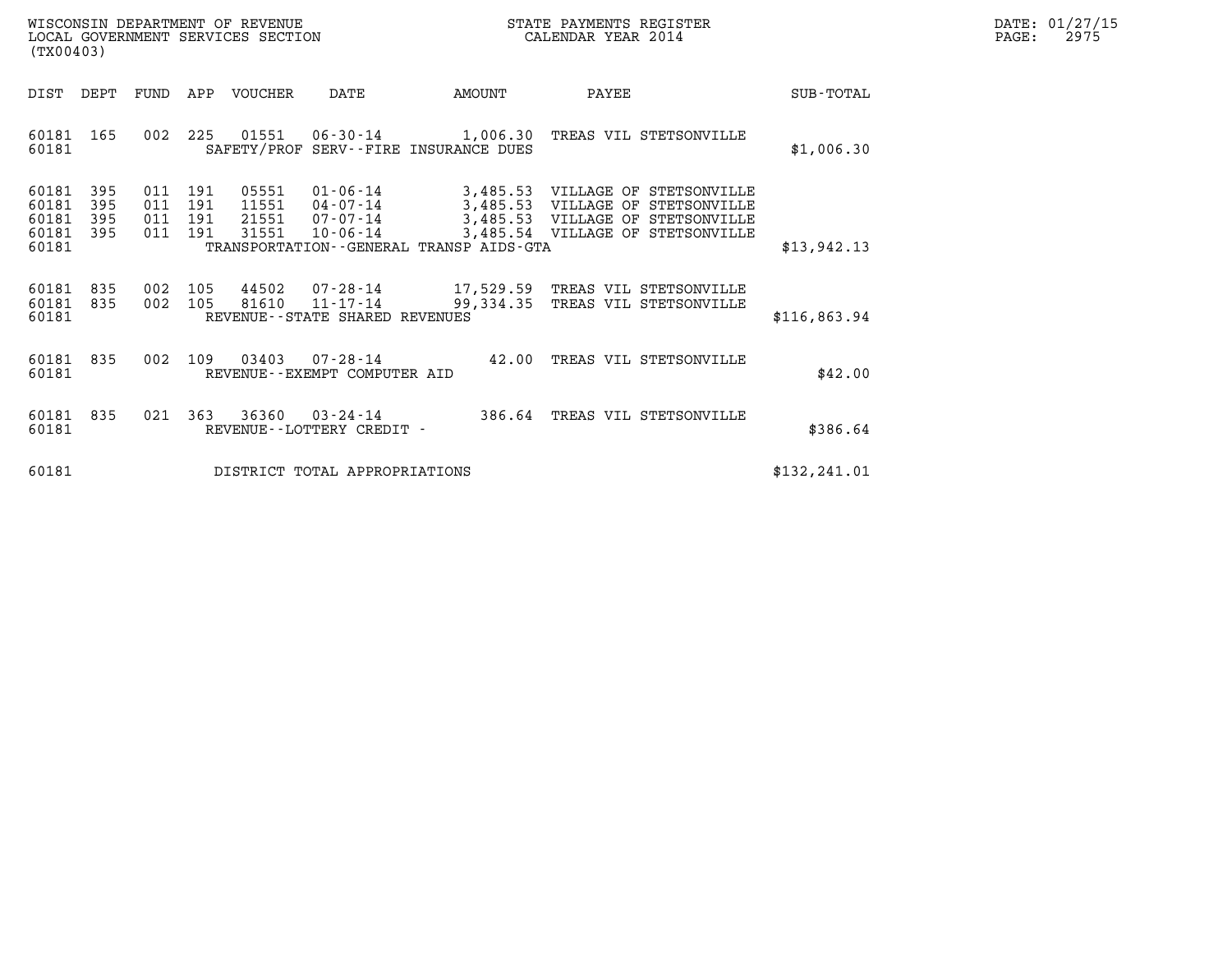| WISCONSIN DEPARTMENT OF REVENUE<br>LOCAL GOVERNMENT SERVICES SECTION<br>(TX00403) |                                               |                            |  |                                          |                                  |                                                                                      |                                           | STATE PAYMENTS REGISTER<br>CALENDAR YEAR 2014                                                                                                |                |
|-----------------------------------------------------------------------------------|-----------------------------------------------|----------------------------|--|------------------------------------------|----------------------------------|--------------------------------------------------------------------------------------|-------------------------------------------|----------------------------------------------------------------------------------------------------------------------------------------------|----------------|
|                                                                                   | DIST DEPT                                     |                            |  |                                          | FUND APP VOUCHER                 | DATE                                                                                 | AMOUNT                                    | PAYEE                                                                                                                                        | SUB-TOTAL      |
|                                                                                   | 60251 165<br>60251                            |                            |  | 002 225                                  | 01552                            |                                                                                      | SAFETY/PROF SERV--FIRE INSURANCE DUES     | 06-30-14 11,500.52 TREAS CITY MEDFORD                                                                                                        | \$11,500.52    |
|                                                                                   | 60251 370<br>60251                            |                            |  | 012 545                                  | 02516                            |                                                                                      | NAT RESOURCES -- FIRE SUPRESSION GRANTS   | 05-01-14 3,524.41 MEDFORD AREA FIRE DEPT                                                                                                     | \$3,524.41     |
|                                                                                   | 60251 370<br>60251                            |                            |  | 012 579                                  | 19791                            |                                                                                      | NAT RESOURCES--AIDS IN LIEU OF TAXES      | 04-16-14 16.47 TREAS CITY MEDFORD                                                                                                            | \$16.47        |
|                                                                                   | 60251<br>60251<br>60251<br>60251<br>60251     | 395<br>395<br>395<br>- 395 |  | 011 162<br>011 162<br>011 162<br>011 162 | 06100<br>12100<br>22100<br>32100 | $01 - 06 - 14$<br>$04 - 07 - 14$<br>$07 - 07 - 14$<br>$10 - 06 - 14$                 | TRANSPORTATION--CONNECTING HIGHWAY AIDS   | 3,545.58 CITY OF MEDFORD<br>3,545.58 CITY OF MEDFORD<br>3,545.58 CITY OF MEDFORD<br>3,545.59 CITY OF MEDFORD                                 | \$14,182.33    |
|                                                                                   | 60251<br>60251<br>60251<br>60251 395<br>60251 | 395<br>395<br>395          |  | 011 177<br>011 177<br>011 177<br>011 177 | 16061<br>24060<br>26060<br>42060 | 06-04-14<br>07-07-14<br>09-30-14<br>$12 - 30 - 14$<br>TRANSPORTATION - - TRANSIT AID |                                           | اباس (422.00 CITY OF MEDFORD<br>6.422.00 CITY OF MEDECTE<br>6,422.00 CITY OF MEDFORD<br>6,422.00 CITY OF MEDFORD<br>3,853.00 CITY OF MEDFORD | \$23,119.00    |
|                                                                                   | 60251 395<br>60251<br>60251<br>60251          | 395<br>395                 |  | 011 182<br>011 182<br>011 182            | 03617<br>26825<br>31797          | 10-09-14<br>$11 - 24 - 14$                                                           | TRANSPORTATION - - TRANSIT AIDS - FEDERAL | 02-12-14 13,047.00 TREAS CITY MEDFORD<br>27,595.00 TREAS CITY MEDFORD<br>13,851.00 TREAS CITY MEDFORD                                        | \$54,493.00    |
|                                                                                   | 60251<br>60251<br>60251<br>60251<br>60251     | 395<br>395<br>395<br>- 395 |  | 011 191<br>011 191<br>011 191<br>011 191 | 05552<br>11552<br>21552<br>31552 | $04 - 07 - 14$<br>$07 - 07 - 14$<br>$10 - 06 - 14$                                   | TRANSPORTATION--GENERAL TRANSP AIDS-GTA   | 01-06-14 84,248.37 CITY OF MEDFORD<br>84, 248.37 CITY OF MEDFORD<br>84, 248.37 CITY OF MEDFORD<br>84, 248.40 CITY OF MEDFORD                 | \$336,993.51   |
|                                                                                   | 60251 455<br>60251                            |                            |  | 002 231                                  |                                  | JUSTICE - - LAW ENFORCEMENT TRAINING                                                 |                                           | 01557  02-21-14  1,280.00  TREAS CITY MEDFORD                                                                                                | \$1,280.00     |
|                                                                                   | 60251 835<br>60251 835<br>60251               |                            |  | 002 105<br>002 105                       | 44503<br>81611                   | 07-28-14<br>$11 - 17 - 14$<br>REVENUE - - STATE SHARED REVENUES                      |                                           | 194,332.47 TREAS CITY MEDFORD<br>889,748.96 TREAS CITY MEDFORD                                                                               | \$1,084,081.43 |
|                                                                                   | 60251 835<br>60251 835<br>60251               |                            |  | 002 109<br>002 109                       | 03404<br>05319                   | $07 - 28 - 14$<br>$07 - 28 - 14$<br>REVENUE--EXEMPT COMPUTER AID                     |                                           | 35,936.00 TREAS CITY MEDFORD<br>43,421.00 TREAS CITY MEDFORD                                                                                 | \$79,357.00    |
|                                                                                   | 60251 835                                     |                            |  |                                          | 002 501 00003                    | 02-03-14                                                                             |                                           | 2,131.26 TREAS CITY MEDFORD                                                                                                                  |                |